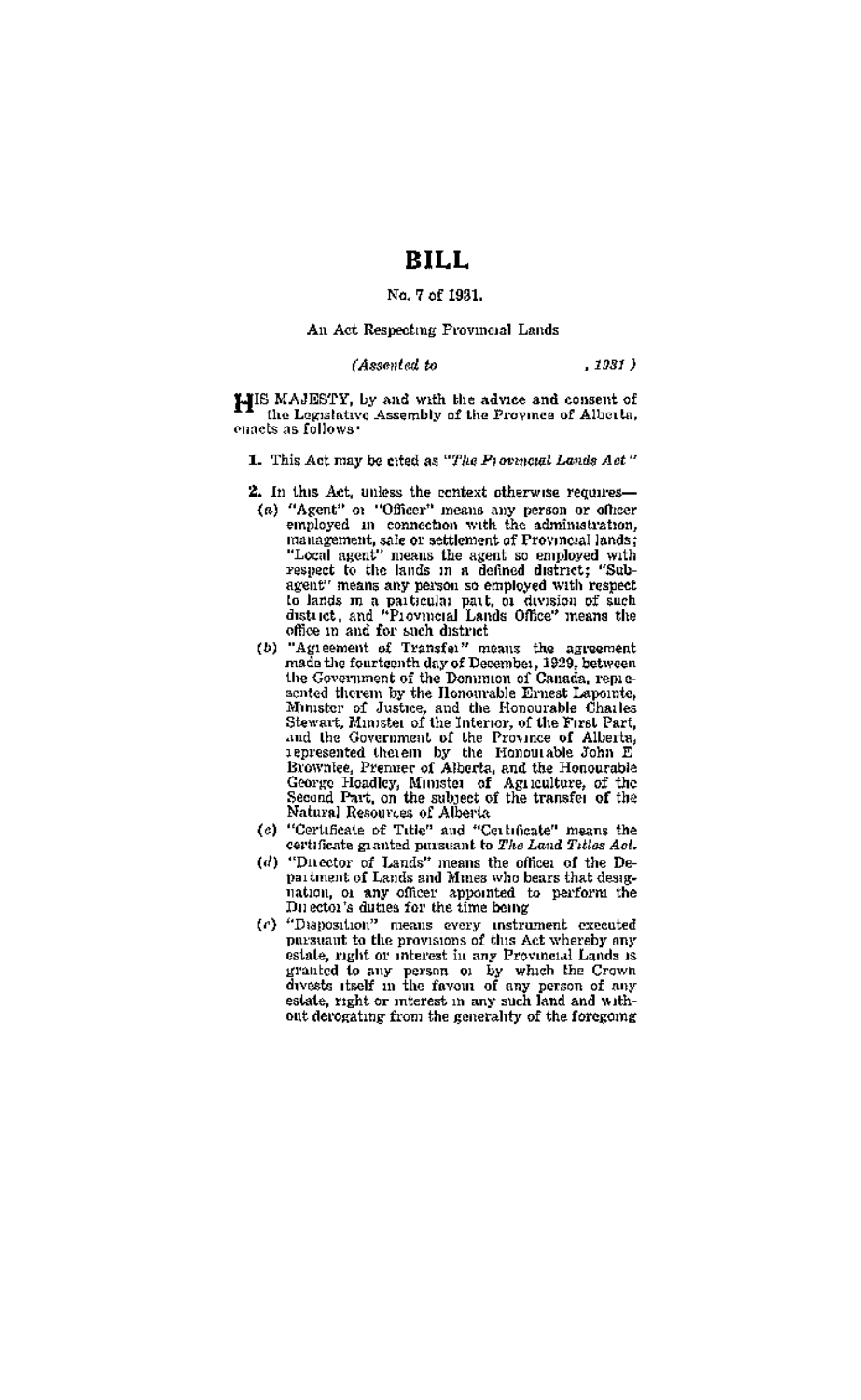includes all letters patent, transfers, deeds, convey, ances, notifications, assurances, lesses, hoenses, per-<br>mits, contracts and agreements made, entered into or resued pursuant to this Act

- (f) "Department" means the Department of Lands and Mines.
- (g) "Ducs" mean all ground rents, reyalties, duties, Duces molar an ground ream, reynance, unice,<br>fees, rates, charges, or other moneys payable by any<br>person to the Crown in the right of the Province under and by virtue of any sale, lease, heense, permit or privilege.
- (A) "Entrant" means a person who has obtained an entry for a homestead, or a second homestead
- (f) "Form" means a form in the schedule to this Act. (5) "Homestead" means the land entered for under the provisions of thus Act, or of The Dominenn Lands<br>Act, or of any Act relating to Provincial lands for which a grant from the Crown may be secured spect prescribed at the time the land was entered for, and shall extend to and include a second home-

stead

- (b) "Lands" extends to and includes lands, messages, tenements and hereditaments, corporesi and incorporcal, of every kind and determinion, whatever may<br>be the estate or interest therein, and whether legal<br>or equitable and, subject to the provisions of this Act, all paths, passages, waters or water courses, nce, an pains, passages, waters or water courses,<br>liberties, paivileges, easements, mines and minerals<br>(bregious and base), and all trees and timbers thereon.
- (0) "Mines and minerals" means all mines and minerals numes and numerous and base) whatsoever and writered<br>(both precious and base) whatsoever and writered<br>derogating from the generality of the foregoing in-<br>cludes gold, platinum, salver, pitchblende and other minerals from which redium is or may be obtained, precious stones, copper, iron, tin, zine, asbestos, salt.<br>petroleam, oil, asphalt, tar sands, natural gas, coal, luncatone, granite, alate, marble, sandatone, and any industrial purpose, gypsum, clay, marl. gravel, sand and voicante ash.
- (m) "Mining Recordes" shall mean the local agent of Provincial lands for a district, or such other officer<br>appointed by the Government for the particular position referred to.
- (\*) "Minister" means the Minister of Lands and Mines
- (e) "Notification" means the direction in Form E to the Registrar of Land Titles for the issue of a Certificate of Title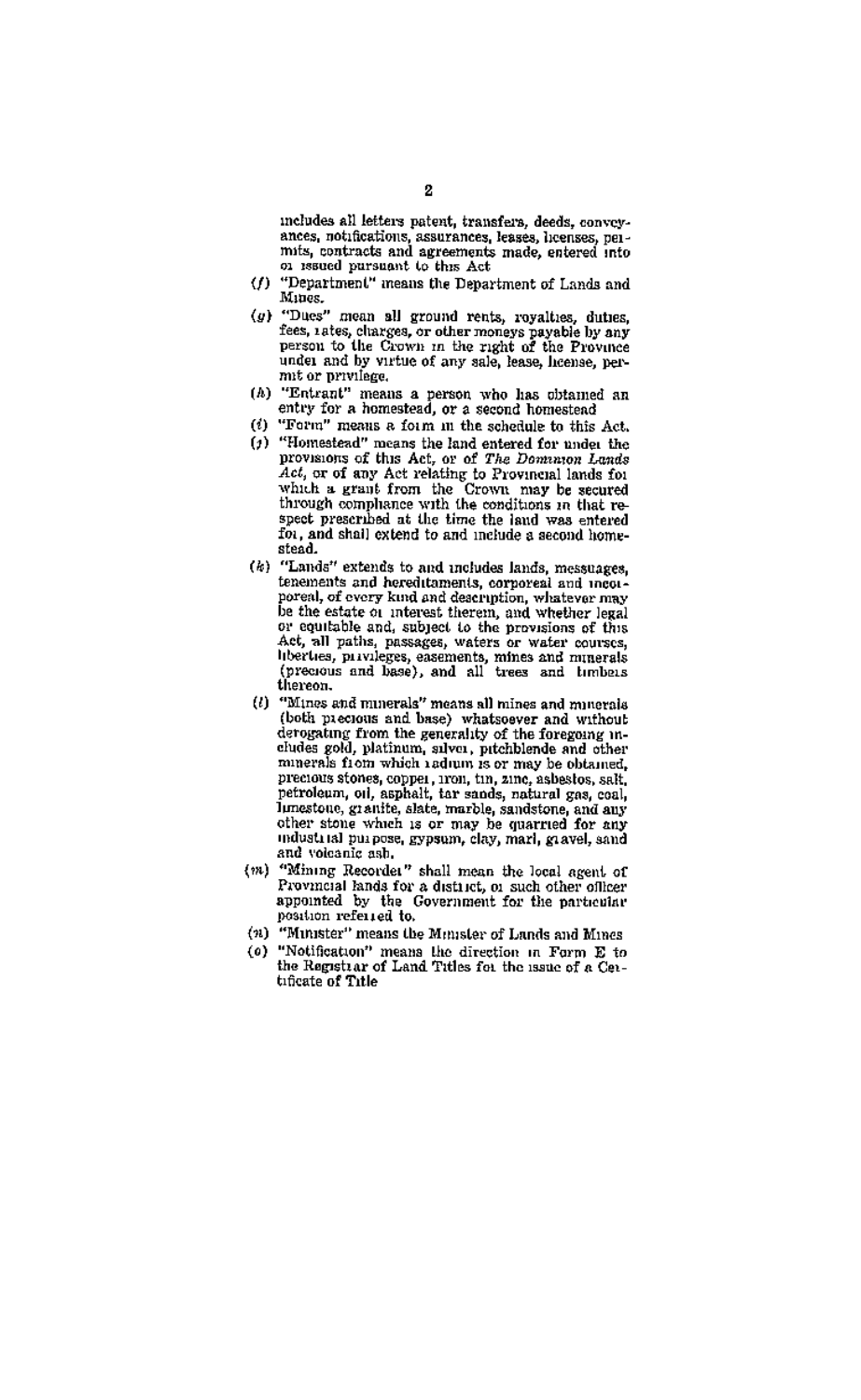- (p) "Provincial lands" means and includes all real property of whatsoever nature or kind to which this Act applies
- (a) "Registrar" means a Registrar of Land Titles within the meaning of The Land Titles Act.
- (+) "Timber" means trees standing, fallen, or cut, and
- (s) "Timber agent" means the local agent of the De--infiment of Lands and Mines appointed to collect<br>partner of Lands and Mines appointed to collect<br>dass on, and to perform such other duties as are<br>assigned to him in respect to, the timber on Provincial lands
- vinctat music "Sechon," "Half-section," "Quarter-<br>section," and "Legal subdivisson," respectively,<br>mean a township, section, half-section, quarter-<br>section, or legal subdivision, as the case may be, of Provincial lands, within the meaning of this Act, or of The Provincial Lands Surveys Act

### APPLICATION OF ACT

3. This Act applies to the lands vested in the Crown m the right of the Province by virtue of the agreement of transfer and such other lands as may be vested in the Crown in the right of the Province or any lands vested in the Minin the right of the Province of any allow visitor for the anti-<br>tele of Municipal Affairs by reason of any statute for<br>the recovery of taxes which shall from time to time be<br>declared by the Lauttenant Governor in Council t vinceal lands and subject to the provisions of this Act

4. The Minuter shall annually lay before the Legislative Assembly, within fifteen days after the fast day of meeting thereof, a report of the proceedings, transactions and affairs of the Department of Lands and Mines during the fiscal year uext preceding.

## RESERVATIONS.

5. These shall be implied in every disposition of Provinctal lands pursuant to this Act any and all reservations one moves puresserve of this Act any and all reservations which are required to be made by this Act upon the disposition of any Provincial lands.

G. There is hereby reserved to the Crown out of every<br>disposition of Provincial lands under this Act the property in and the right to and to use all water powers and lands upon or within which there is water power or required for the protection of any water power or for the purposes of any undertaking for the use and development thereof.

7. There is hereby reserved to the Crown out of every disposition of Provincial lands under this Act the property m and the unit to and to use all the water at any time in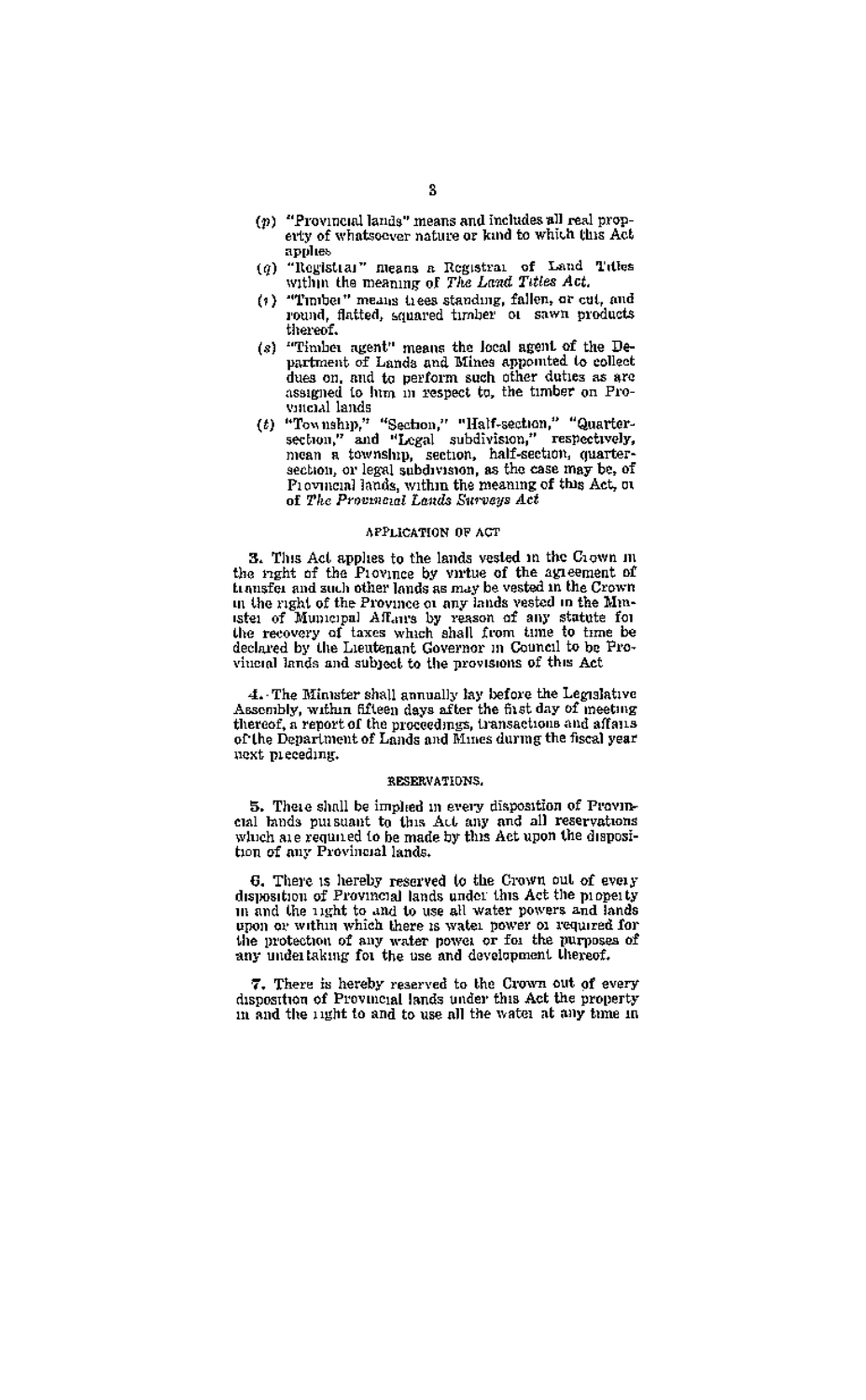any river, stream, watercourse, lake, creek, aprilur, rayme, canyon, lagoon, awamp, marsh, or other body of water, or contained or flowing therein, and size any exclusive or perpetual property, interest or privilege in the land forming

S. Where Provincial Linds bordering on a lake, rivet, stream, or any body of water shall be disposed of by the Grown, in the absence of an expressed provision in the disnown, in the automas of an expressed provision in the currence of the contrary, the bed of such lake, river, stream, or body of water aball not pass to the person otherwise accurring and the person otherwise be construed accordingly and not in accordance with the rules of the English Common Law

(2) Where lands within the Province of Alberta borderis the primary within the externe of Alexan porter-<br>ing on a lake, ives, stream or any body of water have been<br>heretofore granted by the Grown, it shall be presumed in the absence of an expressed provision in the grant to the con-<br>trary, that the bed of such lake, tiver, stream or body of water has not passed to the person aequiring such grant

(3) Subsection (2) shall not affect the rights, if any, of a grantee from the Grown or of any nerson elaimmy under him, where such rights have beneficieve been determined by a Court of competent jurisdiction in accordance with the<br>rules of the English Common Law, or of a grantee from the Crown, or any present dominate, or or a guarage rion<br>lishes to the saturlation of the Leentenant Governor m rence to the saxioution of the assumpts to claims has, previous to the 23rd day of July, 1894, constructed or caused to be constructed any dam, water power or powers, or other to be constructed any dam, water power or powers, or other to do so, provided that he may be required to develop the said power or powers to the fullest possible extent, and prostate prior is presented in power served from such vides that the price charged for power derived from such water parent of the most of Poblac Unity Communisonels, and the David Laudensin Council and the David Laudensin Re granting under him, under and subject to such conditions claiming under him, under and subject to such conditions catally provisions as may be deemed proper for meaning the full development of such water power or powers, and the regulations of the page to be changed for power additional from them

 $9. - (1)$  These is hereby sessived to the Crown out of every disposition of Provincial lands under this or any other Act of this Legislature the right to construct any colonization<br>or other road, or any med in lieu of or partly deviating from an allowance for road, dram or dramage works without making compensation therefor, and wood, gravel and other<br>materials required for the construction of improvement of any such road, drain or dramage works may be taken from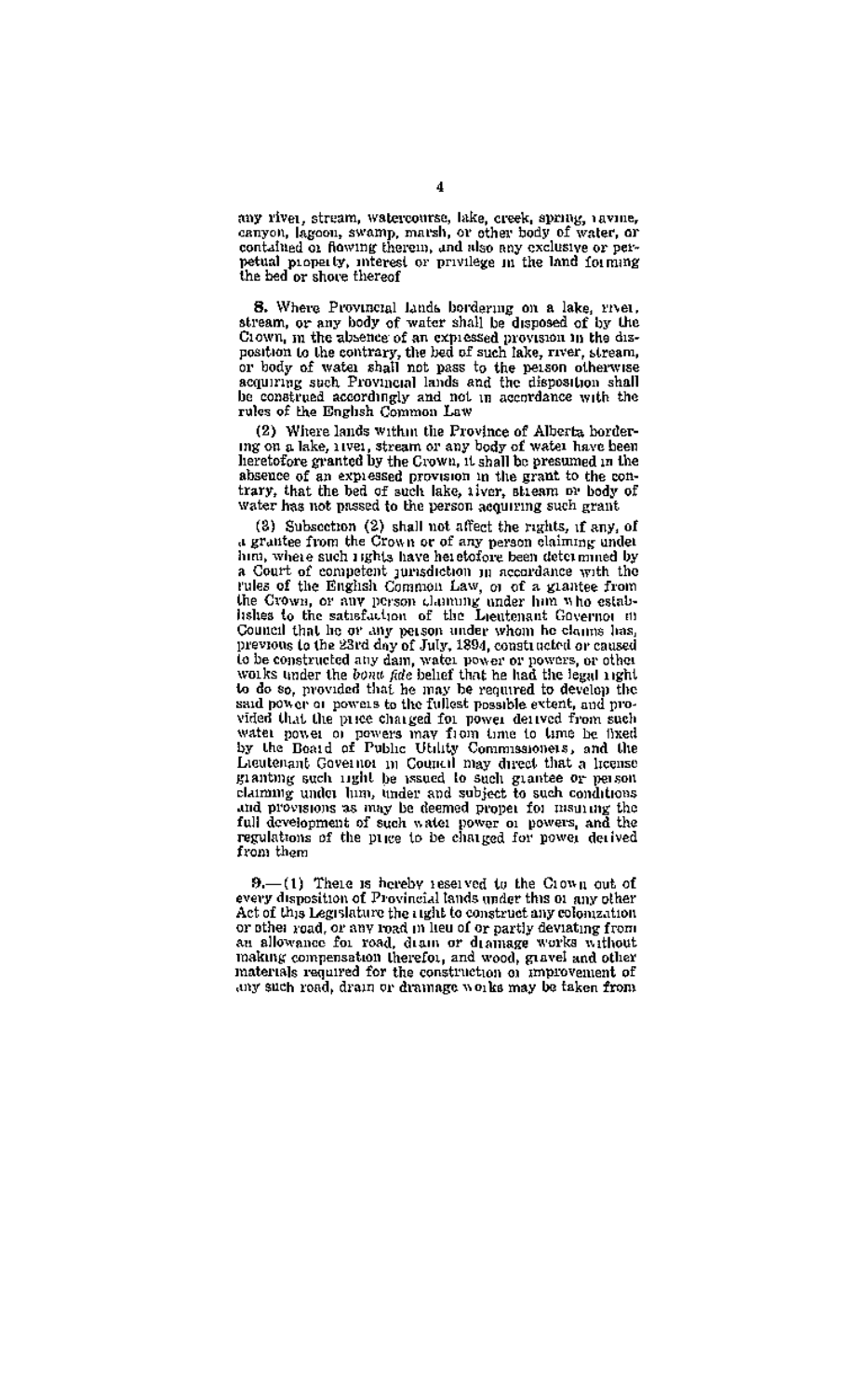the said lands without compensation therefor or for the ing said move wrongs, components, then they are taken.

(2) The rights mentioned in the preceding subsection<br>may be exercised by the Minister or by any person author-<br>red by lum to exercise them on behalf of the Grown, at any time prior to the issue of a notification.

10. There is hereby reserved to the Crown out of every<br>disposition of Provincial lands under this Act all mines and<br>minerals (precious and base), together with full power to work the same and for this purpose to eaten upon, use and for the same and for this purpose to compy the said long, as may be necessary for the effectual working and extractsug of the said minerals, and such mines and minerals tosuch miperals shall be disposed of only in such manner and on such terms and conditions as are hereinafter movided

XX. There is hereby received to the Crown out of every disposition of Provincial lands under this Act all rights of fishery and fishing and occupation in connection therewith, upon, around and adjacent to the said lands.

12. The reservations contained in the preceding sections. shall not affect the right of the Grown to dispose of minerals, ander the provisions of this Act, in, upon and under the squeous solution of mmeral sails occurring in a natural state, and containing more than one ner cent of mineral salts in solution

Provided that nothing herein contained shall affect the right of the Crown to issue incenses or permits for the use of water areas for fur-farming

13. No land shall be open for only for a homestead or Let such that some or open tor one y tell is noncessed in fact such it is that been anywayed in secondance with the provisions of The Alberta Land Sarvays Act, and no entry for any homostead shall be allowed unless and unt notice has been given by advertisement in at least thice senes of a newspaper circulating in the vicinity in which assues or a newspaper carenaming or an increase in comparison last issue of the newspaper containing such advertisement

#### DISPOSAL OF LANDS

14. Lands which are withdrawn from the operation of this Act shall not be open to entry a available for a home-<br>stend, but other aurveyed lands which are suitable for a gaiculture and are unoccupied shall be open for entry:

Provided that no quarter-section of land containing more than 100,000 feet (board measure) of spruce, rackpine, or than thousand new treatmentary to spring more inor building timber shall be onen to entry or available as a homestead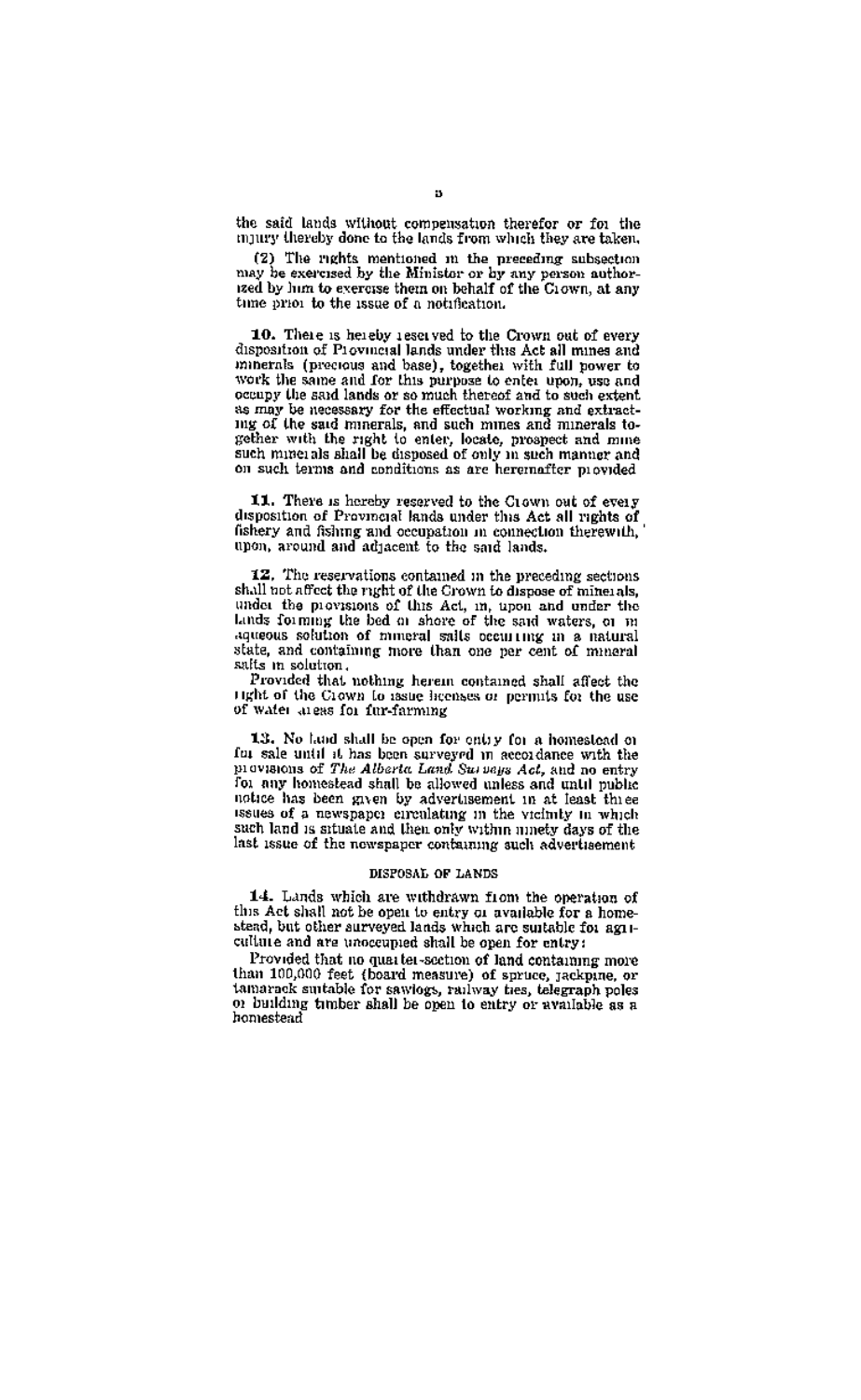15. (1) Every person who has resided in the Province for a period of not less than five years, and has attained the age of seventeen years, and who is a British subject of declares intention to become a British subject, and who declares intention to become a Biltish subject, and who<br>makes application in the manner hereinafter provided, shall<br>be entitled to ebiain entry for a homested for an area of<br>available acricultural land, not exceeding one q montan

Provided that the right of entry may be subject to regulations prescribed by the Lieutenant Governor in Council.

(2) The agent may, on application in Form F, reserve for one year an area of available land, not exceeding one quarthe year an area of available land, not excluding one quar-<br>ter-section, for any person of the full age of surfers years land of an area of not less than eighty acres which is owned and occupied as a farm by his father, mother, brother or sister, and is situated within a distance of not more than allowances an direct line, exclusive of the width of tool plied for, the said application shall be supported by an affi precent of the relative on whose land we supported by an animalism has been controlled that the permanent residence, in Form G, and, in the event of the opplication being allowed, a certificate of reservation islall be issued in favour of the applicant by the agent in Form R

Provided that-

- (a) the peason for whom such reservation is made shall,<br>within one month after his attaining the age of sevextern you around state his application for entry<br>for such land as a homestead;
- (b) if the nerrod of reservation meludes the month of June. July or August. the applicant shall break five vanc, vary or August, the apparent small break five<br>seres of land during those months, and if he fails<br>to comply with this requirement, the reservation may be withdrawn:
- (c) in the event of failure to apply for entry within the time specified in this section, the reservation shall rease and determine.

16. (1) The occupation of land without coliv as provided by this Act gives to the occupant no right thereto and the occupant may be ejected as a trespasser and any improvements pade by him shall thereupon be forferted to the Crown

(2) No right or title of any kind shall be acquired by prescription in respect of any lands so long as the Grown has any right, title or interest therein.

Provided always that a person who had prior to the first ary of November, 1939, hows fide settled and made improvements on agricultural land before the survey thereof and is in occupation of and ordinarily resident on the land at the time of survey shall, upon proving to the satisfaction of the Muiater his elevable under the provisions of The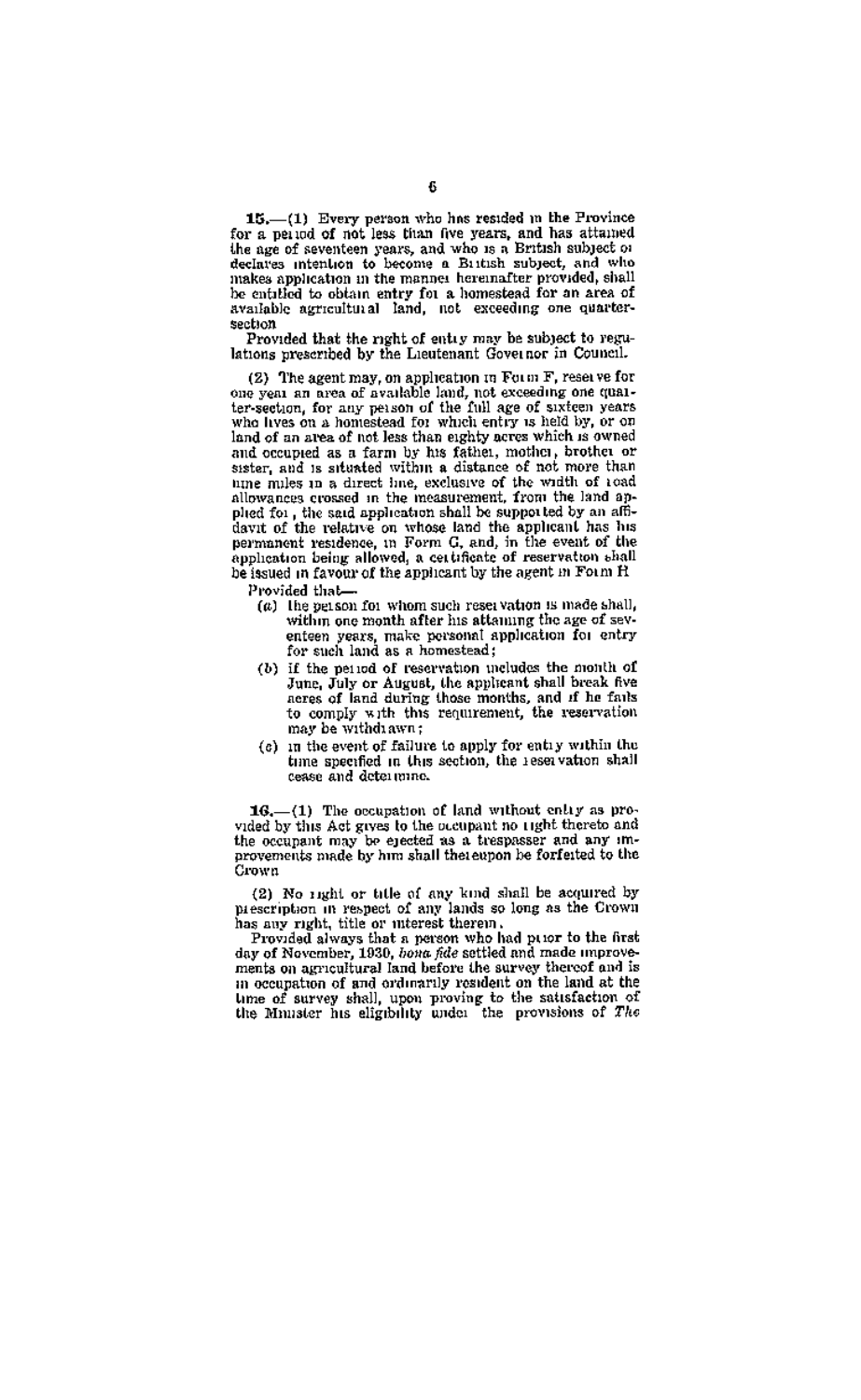Domonov Lands Act, being chapter 113 of the Revised Stat-<br>utes of Canada, 1927, to make entry for a homestead, have<br>a prior right to obtain entry for the land so settled on

Provided that this right shall be exercised within six months after notice in writing that the land is open for onty has been given to the said person of has been posted in a conspicuous place on such land; and such entry shall not be allowed for more than a quarter-section as a home- $14.1$ 

 $17.$  (1) Application for entry for a homestead shall be made in Form A at the Lands Office of the district in which the had a situate, between the hours of nine in the forescon or runs annotation on every day excepting Sandays<br>and the in the afternoon, on every day excepting Sandays<br>and statutory holidays, or between such hours as are, from<br>time to time, fixed by the Lieuterant Governor in Counci shall be payable upon the application of such amount and in such manner as may be prescribed from time to time by the Leeutenant Governor in Council.

(2) When application is so made for land then open to estead entry, the local agent, or officer acting for him, shall accept it upon payment of the fee or part of the<br>shall accept it upon payment of the fee or part of the<br>fee payable pursuant to the Regulations, and shall give the recept hereinafter provided for , and the acceptance by the local agent, or the office acting for hm, of the said<br>application and of the fee shall constitute entry, and the<br>recent given to the applicant in Form C shall be a certifiente of entry and shall mittle the recupent to take, eccupy, use and caltivate the land entered for, and in hold necessary sion thereof to the exclusion of any other person, and to said land; and the land shall not be hable to be taken in execution before the usue of the natification

Provided that occupancy, use and possession of land entered for as a homestead, shall be subject to the provisions of this Act or of any other Act affecting it, or of any regulations made thereunder

(3) Application may also be made in the same form to sub-agent m a district in which the land is situate, who shall give an intern recent in Form D, and shall forthwith forward the application and the fee to the local agent, what rootward the application field have no force or effect until it is<br>but this application shall have no force or effect until it is<br>accepted by the local negative intendence and the second start and<br>finite and finite se estimate of entry and shall convey the same rights as if the application were made direct

Provided that, at the request and expense of the applicant, the sub-agent shall by telegraph advise the local agent, or the officer acting for hun, of the recept of his application, and on receiving the advice the local agent, or the officer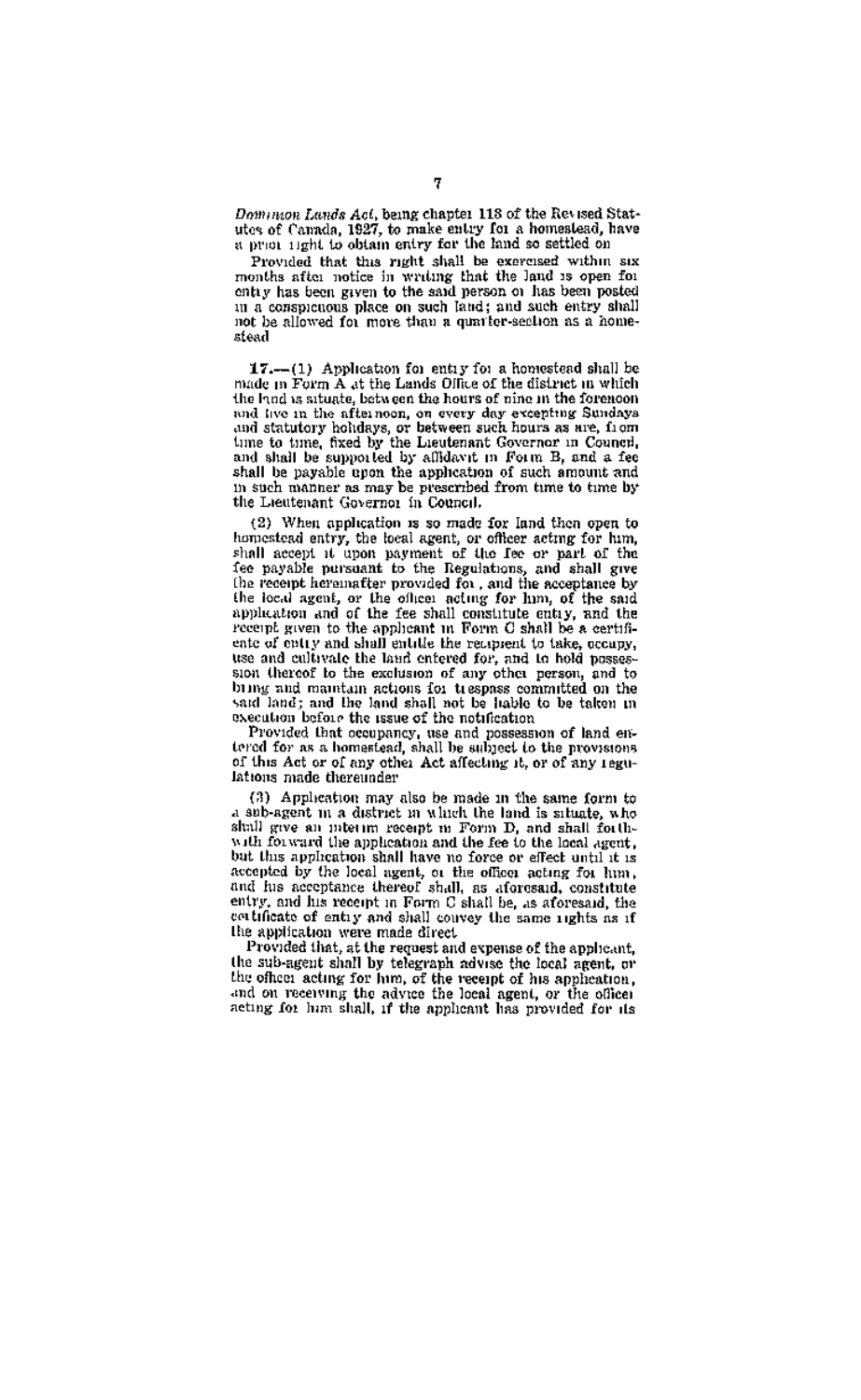being done at his expense, acknowledge the advice by tele-<br>graph, and shall hold for the applicant the land applied for during a period of time sufferent to admit of the receiving waving a peared of the sourcege to squite of the receiving that period, shall be regarded as received at the time of the that period, shall be regarded as received at six one come of the advice by the local agent.<br>Provided that any application for a homestead entry 16-

ceived by a local agent from a sub-agent, either by letter or teleoraphic advise, shall be treated by the local agent as if such application were made in person by the applicant at

such application were more in person by the suppressive<br>the office of the local agent.<br>Provided further that, if a sub-agent has received an<br>application for homestead outry for a quantic-acchon he<br>shall not accept another section from any other person until the first application has been dealt with by the local agent

(4) Every application for entry shall be made by the applicated in person, unless otherwise provided by regula-<br>tions made by the Liestenant Governor in Council.

(5) A person applying for entry shall declare, before being granted entry shat may also being praise, before are<br>unit in any, there are a many convenients, if any, there are to land with respect to which his application is made, and shall pay the value of auch improvements, subject to<br>valuation of same by an officer of the Department

Provided that...

- (a) if the improvements are found by an officer of the Department to be of less value than the amount paid by the entrant, the surplus paid shall be refunded to him; but if the improvements are found to be of<br>greates value, the balance unpaid shall be paid by<br>the entrant within a period of time satisfactory to the Minister.
- (b) should the declaration made by the entrant as aforesaid be found incorrect in material particulars, or should the entrant fail to pay the full amount due for improvements, his entry shall be lable to cancellation in the discretion of the Minister.
- (c) in any case where doubt arizes as to the coof the valuation made by an officer of the Departor the values the provisions of this subsection, the<br>ment under the provisions of this subsection, the<br>Minister may order such further enquiry as he may<br>deem advisable for the purpose of fixing the actual value of the improvements, and the actual value so ascertained shall be the amount to be collected and paid by the person obtaining the land in accord-<br>unce with the provisions of this subsection

(6) An entiv for a homestead shall be for the sole use and bonefit of the entrant, and neither directly not indirectly and negative the entrant, and neutron directly not indirectly<br>for the use or benefit of any other person or persons whom-<br>soever, and the voitation of this provision shall render the<br>entry hable to cancellation in the disc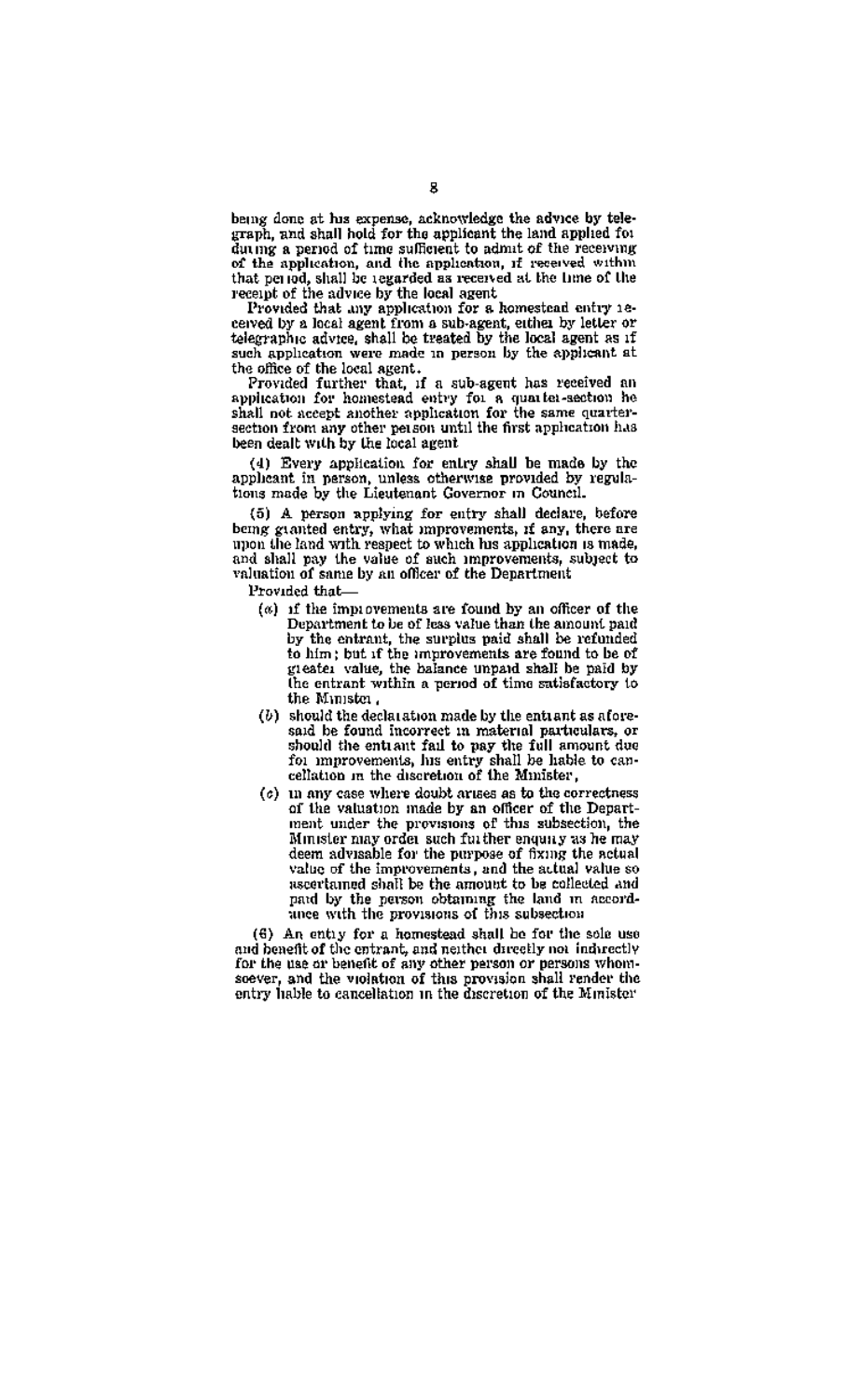(7) The local agent on the officer acting for him shall furnit over his signature to any person who upplies there-<br>for and pays him a fee of fifty cents, an abstract from his records showing whether the quarter-section mentioned or referred to m an application is available for entry or not. if the land applied for is not available, the name of the entrant and the date on which he obtained entry shall be shown on the abstract, as well as, where the records show any transactions calling therefor, the date on which can-<br>cellation notice to the entrant in default is returnable, or the date on which the period of protection will expire, as the case may be

(8) Except as otherwise provided in this Act, every person who has received or receives, or has become, or becomes stons of The Domeston Lands Act, or of this Act, by the performance of homestead duties, with or without payment of purchase money, or by the location of scrip thereon, shall be depend to have exhausted his homestead right and shall not be entitled to obtain another entry for a free homestead

Provided, however, that any person who on the first day of January, 1925, had obtained or had become entitled to a certificate of title for a homestead as aforesaid, may be granted the 11ght to make entry for a second homostead, subject to the provisions of this Act

The holder of a pre-emption or purchased homostead entry<br>shall not be permutted to abandon the same in his own favour ot in favour of a relative for the purpose of making entry<br>for the land as a second homestead under the provinces of this subsection

18. The Minister shall settle in such manner as he deems<br>best all disputes which ause between persons claiming the 11ght to entry for a homestead for the same land

19.-(1) Every entrant for a homestead shall be allowed six months from its date within which to perfect the entry by taking in his own person, possession of the land and become person, possession of the land and become person can be the entry is not so perfected it shall be li

Provided that, on satisfactory cause being shown for an entiant failurg to perfect his entry within ax months from the date thereof, the Minister may order that the entry shall be protected from cancellation for a further period of aix months, but no entry which is not perfected within twelve months from the date thereof shall be protected from cancellation for any further period

(2) The Munster may, if he deems it necessary, require the holder of a homestead entry to furnish proof, by declaration or otherwise, that he is duly performing his homestead duttes in each year subsequent to the date of his entry.

(3) A homesteader may, by permission of the Minister abandon his entry and obtain authority to make another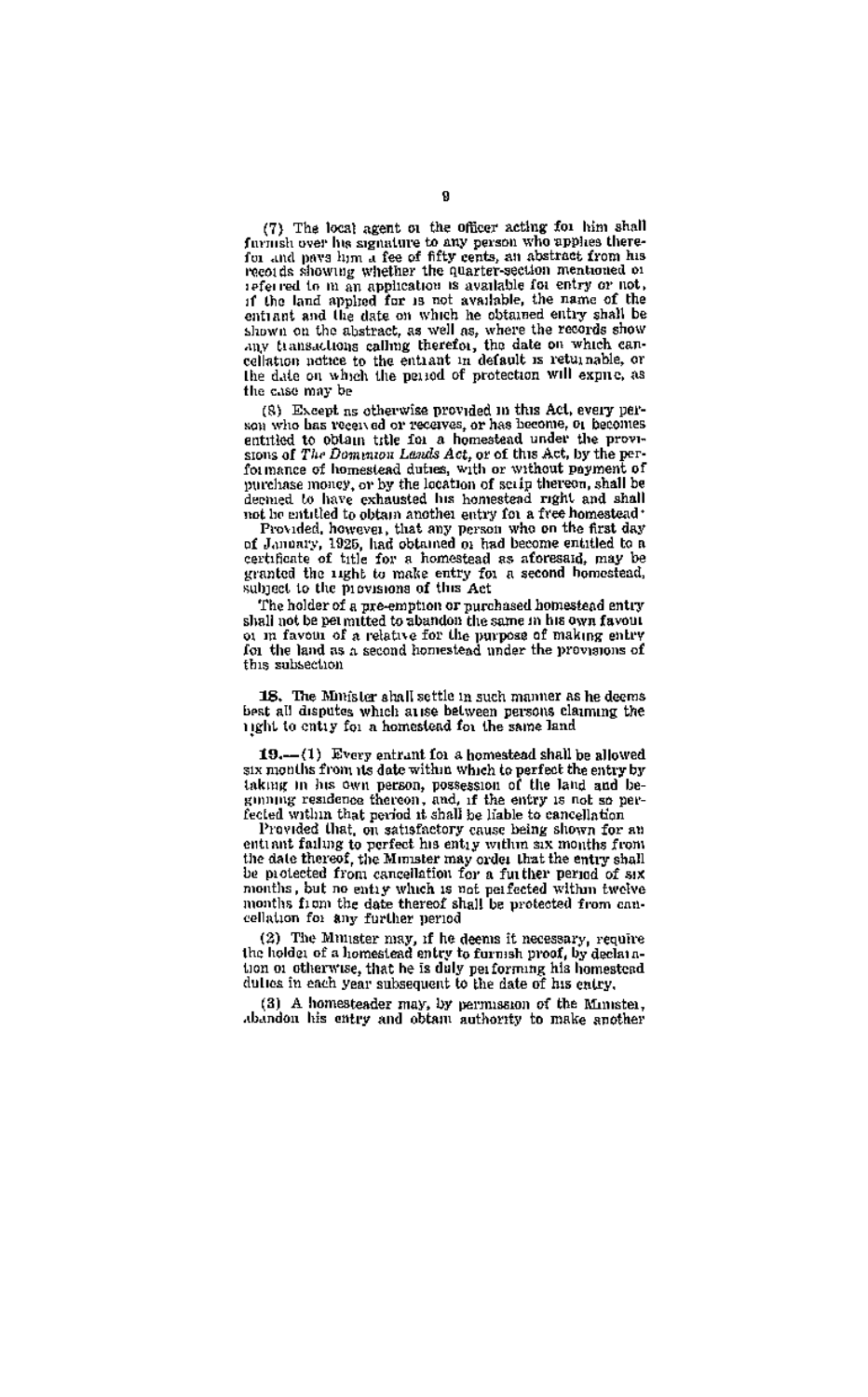entry goon executing the prescribed declaration, and if no cancellation proceedings are pending, the homesteader may aluncion has bomestead in favour of a father, nother, sondaughter, brother or sister, if chgible, aubject to the Minister's approval

#### CANCELLATION OF ENTEL.

20 .- (1) If an entry for homestead is granted through error, interestrated to a fraud, the Minister may cancel the entry.

(2) If an entiant for a homestead fails in any year to fulfil the requirements of this Act in record to homesteads. common and approximate of the laws in tespect to numerate or the requirements of the laws in temperature thereto when the end of the laws of the laws of the laws of the laws of the laws of the laws of the laws of the laws entry and all rights of the entrant m virtue thereof shall thereupon cease and determine where improvements have the mate on any parel of Provincial lands, by a person whose entry for such parcel of Provincial lands, by a person whose entry for such parcel of land has been cancelled for any reason, the Ministet may, in his discretion asy to the person who made the numpowements, or to any dependent or dependents of such person admitted by the Minister to be entitled thereto, in whole or in part, the nioneys collected on account of such land.

(3) If the Munster is satisfied that an entry for a home-stead has been obtained through personation he shall cancel the only, and the person so obtaining entry shall not be electile to obtain another entry.

(4) In the case of an entry cancelled for misrepresentation of Fraud, no compensation shall be made to the entrant on account of any maprovements which he may have made on the said land.

(5) If often entry is obtained, it is ascertained that the  $\{9, 11, \text{mod} \text{ entry is contained, } n \text{ is associated to the linear derivative of } n \text{ and } n \text{ otherwise.}$ <br>protection of any water supply, or for the location of current<br>struction of any water supply, or for the location or construction of any works necessary to the development water nower, or for the nurnoses of any harbour or landing. the Minister pays at any time before the issue of a notifical the pursue has a with a wide a respective to a september on the projection any quired for the location or construction of works necessary to the development of any water power, only in so far as

(6) Any ontry cancelled under the last meeting sub-section shall entitle the entrant to compensation for any improvements made by hun upon such land.

(7) In the event of the failure of the entrant to agree to accept the antount allowed by the Minuster as compensation<br>under the antount allowed by the Minuster as compensation<br>under the last preceding subsection, the amount shall be fixed by arbitration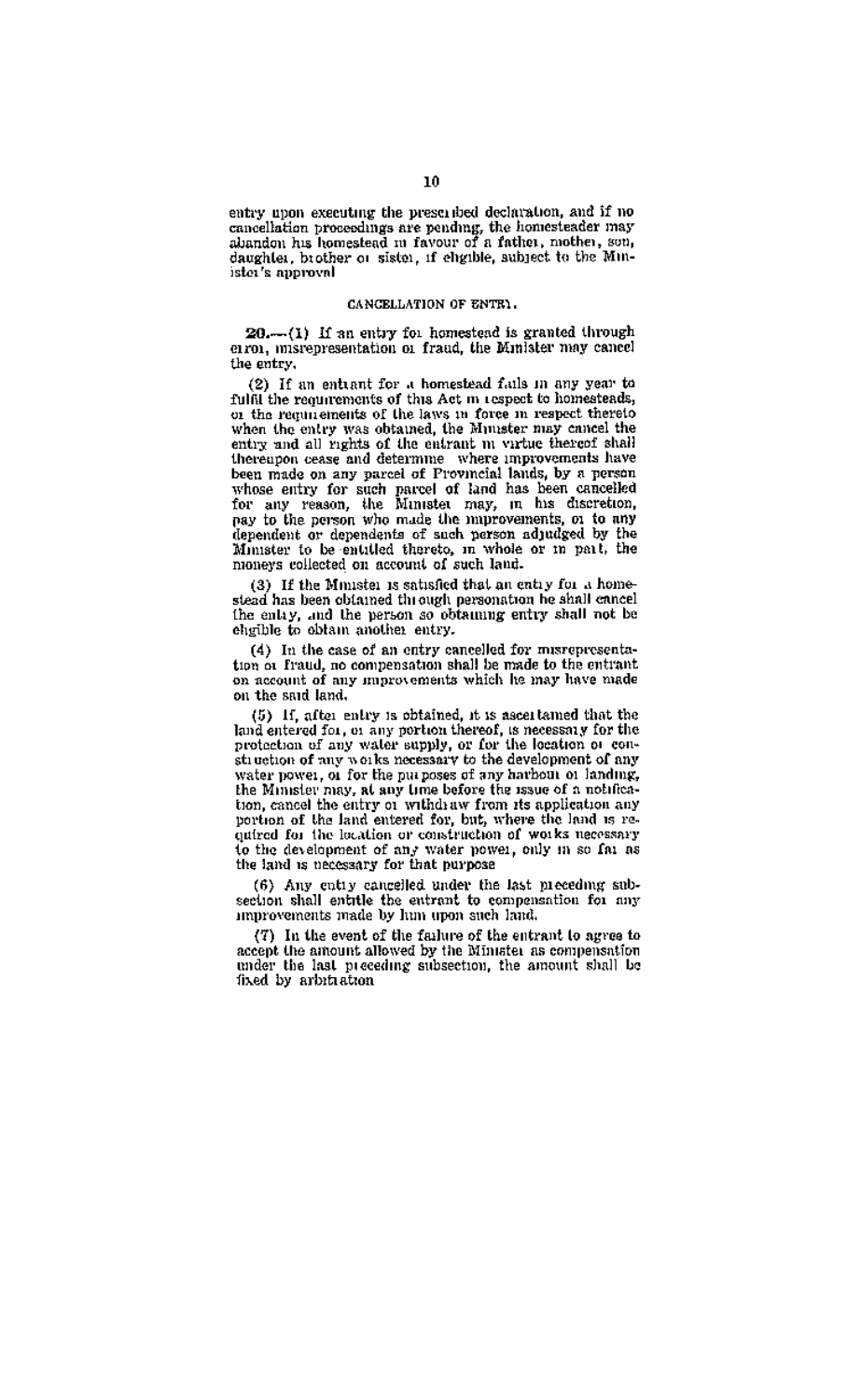(8) Every one is guilty of an offence and hable upon can many conviction before two justices of the peace to minimary conviction before two justices of the peace to minimary conviction to without haid labour for a term not exceeding one year who buys, trades or sells, or pro to buy, trade or sell land, or our migreet in a control of to sure, trace or sea name, or any success in or control on<br>land, open to homestead suity, or for which homestead entry

#### ACOUSSITION OF THE R TO MONSETEAT

21. Every entrant for a homestead shall, except as here-<br>mafter otherwise provided, be recurred, as a condition precodent to his obtaining title therefor in respect thereof-

- (a) to have held the homestead for his own exclusive use and benefit for five years,
- (b) to have resided thoreon at least four months in each of five years.
- (c) to have exected a habitable house thereon:
- (d) to have cultivated such an area of land in each year upon the land as is satisfactory to the Minister, and
- (c) to be a British subject:
- (/) to have paid any fee payable pursuant to the regulations upon granting title

22. The period fixed by this Act for the performance of the residence and other requirements prescribed for leading to the manitor of trile for a homestead may be computed as ang gra

- $(a)$  From date of entry
- (6) From date of commencement of residence,
- (e) Fom months' residence in each of five calendar years.
- (d) Four months' residence in each of two years, either homostead or calendar years

(2) The date of commencement of the various terms of vesidence may be changed from year to you as may appear most to the advantage of the settler in dealmer with his

most to the accurating or me setters in usuring transmitted that where an antity for the and re-entry for a homesteder is cancelled and re-entry is granted to the homesteder's wife, such homested may be decemed to have be the entrant as aforesaid for her sole use and benefit during over persons as arougant for the some ose and benefit during<br>any person throughout which such humestoad was held by **lies** 

Provided also that in other cases where there is a doubt sole use and hencht during any period, the Minister shall decide as to whether the homestead was so held by the entrant during any such period.

23. Permanent readence by an entrant upon a farm of an area of at least eighty acres, situate within a distance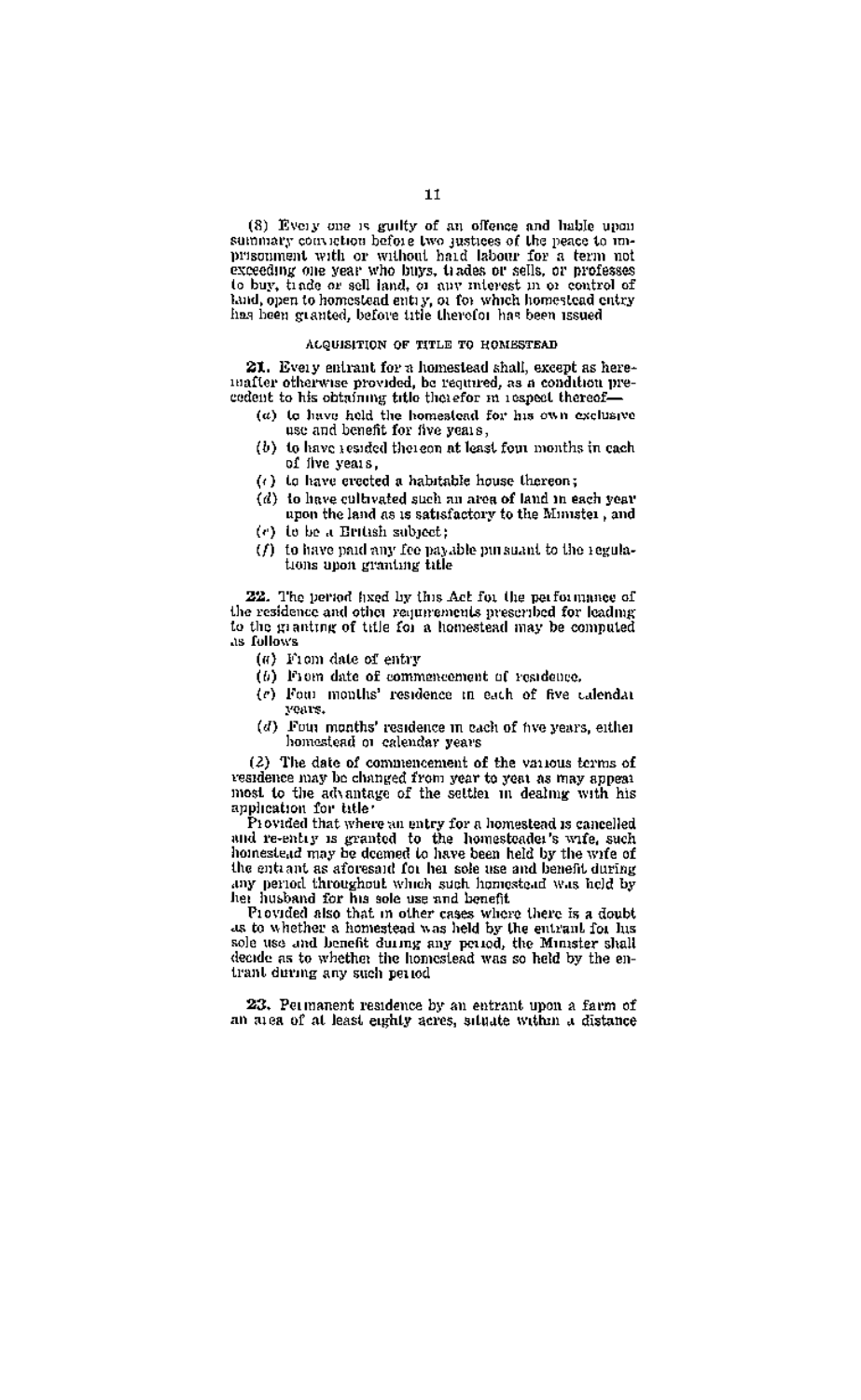of nme miles from his homestead, in a direct line, exclusive of the width of road allowances crossed in the measurement. of the width of row and occupied by him, or permanent rost-<br>and owned solely and occupied by him, or permanent rost-<br>dence on a farm of that area and so situate, owned solely<br>and occupied by his father, mother, husband, wi daughter, brother or sector, and, in the event of the death. of such owner or occupant, continued permanent residence on such farm, shall be accepted as residence upon the homestead

24. In the event of the death of an entrant for a homestead before the completion of the requirements which are conditions precedent to his obtaining title, his legal repre-<br>sentative shall only be required to fulfil the conditions set<br>forth in section 21 of this Act as to cultivation and the payment of the fee in order to entitle him to obtain title, after<br>the expuration of five years from the date of the entry for the homestead, or the legal representative may assign the homestead, and the assumee shall, after-

- (a) the expiration of five years from the date of entry for the homestead;
- (b) holding the homestead for his own exclusive use and benefit from the date of the assumment, and
- (c) completing the residence and cultivation requirecompletely one residence and care acceleration in section.<br>21 of this Act, in the same manner as the person<br>who made the cutry would have been required to complete them thereunder-

he entitled to receive title for the homestead

25.-(1) In the event of any person who obtained entry for a homestead becoming users or mentally incapable and. by reason of such meanity or mental incapacity, unable to complete the requirements which are conditions precedent to obtaining title, the guardian or committee of the said person, or any person who, in the event of his death, would be entitled as his legal representative to do so, shall only be this Act as to cultivation and payment of fees before obtaining title

Provided that title shall not be given until the expiration of twe vears from the date of entire.

(2) If it is shown to the satisfaction of the Lieutenant Governor in Council that an entrant has become, through physical disability, unable to comply with the residence regurences were interesting to compare the residence re-<br>quirements under this Act, such residence requirements nav<br>be dispensed with by order of the Lieutenant Governor in Council.

26. After entry for a homestead has been perfected by the entrant taking in his own person possession of the land and beginning residence thereon, the Minister may, in case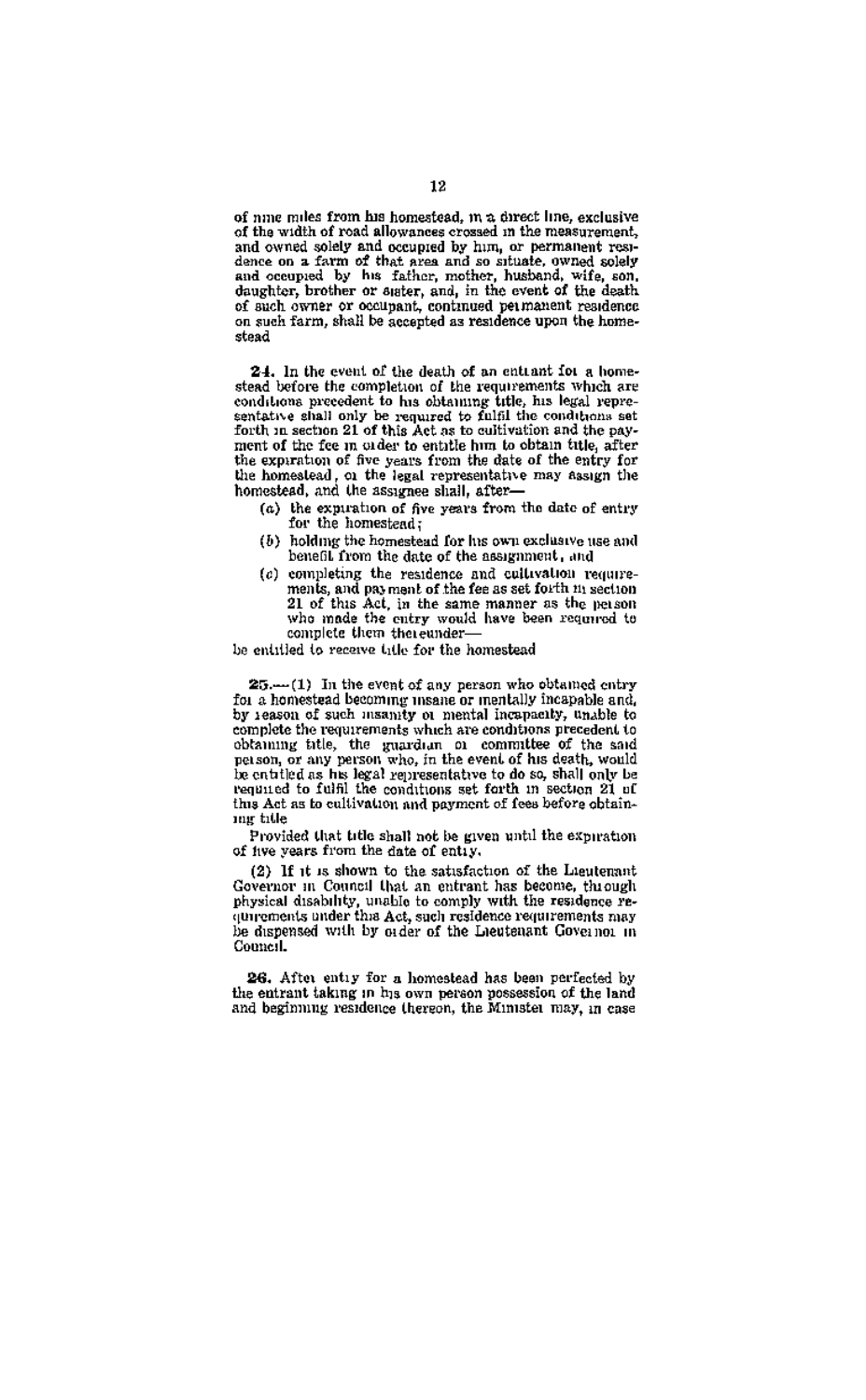of calamity or of illness, vouched for by satisfactory evi-<br>dence, or in other special cases, grant an extension of time during which the settler may be absent from his homestead. naring which the settler may be absent from his homestess,<br>without pregnones to his right then an , but the time so

27. Notwithstanding anything in this Act, the time duing which an entrant is absent from his homestead while he is a neutrance of a military force encolled under the authority of the Munster of National Defence and engaged as a memof that force in the supplession of an outwest or in-<br>bia of that force in the supplession of an outwest or in-<br>surrection in any part of the British Empire, or in the<br>defence of the British Empire against a foreign power, teers enrolled under the authority of the Minister of National Defence for settye service, or a member of any miletary or naval force of His Majesty, and also a period not excending three months after his discharge as a member of the said force, company of contingent, to permit him to resume his residence upon his homestead, may be counted as residence within the meaning of this Act.

28 it it is established to the satisfaction of the Minister that an entrant, while on active service as a member of any case as currently, while on more we write as a newhole by wounds,<br>seech force, company, or contingent, is so disabled by wounds,<br>received in hattle, or because of illness resulting therefrom or from any other cause, after his enrolment as a member of such force, company or contingent, and up to the date of the discharge therefore, that it is not possible for him,<br>the discharge therefore, these or other cause, to resume<br>because of such wounds, illness or other cause, to resume his entry therefor, the Minister may forthwith cause title to death before title is given for such land, in the name of the decrated in proprietate with the provisions of section 82 of this Act

Provided that where one of the conditions prescribed by this Act for the group of title for such land is a payment of parchase puce and interest, the payment of such i pinchase price and interest, if any, must be made in full before title is given under the provisions of this section

29.-(1) The entrant for a homestead, or, in the event of his death, his legal representative of his assigned of, in the event of his becoming insane or mentally incapable, his guardian or committee or any person who, in the event of hts death, would be his legal representative, may, after the exparation of the pariod fixed by this Act for the completion experiments for the group of the content above the experiments for the group of the for a home-<br>stead, make application therefor; and upon proving to the<br>stead, make application therefor; and upon proving to the<br>satisfacti proof is accepted by the Director of Lands, the entrant, or.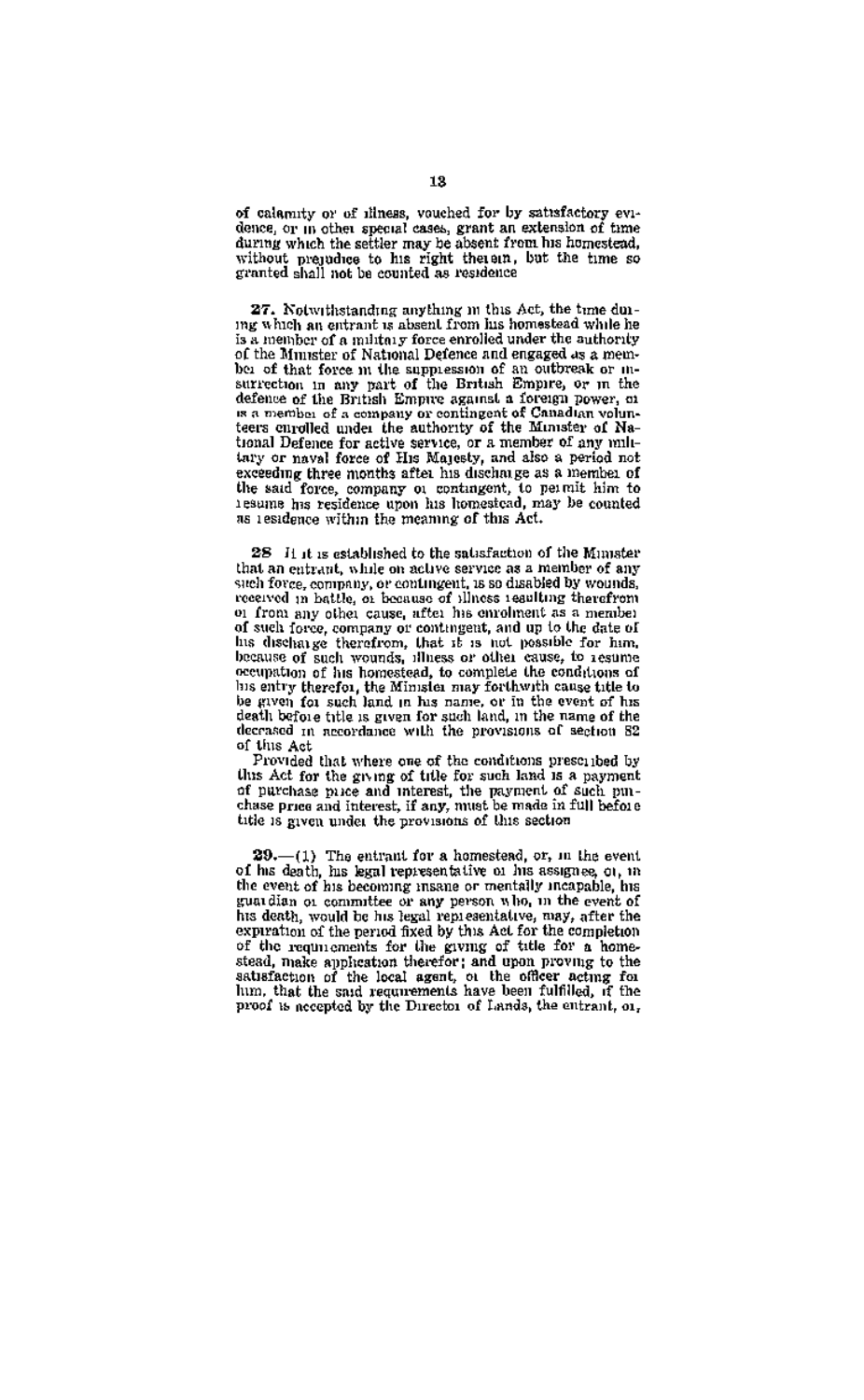in the event of his death, his legal representative or his assignee, shall be entitled to receive title

(2) Proof under this section shall be in the form of a sworn statement by the applicant, corroborated by the aworn<br>statements of two distatorested parties resident in the vicinsty, which statements shall be made before the local agent, or the officer acting for lum, or such other person as is thereunto authorized by the Minister:

Provided that, on any application for title by the legal<br>representative of the entrant, or by his assignee, or by the guardian or committee of an entrant who has become manuor mentally meapoble, or by a person who in the event of such an unsame entrant's death would be his legal representative, the Minister may receive proof of the facts in such manner as he west fit to require, and, upon bong satis-fied that the claim has been proved, may allow the claim and cause title to be given accordingly

(3) Title in respect of a homestead shall not be given<br>to any networ who is not a subject of His Marcely by buth o; naturalization.

Provided that, on completion of the requirements for title on a homestead in accordance with the provisions of this Act, or, where the completion of such requirements has been dispensed with in accordance with the provisions of this Act, title may be go en lo-

- (a) an alien legal representative of say decessed entiunt whether such entrant was a British subject or not;
- (b) an aben eattagt who has become insane or mentally meapoble.
- (c) an alten female entrant who has been granted catry<br>for a homestead under section 15 of this Act, and who is prevented by the provisions of The Naturalentron Act from becoming a British subject.

30. Failure on the part of an entrant for a homestead to apply for title in respect thereof within a period of seven years from the date of entry shall render his right to his homestead liable to forfeiture on the order of the Minister

#### EIGHT TO ACQUIRE TITLE EARNED BY OWNERSHIP OF LIVE STOCK

81.-1) Notwithstanding anything to the contrary in this Act, the person holding entry for a homestead shall be entitled to receive title therefor on formshing evidence that be has fulfilled the other conditions attached to his entry and proving to the satisfaction of the Minister that, in bon of cultivation he has comphed with the requirements with respect to steck as hereunder provided

(a) In the case of a homestead, the entrant shall show that he has had upon such land stock solely owned by him, during the first year of performance of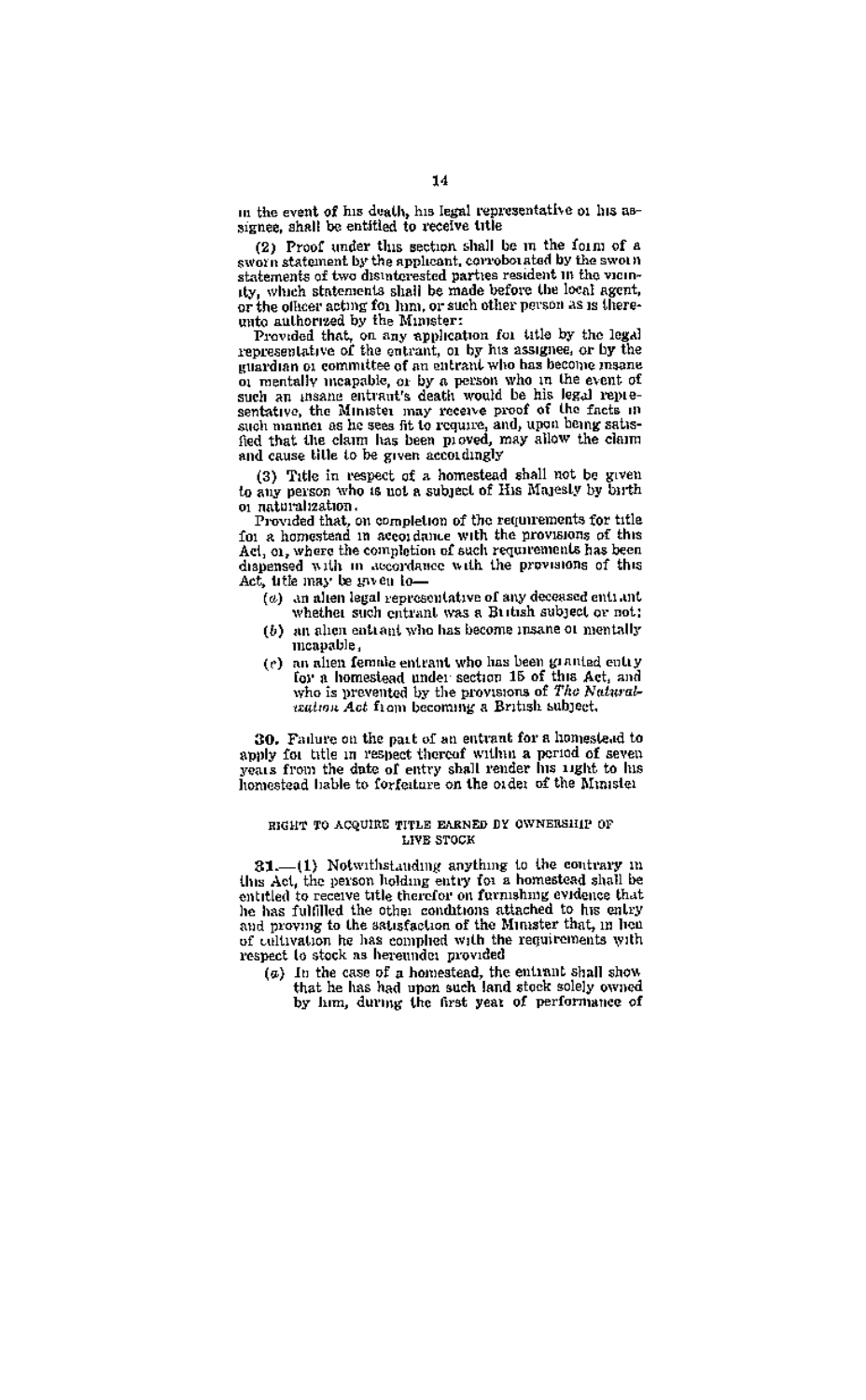duites to the number of five head, during the second yest to the number of ten head, and during the third year to the pumper of the subsequent years to the date of his symbolication for title to the number of creteen head

(b) In the case of a quarter-section having a smaller<br>area than one hundred and sixty acres, the number area than one number and sixty moves, the manuscript be proportionably reduced

(2) The term "stock" in this section includes "cattle" as that term is defined in the next succeeding subsection, and can complete the state of the little are been instead as a state in the latter are kept instead<br>of ontile ten sheep or ten hogs, or ten sheep and hogs, must<br>be kept or be counted as only equivalent to but one head of  $m$ Hle

(3) The term "cattle" in this section means cows or bulls. or cows and bulls and their young, and houses, male or<br>female, or male and female and their young

(4) All stock shall be kept on the homestead, other for summer grazing or far winter feeding.

(5) Substantial buildings for the accommodation of the or constanting bandwide in the second of stock to be kept in any year, as herember<br>fore provided, shall be cretted and manitalmed to the satisfied<br>end of stock to be kept in any year, as herember<br>fore of the Manatov during specified, and such buildings that the erected upon the home-<br>steed to a upon any land upon which the settler is entitled<br>to reside under the provisions in that behalf contained in the Ast

(6) The whole quarter-section of land entered for shall<br>be enclosed by a substantial fonce to the satisfaction of the Minister,

#### CHARGES AGAINST HOMESTEADS.

32. Except in so far as provision is heremafter made respecting advances of seed gram or rebel, or any molehieduces to the Crown, no chaire of any nature may be created nuon a homestead

33. In any case in which any soldier or purchaser is entitled to receive title for any land to whach this Act applies, but the granting of title is delayed because of a habitity of the settles or purchaser, either as pumerical or a surely upon a bond to the settle or purchaser mortgage on a mortgage in favour of the Crown or of the of seed grain, or because of any other indebtedness to the<br>Crown, the Minister, in his discretion, may cause a notification with a memorandum of the linkility or indebtedness to be sent to the Registral The Registrar shall endoine on the Certificate of Title memorands setting forth therein the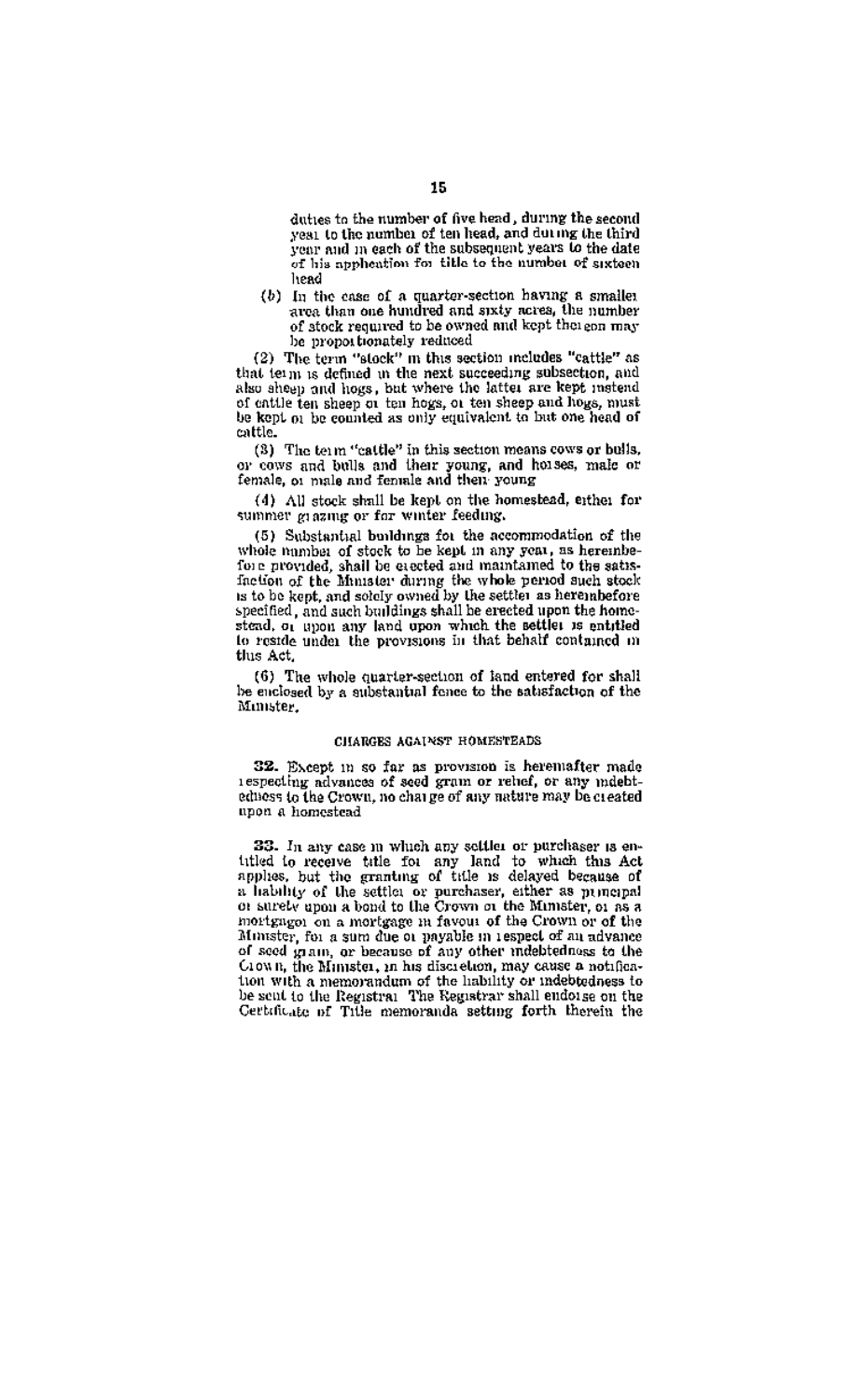particolars of the hability or indebtedness, including the parties as or the manility of innesteament, including the total amount thereof, the use of interest and the names of the persons liable of nached therefor. The said itability shall be and remain a charge upon the land unti and extinguished according to law

#### ASSIGNMENT OF HOMESTEADS

24. Every accomment or transfer of a homestead or any pat thereof, and every agreement to assum or transfer a homestead or any part thereof, made or entered into before the issue of a notification shall be null and void, and the person so assigning or transferring, or making an agree-<br>ment to sastgn or transfer, shall forfeit his homestead

ment to assum or transfer, shall for<br>fert has homesteked provided that the provisions of this section shall not be applicable to any assume<br>most to maximate of the any ment thereof, or to any agreement for such assummes<br>a  $1000$ 

#### SALE OF LANDS

 $35$ — $(1)$  Provincial lands shall only be open to purchase<br>under regulations made by the Lieutenant Governor in<br>Council, and there shall be no sale to one person, under such<br>council, and there shall be no sale to one pers

(2) No Provincial lands shall be sold on disposed of by way of sale except by public auction at an upset price per acre, and public notice shall be given by advertisement in at least three sasses of a newspaper circulating in the vicinity in which any such land is situate and such sale shall ïю held not earlier than the tenth day nor later than the thir-<br>ticth day following the date of the last issue of the news-

paper containing aich advertisement<br>Provided always that the Minister may, within sixty days<br>after the holding of any sale by auction, sell by private contract, at a pare and these than the upset price, any land which<br>was offered for sale thereat and which did not had a parchaser, subset to such terms and conditions as may be prescribed by regulation

(S) Provided, however, that the Minister may sell a functional quarter-section, with or without homestend conditions, at a rate to be determined as the true value of the land after inspection by an officer of the Department.

respectively and one of the search and the material of the Provided also, that in case an estimate of his ability endeavoured to perform the dutest sequence of then, but who featured in particular the provided from some up rion some upprevenisors cause or physical moments, her is held to have facied in fulfilling the requirements of this Act, but yet has an equitable claim, entitling him in the opinion of the Minister to favourable consideration, the Mimster may sell the homestead to such entrant at a price not less than one dollar an acre, to be fixed by the Minister.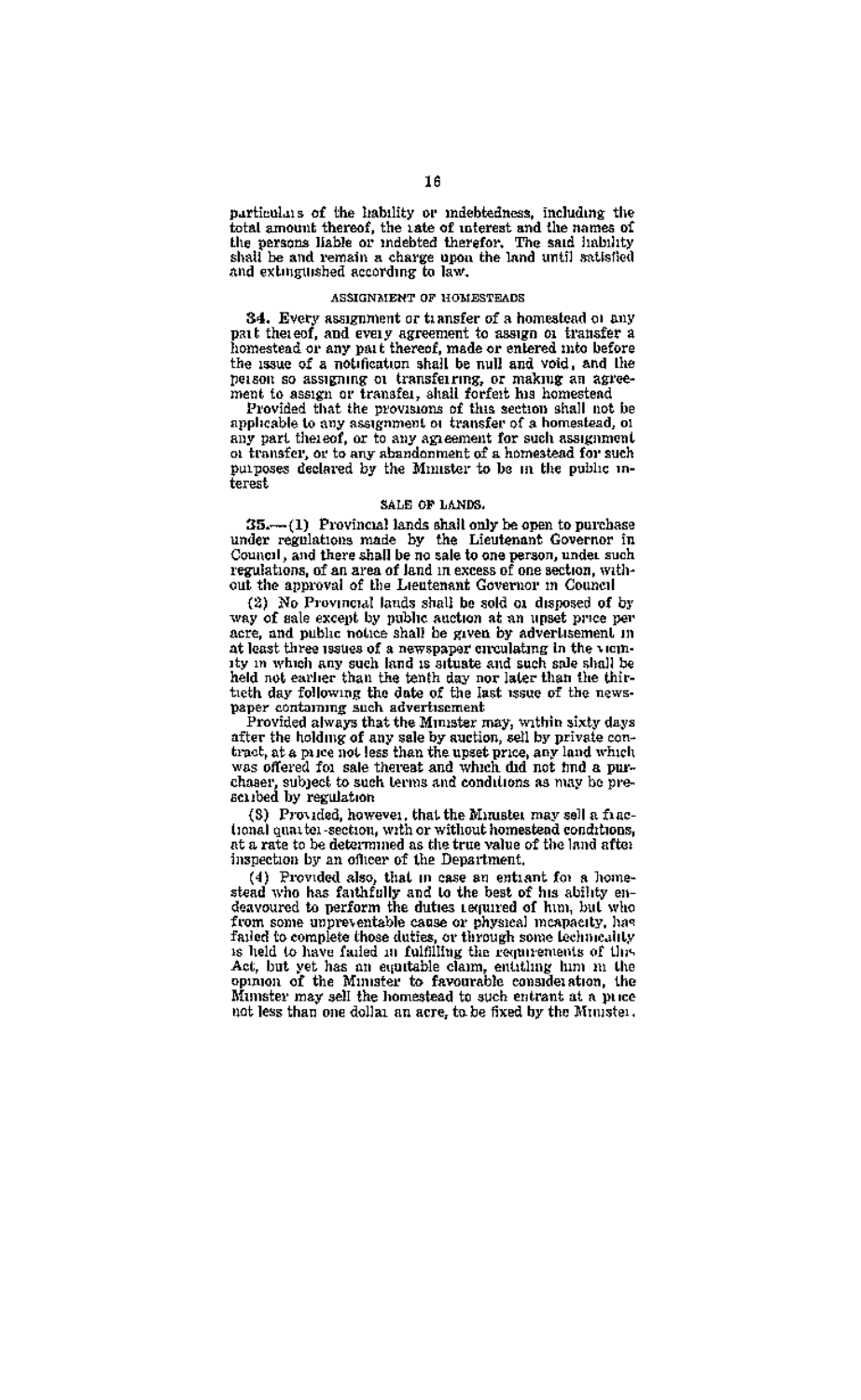#### GRAZING, HAY AND MARSH LANDS.

36. Lands suitable for grazing, but not adapted for agrione needs summon for generally one not authore and the context of marks and the leased under regula-<br>tions made by the Laurienant Governor in Council

Provided that no lease of hay at maximum in council that<br>Provided that no lease of hay at matches has been riven by advertisement in at least three issues of a newspaper circonstruction in the vientity, appealing the last as newspaper circulating in the vientity, appealing the land in respect of which any such lease may be granted and the terms and conditions upon which any such lease will be

#### **TOMOTOWAY**

27 Lands unsuitable for coltivation without the sid of ary system of drainage, or leads required in connection with<br>rangivelent or drainage, or leads required in connection with<br>rangivelent or drainage, may be sold or leased<br>in such manner and under such terms and conditions a to such manitor and success organization and such to

#### LANDS FOR OTHER PURPOSES.

33. Lunds to be used for the purpose of a harbour, landing, bridge atte or railway terminus or station, or for a townand only be a structured by the other purposes, shall only be disposed of on such terms and subposed from solid terms and subposed of our and subposed of our and subposed of our and the Lieutenand Governor in General.

#### MINERAL LANDS.

39. Lands contaming any minerals, together with the right to win, work and get the same, may be leased in such manitor as may be prescribed by regulations made by the Lieutenant Governor in Council, and the regulations may provide for the leasing of mining rights underneath lands acquired or held as agricultural, grazing, or hay lands, or shall be made for the protection and compensation of the holders of the auritace rights, in so far as they may be afterial under the regulations

#### QUARRIABLE STONS.

40. Land containing qualitable stone may be lessed under regulations made by the Lieutenant Governor in Counsel

#### SCIIODL LANDS

 $\Omega = (1)$  Sections eleven and twenty-nine in every surveyed township in Alberta, together with the gold and silversex well as other muserals contained therein, as a hereby set<br>as well as other muserals contained therein, as a hereby set<br>apart as an endowment for purposes of education, and shall be designated school lands; and they are hereby withdrawn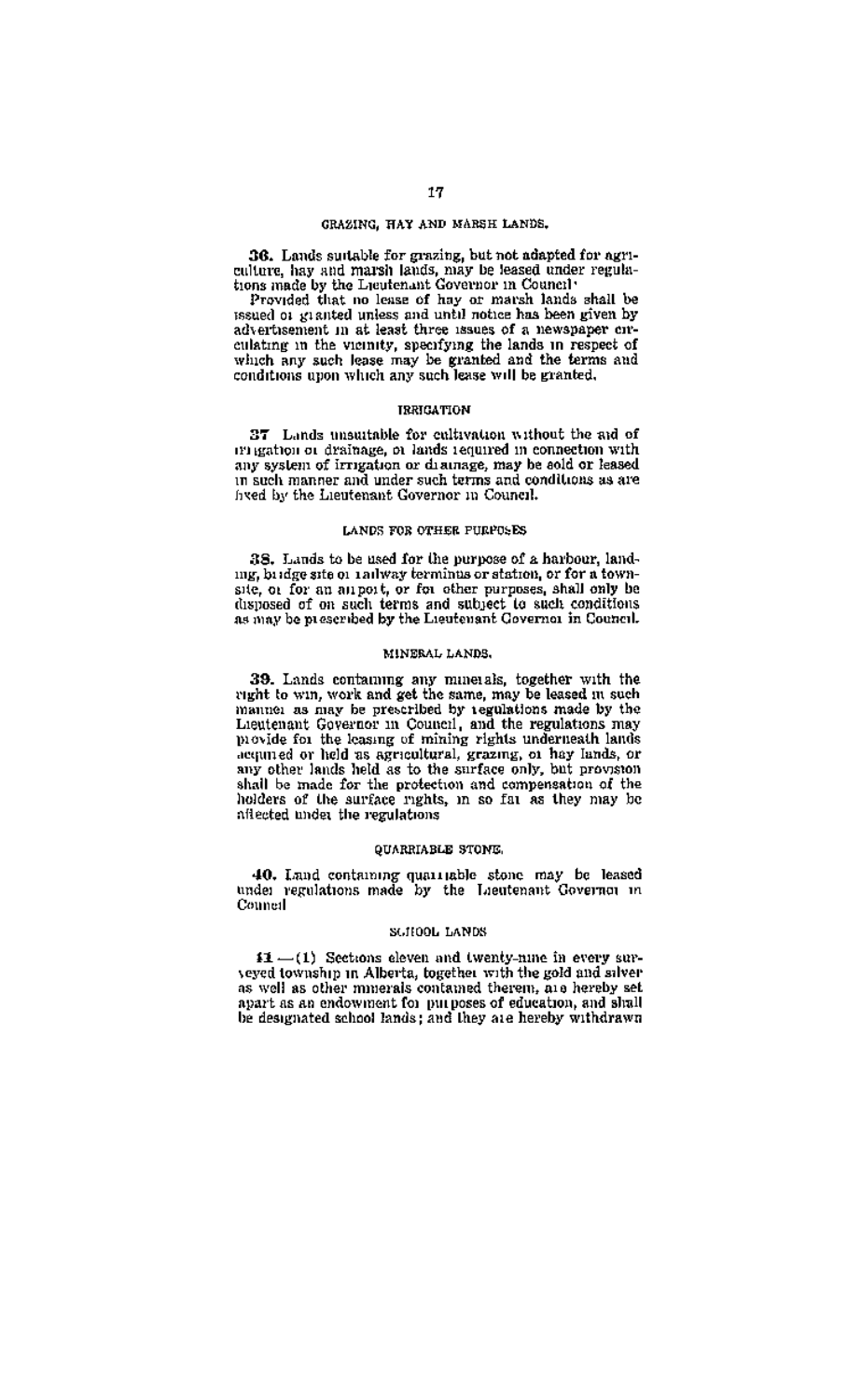from the operation of the provisions of this Act, which<br>relate to entry for homestead, or sale; and no right to obtain<br>entry for homestead or to purchase shall be recognized in<br>connection with the said sections, or any par no right or title of any kind shall be acquired by preseription in respect of any lands so set apart so long as the Crown has any sucht, title or interest therein.

Notwithstanding anything in this Act the Lieutenant Governor in Couneil may authorize the Minister to melude in<br>any block of land sold or to be sold to any person for the out pose of crrigation, or in any lands which may be set aside for the perpose of an Indian, or other public reserve, or To the perpose of an initial, or other people reserve, or<br>may be reserved for any other put pose which the Minister<br>considers to be in the public interest, leads which under the<br>provisions of this Act are school lands, but lands so sold or to be sold for the purpose of progntion, or lands set aside and teserved or to be set aside and reserved for any of the purposes sforeseed, shall melade school lands,<br>for any of the purposes sforeseed, shall melade school lands,<br>until other Provincial lands of equal value, as nearly as may be, have been selected in heu there of the electron other provinction is always now to be observed a first sharp count designate to the Minuster as "school lands and be dealt with in the same manner as ordinary school lands and be dealt with in the same manner. Act

Provided that if it be established to the satisfaction of the Minister by request, in writing over the signature of the Minister of Deputy Minister of Education, that it is desirable to take or reserve out of any school lands a small pottion thereof as a site for a school and for purposes properly connected therewith, the Minister may, for thwith, sell to the board of school trustees for the dialract for which the same is required, at a price of ten dollars per acre, such portion of school lands, in no case to exceed an area of four acres, of achorel kinnes, un no enne to exceed an area of four anys, wheth must front on a read allowance and may for thereth, upon payment of such preceding that is the post of the posted and for payment of the state of the post

Act where a lease has been granted for mining rights on or proper control on of mining operations will destroy the may sell the surface rights of the said land to the lessee of the said manng rights at a price to be fixed as the actual maiket value of the land at the time of such sale, prespective of its mining value. The sum is alized from such sale shall<br>become part of the Schnol Fund, as provided by acction 44 of this Act

42. All sake of school lands shall be by public auction. and an uppet passe shall be fixed, from time to time, by the Lieutenant Governor in Council: but in no case shall such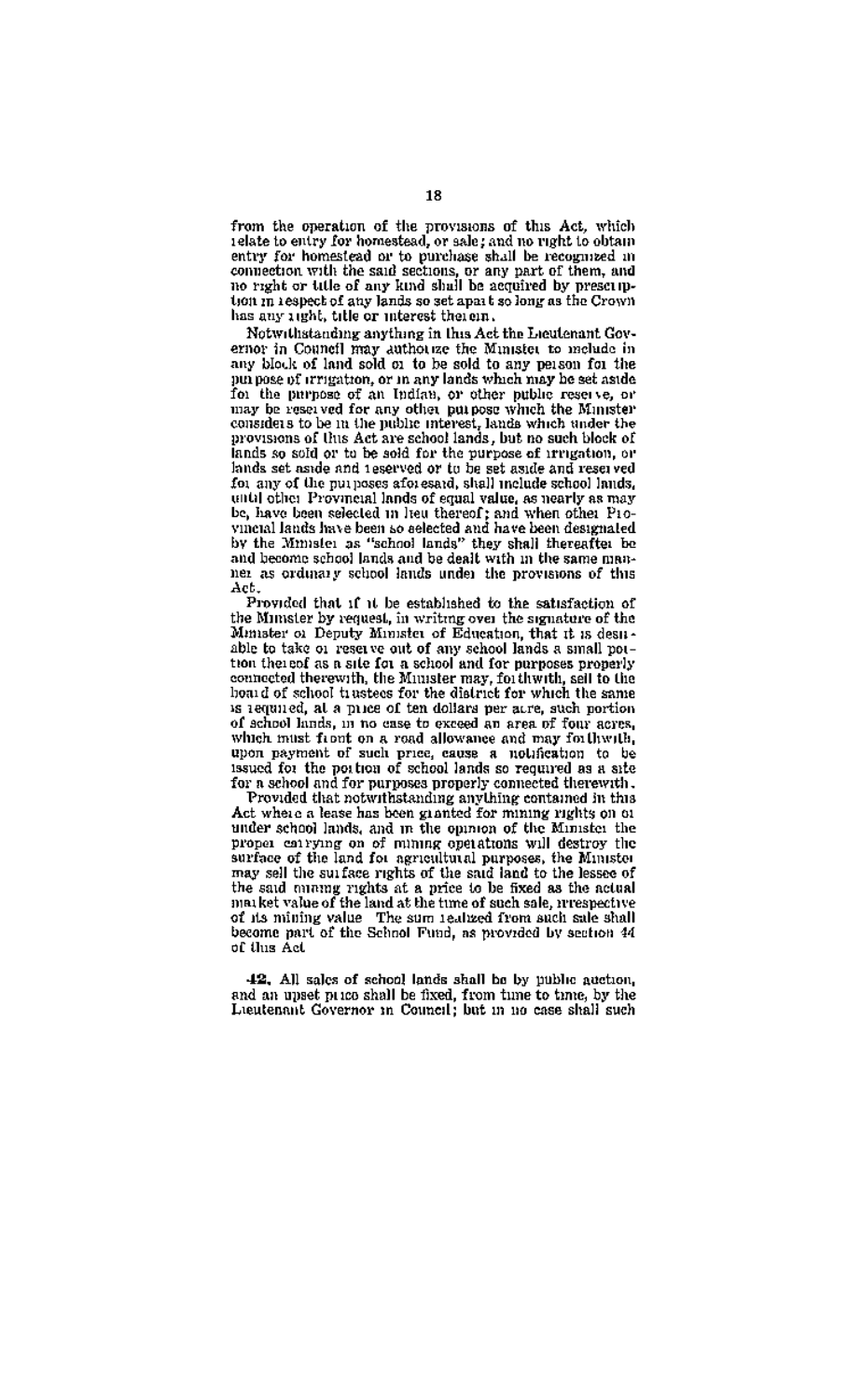lands be put up at an upset price less than the fair value of corresponding unoccupied lands in the township in which their are estuate

Notwithstanding enything in this section, or claswhere<br>in this Act. school lands may be lansed for any purpose in the specific contractions in the presence of the parties of the corporations, the corporation of the pre- $C$ 

Note it<br>assault a nything in this section, or elsewhere in this Act, when for my reason a part or a fraction only<br>of a quarter-section of school lands has been disposed of to or a span on-second or school things has been disposed of the<br>approximation photography and the balance of said quarker-<br>section becoming available for disposition, the Minister may<br>sell such portion to the registered owne quarter-section already disposed of upon terms satisfactory to the Munster, and at a prop pouges to be fixed by the Minister as the actual market value of the hind

Notwithstanding anything to the conteary in this Act, the Minister may sell school lands required for reservoir, church, cemetery or hospital sites, or for other public purposes, or as tight of way for any project, at a price to be breed as the actual market value of the land, and upon such tegos of payment as the Minister nay prescribe

43. In respect of sales of school lands the amount to be number of the time of sales in he at least number of the the purebase price and the balance of such perchase shall be paid in eighteen equal, successive, amual instalments. with interest at the rate of six per cent per annum, which interest shall be paid with each instalment on the balance interest shan or post with quest measurest

Provided that, if the Minister considers that it will furtheir the purposes for which school lands have been set apart under the provisions of this Act, he may dispose of any section or rail of a section of school lands in level subdypetions or in small subdivisions, or in town lots, into which he is hereby empowered to have any section of part of a section of school lands had out, surveyed and shown on plan of surver, but he shall require that at least one-fifth of the nuchase price thereof shall be paid in cash at the time of sale. and the balance in four equal consecutive annual instalments, with intorest at the rate berein fixed and pavable as herem specified:

Provided that all mistalments or any portion of any mistalment in arrear, whether of principal or interest, shall best interest at the rate of seven per cent per annum.

-1-1. All noneys from time to time realized from the sale of school lands shall be invested in any manner in which the same may be inwritely mysted in non-practice of the cause 7<br>of the Agreement of Transfer to form a School Fund, and the rate cat as more therefrom, after deducting the cost of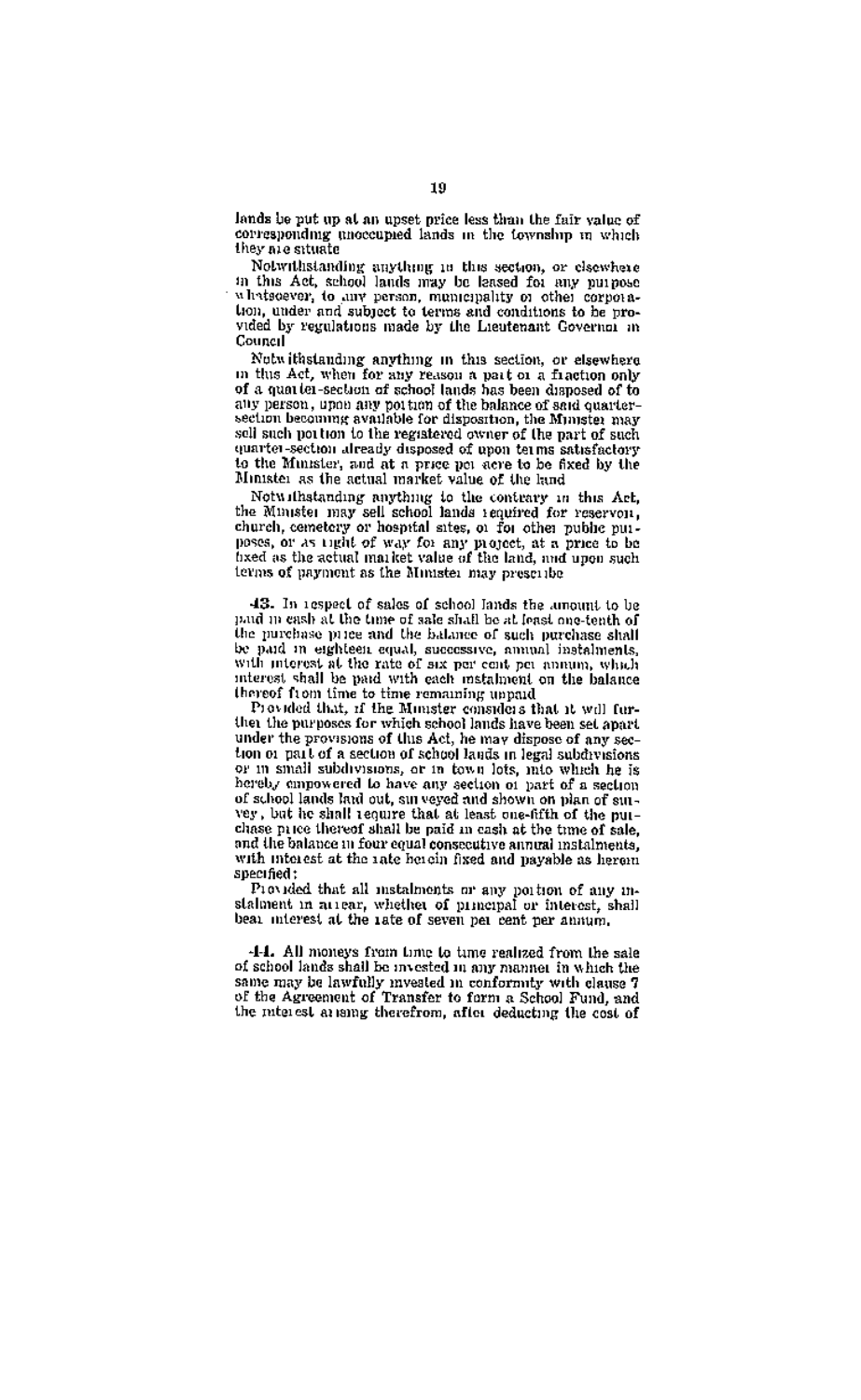management, shall be paid annually into the General Revenue Fund of the Province towards the support of schools<br>organized and carried on in accordance with the law of the Province; and the moneys so paid shall be distributed for that purpose by the Government in such manner as it deems ovnočiani

#### RIGHTS UNDER AGREEMENT OF SALE OR UNDER LEASE

46 A recept for a payment on account of the sale of reason for a second to the species of and shall, unless the sale or lease has been forferted, i.evoked or cancelled, entitle the person to whom it was assued and any person lawfully claiming by, through or under lum, to ta shown now, we ask, occupy and use the main described in the<br>accept and to hold possession thereof to the exclusion of<br>any other person, and to bring and maintain actions for<br>trespass commutted on the said land, and the lan be liable to be taken in execution before the usua of a notification therefor-

Provided that occupancy, use and possession of such land<br>shall be subject to the conditions of the sale or lease, and to the provisions of this Act or of any other Act affecting it to of any regulation made thereunder.

#### DISPOSAL OF TIMBER

46. The Licutenant Governor in Council may make revolations for the disposal by public competition of the right to cut timber on beiths to be defined in the public notice of such competition

- Provided that-
	- (a) no betth shall exceed an area of twenty-five square mies, excepting a limber berth granted for the cutmuss, excepting a timper benth granted for the cut-<br>ting thereon of pulpwood, which pulpwood benth<br>shall be of such area as may be determined by the<br>Lacutenant Governor in Gouncil;
	- (b) no berth shall be awarded except to the person who offers the highest bonus or hid therefor; and
	- (c) no offer by tender shall be accepted unless accompanied by the full amount of the bonus,
	- (d) no beath shall be offered for sale unless and until notice has been given by advertisement in at least three issues of a newspaper enculating in the viemity and re one newspaper in the City of Edmonton.

47. The net son to whom a timber berth is awarded under The person to wrong a tumower outros as weaven the last preceding accion shall be granted a license the ofor,<br>which icense shall describe the land upon which the timber may be cut, the kind of timber to be cut, and the dimension may be out, the kind of unitary to be easy, and the behavior there is, sabject to the conditions mentioned in the license, all rights of property whatsoever in all trees, umber, lumber ngues or property whatsoever in all trees, umber, lumber<br>or other products of timber which he is entitled by the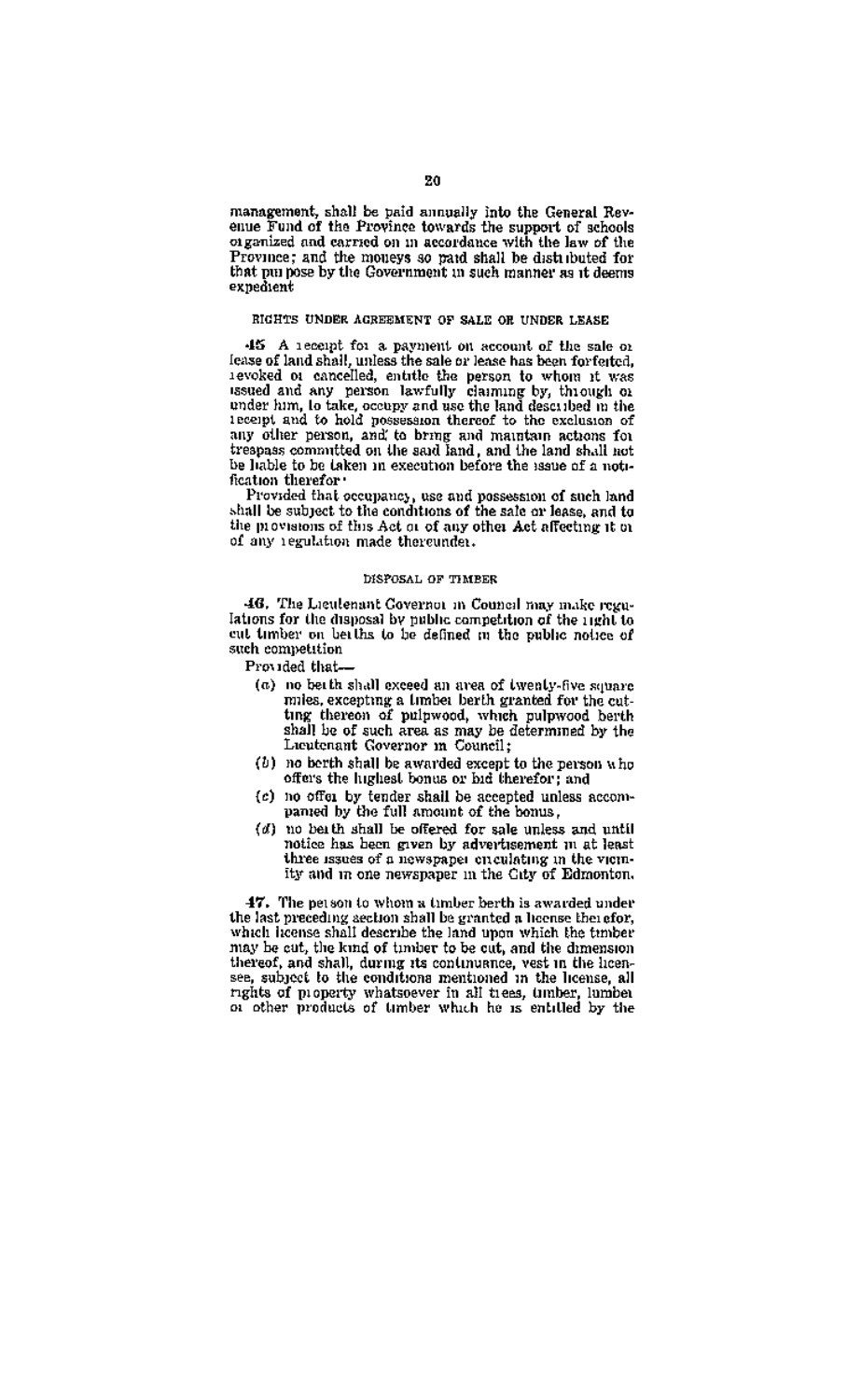beense to cut, and which have been cut within the limits of the beath during the continuance thereof, whether such since, sincer, immorr or other produces are cut by consent<br>of the heenses on by any other person without his consent,<br>and shall vest in the heensee, as against any person other<br>than the Grown in the right of the Province, that the Grown in the light of the Frovince, shuped to the<br>conditions mentioned in the license, all right of property<br>whatacever m all trees, timber, lumber and other products<br>of timber cut within the limits of the berth b person without his consent; and such license shall entitl the heensee to replevy, as his property, timber of any kind cut within the limits of the berth where it is found in the possession of any enauthorized person, and also to bring any action or suit for damages or any other appropriate remedy against any person who is unlawfully in possession of such execution and person was in unawarmly to possession of such umbar, or who has uniawitally out any timber or any sing<br>in derogation of any rights of the licensee under his heense,<br>or who has cutered without suthority upon the berth covgred by the hornse, if any; and any such proceedings which have been commenced and are pending at the expiration of any such heemse may be continued and completed as if the license had not expired

18.-(1) The hoense shall be for a term not exceeding one year, but shall be received and the role of the second spear, but shall be reached from year while scribed in the hounge, in sufficient quantity to make it commercially valuable, such renewal being subject to the payment of such dues and to such terms and conditions as are fixed by the regulations in force at the time the renewal is  $m = 1$ 

(2) The Munster shall be the judge as to whether the terms and conditions of the lie one nuige as to whence of this<br>terms and conditions of the hereine and the provisions of this<br>Act and of the regulations made hereinder respecting timbei bei the have been fulfilled.

49. The heense shall, in addition to such other provisions. and the intense share, in addition to such other provisions.<br>As are contained in the regulations or in the conditions under<br>which the beith was disposed of, contain provisions binding the hernses-

(a) to erect and have in operation in connection with the beath, within one year from the date upon which<br>he is eidered so to do by the Minister, a saw mill or saw mills capable of cutting in twenty-four hours or saw mills capanes or cutting in twenty-tool non-<br>one thousand feet hoard measure for every two and a half souare miles of the berth, and to keep such mill or mills in operation for at least six months in each year of the continuance of his hoense

Provided that the grantee of a pulpwood berth shall erect a mill or mills of such capacity and character, and at such point or points, and at such time or times as the Minister may decide,

(b) to ney in advance, in addition to the homes or bid. such annual ground rest as is fixed by the regula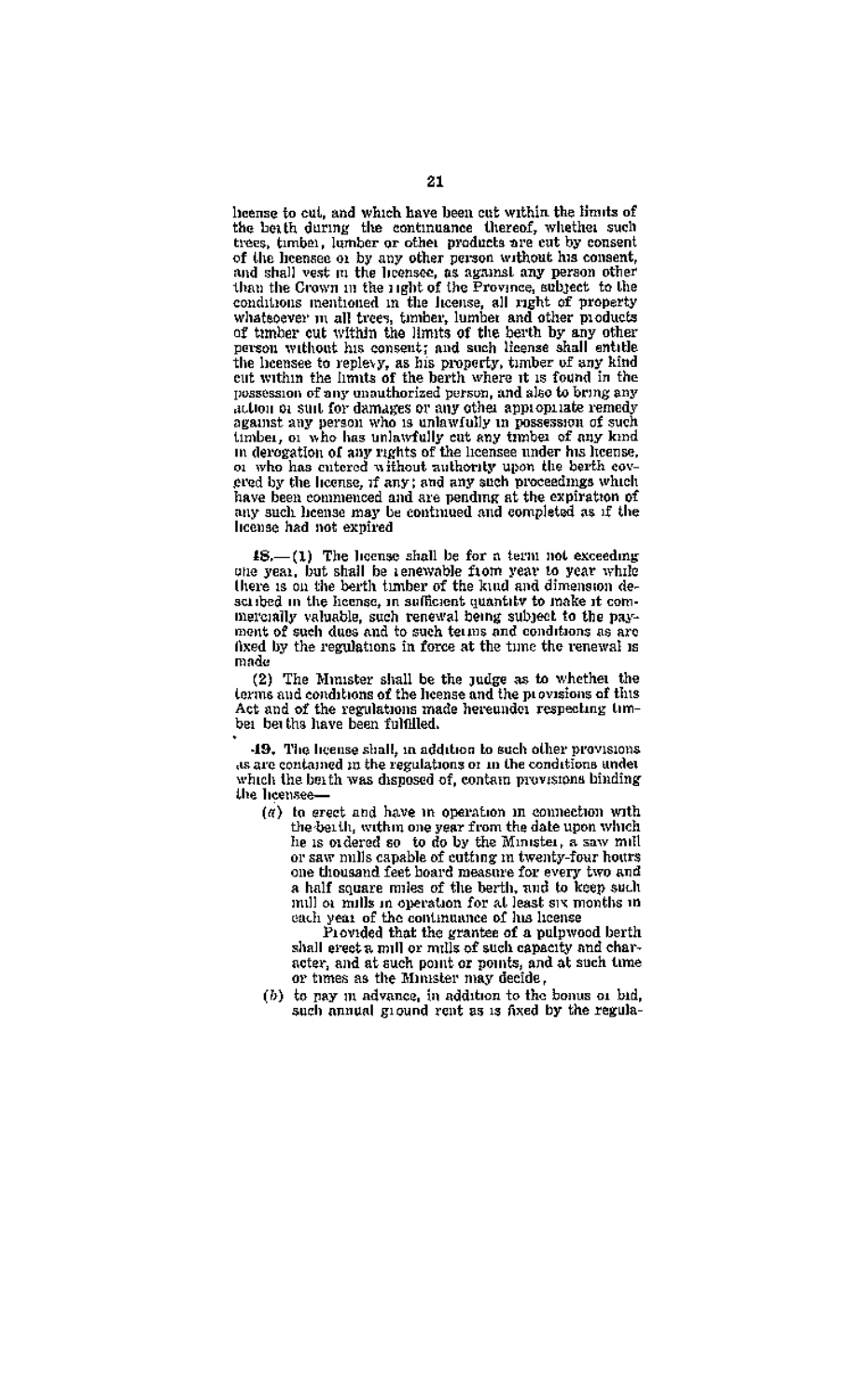tions, and, in addition thereto, to pay in cash, at each time of making the retin as prescribed in parahe regulations.

- (c) to keep correct books of account of his business, and to submit them for the mspection of any authorized agent of the Minister whenever required:
- (d) to make to the timber agent of the district, montaly, or at such other intervals of time as they are reor at such other intervals or time as any are re-<br>quired of him by regulations made under this Act<br>or by the Minister, returns sworn to by him or by his agent or employee cognizant of the facts, with<br>all the details of his timber coerations, in such form and manner as the regulations provide.
- (c) to prevent any unnecessary waste of timber in the process of cutting it, and to prevent all avoidable destured of growing trees which have not yet<br>attained the dimensional described in the license.
- (f) to exercise strict and constant supervision to prevent the origin and spread of fire, and to comply during<br>the term of the license and of any renewal thereof, with all regulations made in that respect by the Leeutenant Governor in Council, and with all laws or regulations in that respect in force in the Provand a

50. If, in consequence of any mearrectiess in survey of other error or cause whatsoever, a license is found to cover land covered by apother because of prior date, or any land sold, granted, leased, or lawfully set spart for any other purpose under the Act, the later heense shall be void in so far as it interferes with any such previous lease, license, sale, strant or setting apart.

 $51 - (1)$  Every homes of a tunber berth shall be sub-<br>yest to the provisions of this Act, or of any other Act, or of any regulations made hereunder, dealing with or affecting the disposal of quarriable stene, salt, petroleum, natural gas, coal, gold, silver, copper, tron, or other minerals within<br>or under lands within the houndance of such beyth. and in and by virtue of any grant, lease or permit issued under<br>regulations made as aforesaid, the grantee, lessee or peanuttee shall have the right to secure, use and hold possession of such land as is described in the grant, lease or permit for quarrying stone, for the boring and operating of any salt, oil, or natural gas wells, or for the working of any numes. and the night to open any roads necessary in connection with such works:

Provided that the hoensee of the berth shall be paid by the grantee, lessee or permittee the value of all timber cut damaged or destroyed in making such roads, or in boring or operating any sait, oil or gas wells, or in working any coarries or mines, or as a consequence, directly or indirectly, of any such operation or work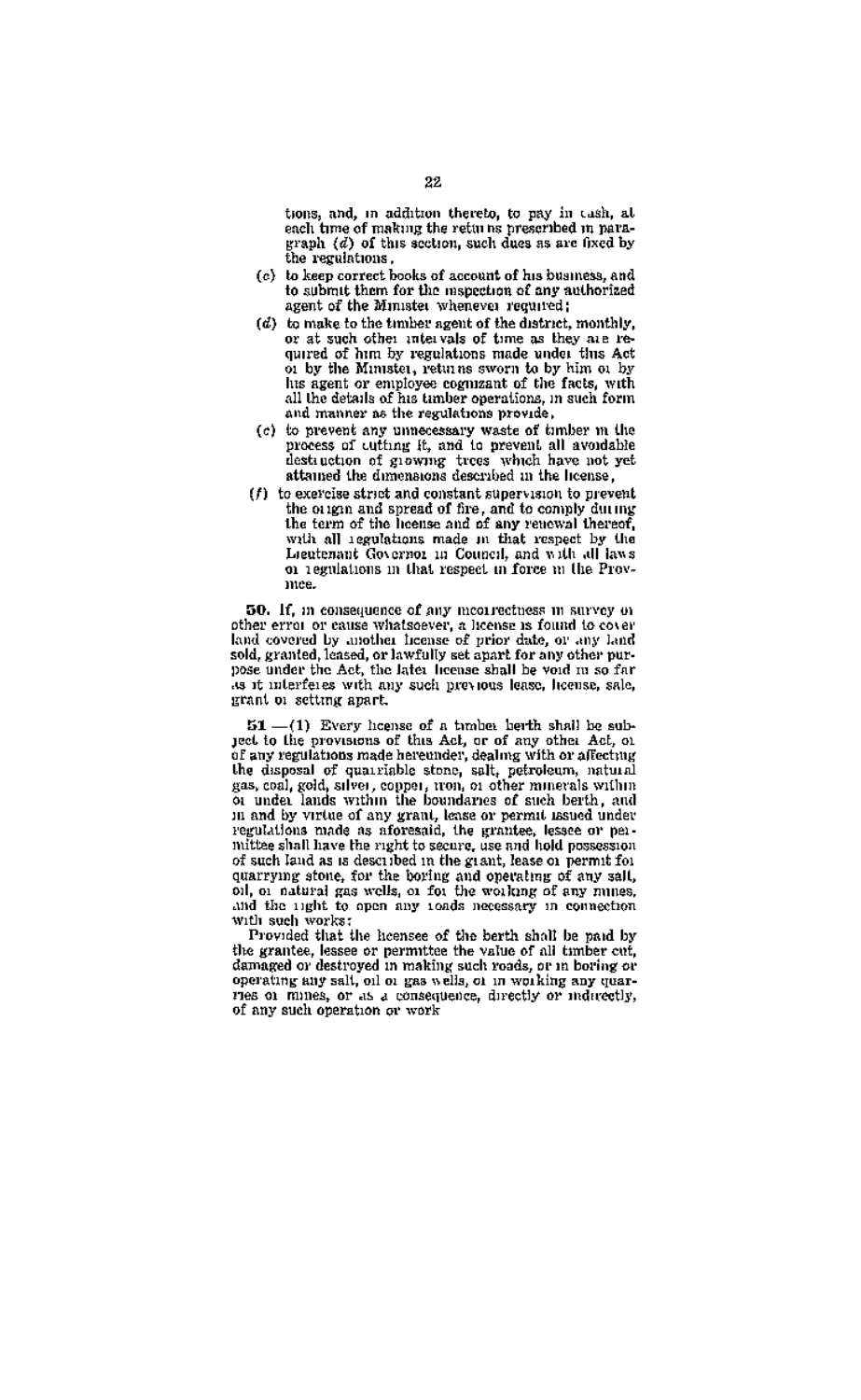(2) Every hoerse of a timber berth shall be subject to<br>the right of the Minister to permit prospecting on the herth for quarriable stone, salt, potroleum, natural gas, coal, gold, salver, copper, mone and the minerals, but the licensee shall pensation from the prospector for any timber cut, damcomparation from the prospector for my uniformed, damaged of dost ayed by the prospective, or as a consequence of his prospecting of the beith, and the determination of such comparation shall be in a manner to be prescribe Minister

(3) The provisions of this section shall apply to all timbe bettes on Provincial lands, whether granted before or after the passing of this Act

## PERMIT RESERVE

52. The Leatenant Governor in Council may make regulations for the dismosal by tender of permits to out-

- (a) tamber covering isolated tracts of land not to exceed an area of 640 acres:
- (b) tumber on tracts of land, not exceeding nine square canner on creek of mon, not exceeding more square where not less than fifty per cent of the tamber has<br>been fire-killed at will die as a direct result of said EL<sub>61</sub>
- (+) damaged, fallen or dead timber;
- (d) no offers by tender shall be accepted unless mesented in person at time of sale, and accommanied by the full amount of the bonus.
- (c) no permit berths shall be awarded except to the person offering the highest bonus therefor
- (f) no permit be th shall be offered to disposal by tender unless and until notice has been given by adverdisement in at least three issues of a newspaper circulating in the viennty.

The tenure of the besth shall be one year, but provided operations are conducted in a manner satisfactory to the olleens of the Department and payments are bang met satsensor the me trajecturent and partners are builty met att-<br>sensite the sense yearly paramits may be granted for a shill be granted

The berth shall be subject to annual rental and faeguard-<br>ing charges annual to itemed berths, whether or not it is operated

The normalize shall formsh returns of operations similar to those required in connection with licensed batths

## **SUBJECT OF A SECOND**

53.-(1) When any portion of a berth has not a sufficient quantity of the kind and dimensions of timber specified in the license or permit for such berth to make it prohinble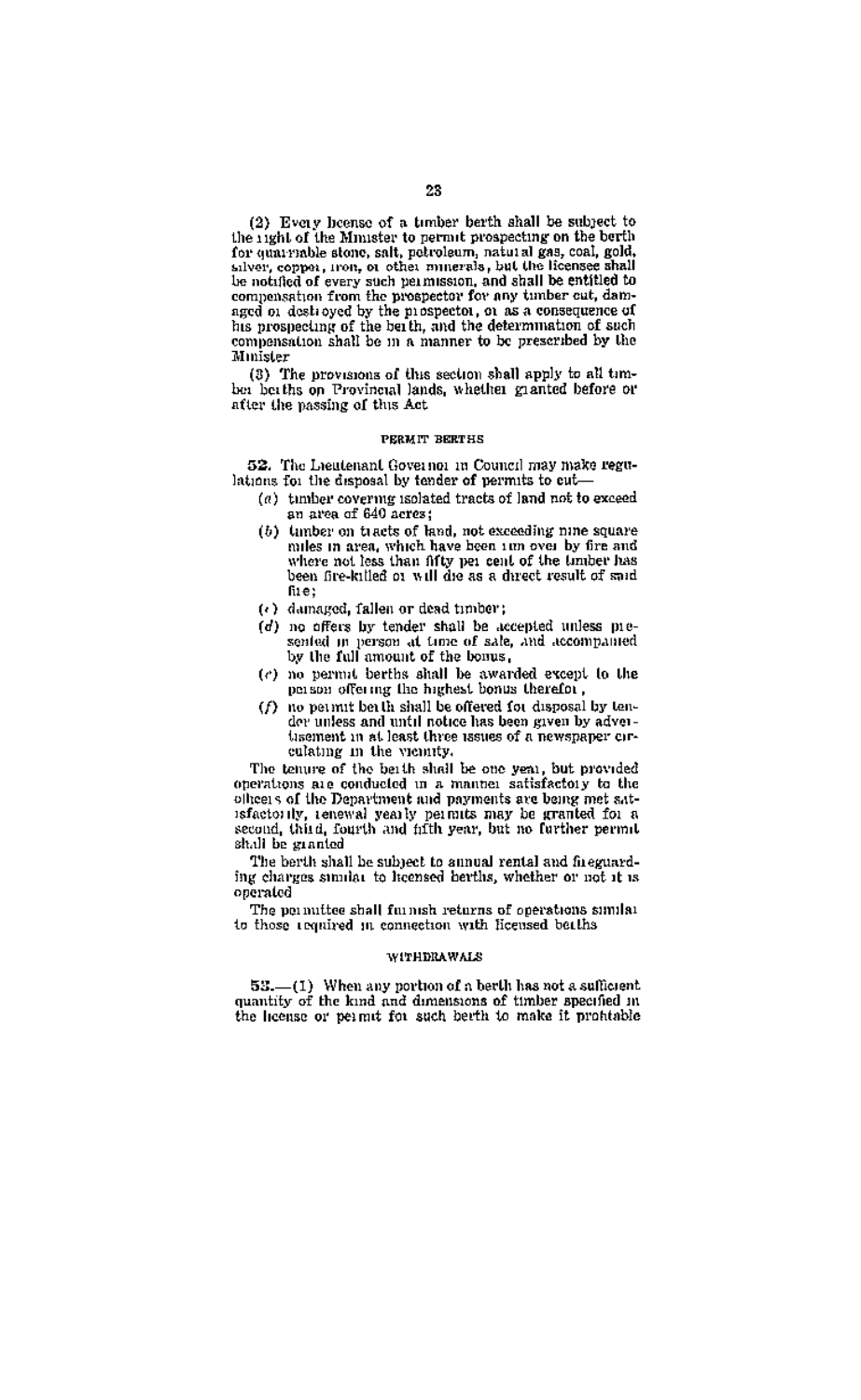to remove the timber upon such portion of the berth, and<br>when such portion of the berth is not necessary for the<br>proper working of the remainder of the berth, the Minister proper working or the remainder of the ourth, the gaints or<br>may writing two such poi time in whole or in part from the<br>berth, but in no case shall such withdrawal be made until the expiration of sixty days after a notice in writing of the legal requestation by the Minister of hy same are theirds authorized by the Minister

(2) Upon the withdrawal of any portion of a herth, the rental to be paid under the license of permit shall be reduced in proportion to the area withdrawn.

#### PERMITS TO OUT TIMBER

54. The Louismant Governor in Council may make regulations for the issue of permits to cut timber-

- (a) to actual settlers, for use for building purposes on their farms or for fuel for themselves:
- (b) to persons encaged in explorations, in scientific pursuits or in prospecting;
- (c) to steamhost owners, for use on their steamhouts:
- (d) for the construction of bosts.
- (c) in connection with many ring or mining, or salt, orl or gas boring operations.
- (f) for the construction and mamtenance of railways. for the construction and manuemappe or ranswers. nay public works:
- (g) for sale as cordwood, or box wood, or lath holts or shingle bolts:
- (k) for pulpwood.

#### FORFEITURE AND RECOVERY OF DUES

55.-(1) Every heense or permit shall be liable to forfeture on the order of the Minutes, for violation of any one of the conditions to which it is subject or for any fraudulent return.

(2) Before making an order for forfeiture the Minister shall cause written notice to be given to the hoensee or permittee that it is the intention so to do, upon the ground set forth in such notice, unless within sixty days after service of such notice the hoenase or permittee shows cause to the contrary as hereinafter provided.

(3) Service of such notice may be effected by marling the same, duly registered, to the address or the last known and same, using regioneries, we are assured in the tens shall<br>be desmed to have been made upon the day on which the notice reached the said address or in due course of mail should have done so.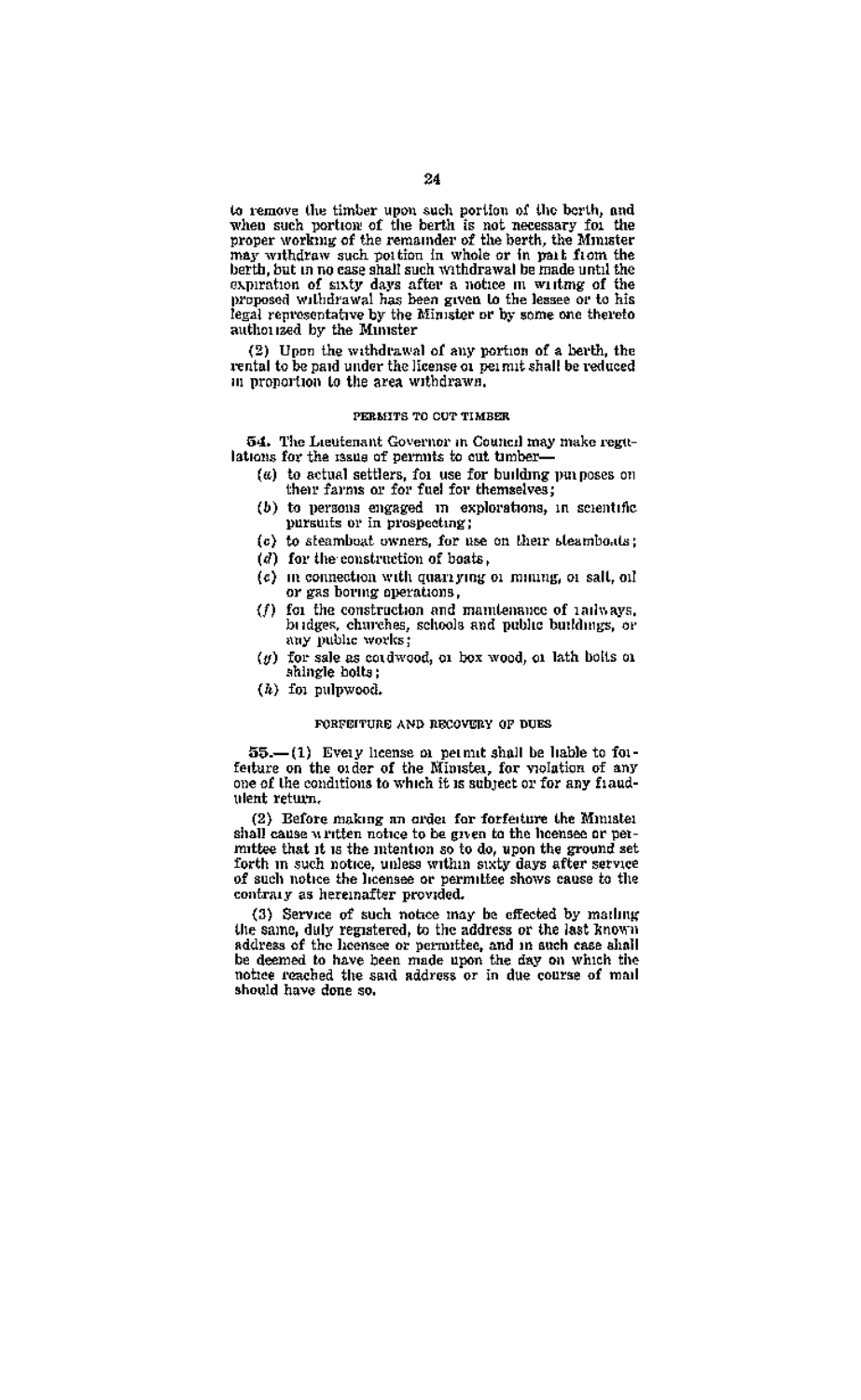(4) The hoensee or permittee may within the said period of sixty days apply to a judge of the Supreme Court of Albest a for an order declaring that there is no ground on canno for the weaker usuaring that there is no ground or energy on the foreign<br>may be, and overy such application abial be assigned to and may be, and overy such application abial be assigned to and<br>proving the Rules of C

(5) There shall be a right of appeal from any order made upon any such application to the Appellate Division of the Supreme Court of Alberta

(b) Pending the final disposition of the application, the Minister shall not exercise the power of forfeiture

56. All dues on timber out wrthin any timber berth or under any nermit, which are not paid when they become due, shall bear interest at the rate of seven per cent per annum until paid, and shall be a lien on any timber cut within the berth or under the permit, and in east of nonpayment, whether, in consequence thereof, the horase of the berth or permit has of has not been cancelled, the timber agent or other person authorized thereto may, with the sanction of the Minister, seize so much of the timber cut on the beith, on under permit, or in the possession of the heensee or permittee, as will, in his opinion, he sufficient to secure the payment of the dues, the interest thereon, the expenses of sensue and sale, and expenses memetal to the protection of the timber, and may detain the timber as security for payment; and if payment is not made within one month. after the saistere, he may, with the sanction of the Mimster, sell the timber by public auction, and after deducting the sum due, the interest thereon and the expenses aforesaid, he shall pay over the balance, if my, to the licensee or per-<br>mittee, if the timber was in his possession at the time of senzure, or if it was not, to the person who had possession

Provided that, if a bid is not made at the auction, amounting to the sum count to the claim against the hoenges, the timbes may be disposed of at private sale.

57. All imber est under license or permit shall be liable for the payment of the dues thereon, whenever and wherever the said timber, or any part of it, is found, whether it is or is not converted into deals, boards, or any other numerature of wood; and all officers or agents<br>other numerature of wood; and all officers or agents<br>omployed in the collection of such dues may follow all<br>such timber and may sense and detain it wherever it is found, until the dues thereon are paid or secured, as movided in the last preceding aechoa

58. If the payment of the dues on any timber has been evaded by any hearsee of permittee or other person, by the<br>removal of the timber or the products thereof out of the<br>Province, or otherwise. The amount of dues so evaded, and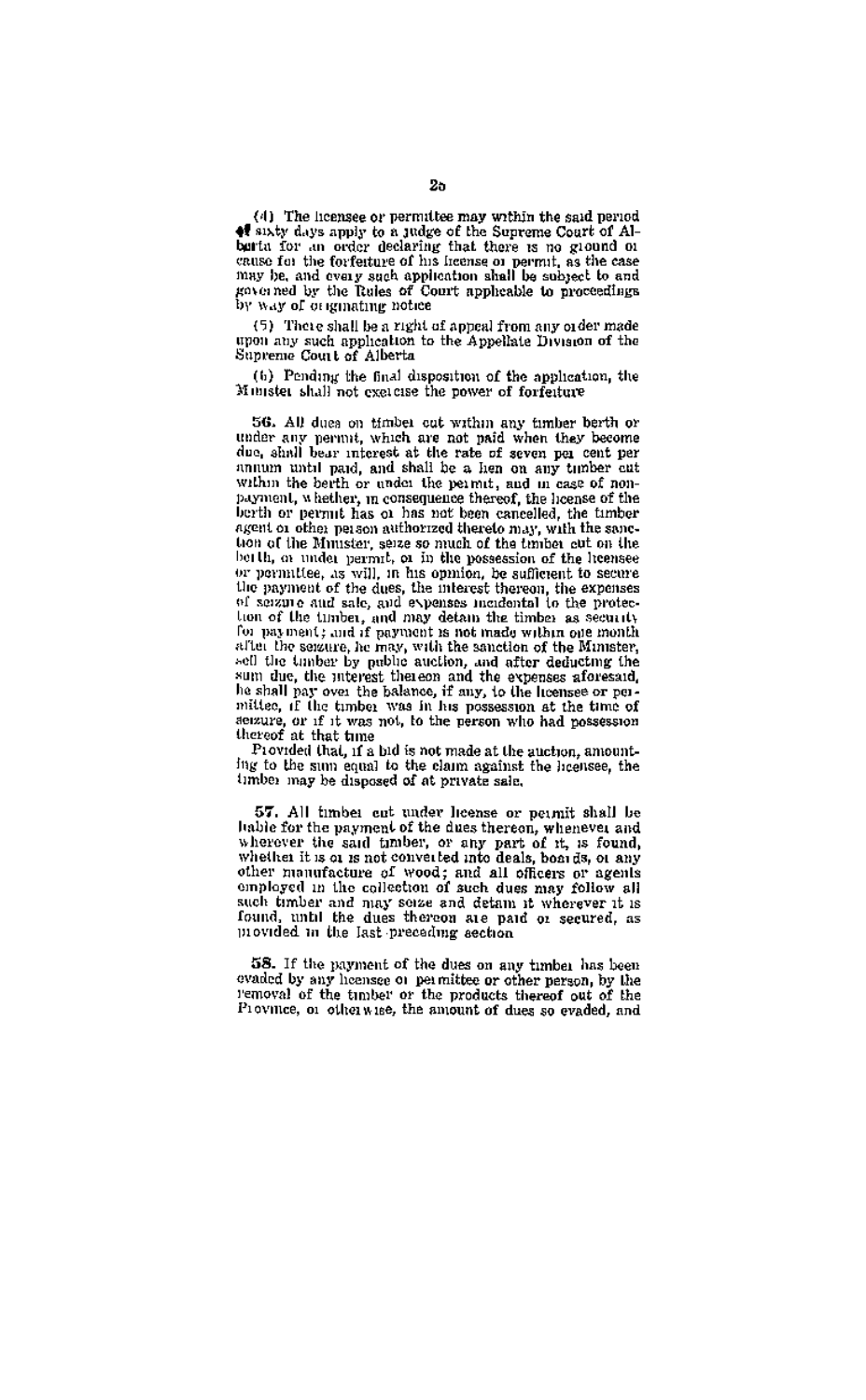any expenses incurred in enforcing payment of the said dues under this Act, may be added to the fues remaining to be collected on any other timber cut on any timber berth by ne collectered ou any other tentors, eic on any two most between the licenses of cell under permut by the permution or by subserving of the Lensness on permution, and may be leveled as a seared on such tanking, and may be or tax reserved, or payable, under this Act and for all expenses of sensure, detention, or sale incurred in enforcing<br>the hen, upon all saw mills or other factories and lands apput tenant thereto, railway and attribute racius and means and upon all engines, loggring plant or material, and upon all railway lines belonging to the parson by whom the dues, or the measurement to the person by vanil the over, or<br>taxes, are payable, such lien to constitute a first charge in erested by any contract or ansing under any Statute or otherwise howsoever, and to confer the same rights and to be enforceable in the same manner as the lien and aughts of recovery of dues conferred by the provisions in that behalf of this Act, including an absolute, unconditional power to sell, or the amount due of which payment has been evaded may be rocovered by action of suit, in the name of the Minister or his agent, in any Court of competent jurisdiction

50.-(1) Mill owners doing custom sawing for settlers shall obtain a permit from the timber agent for the district wherein they intend to operate before commencing to manufacture each scason, and shall notify him of the location of their mills and of each setting to which they move during then season's operations

(2) Records of all sawing shall be retained in the books movided for the purpose by the Department, and their operations shall be amplect to regulations made by the Lieutenant Governor in Council,

60. Every purchaser of timber cut on Provincial lands shall be held hable for the payment of dues thereon, and the onus shall be upon such purchaser to prove that such timber is not hable in whole of in part to dues of any kind, and if state product the may selve and detain such timber, at an equivalent quantity of any other tanber in the possession of the purchaser, and the theory may be dealt with as timely the disc and the possession of the purchaser, paid, according to the circumstances of the case, and the dus thereon may be recovered as hereinafter provided by sections 61 to 67 of this Act

#### LIABILITY OF RESEARCH OURSES THERE WITHOUT A HYBROPTY

61. If any person without authority cuts, or employs or induces any other person to cut or aniat in culting, any bimber on Provincial lands, or removes or carries away,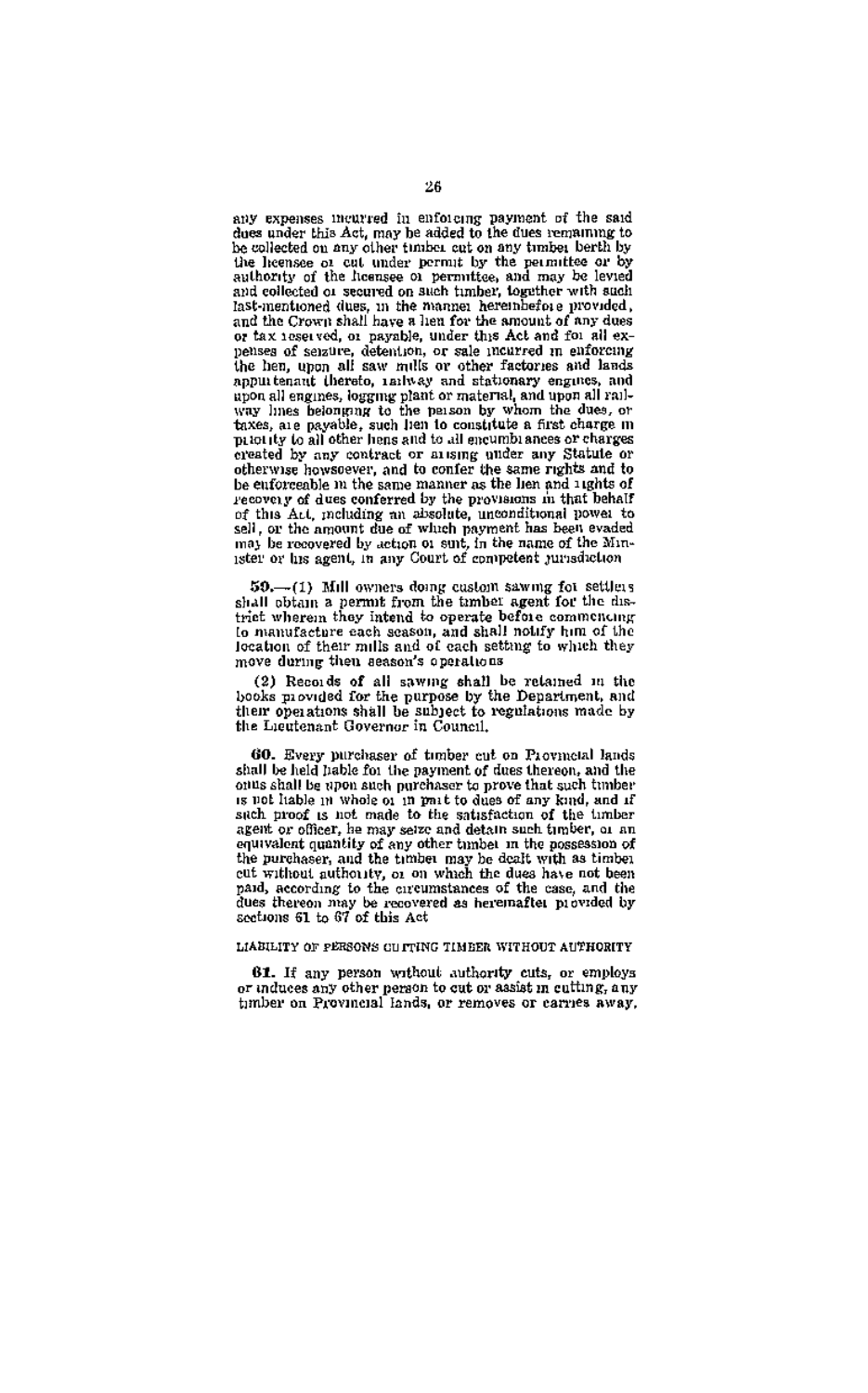or employs or induces or assets any other person to re-<br>move or entry away any banber so cut, he shall not acquire ear right to such timber or any claim for romuneration for cutting it, preparing it for market, or conveying it to or towards market; and when the timber has been removed out of the reach of the timber nus been reotherwise found impossible to serze it, the said person shall meur a penalty not exceeding three dollars for each tree which, or any part of which, he is proved to have cut of removed or carried away, or assisted to cut or remove or carry away; and such sum shall be recoverable with costs, at the suit and in the name of the Crown. in any court having jurisdiction in civil matters to the amount of the pennity; and m all cases the burden of proof of authority to do the thing charged shall lie on the nerson charged, and the averment of the person seizing or prosecuting, that he is duly employed under the authouty of this Act, shall be sufficient moof thereof, upless the defendant proves the contrary.

62. Whenever any tunber agent or officer receives satisfactory information, supported by affidavit or statutory declaration made before a justice of the near or before any other constant mate office or person, that any timber has been cut without authority on Provincial lands, or if any timber offices or negent from other sources of any timber offices or negent from other sources timber has been out without authority on any sight lands. theory are over our window addressly on any agent tangs, or known to be cut, wherever it is found, and place it netent authority.

63. If the timber reported or known to have been cut without authority has been made up with other timber minute attitude with the boen made up what outer things may mill at elsewhere, been so mixed up with other timber<br>as to render it impossible or very difficult to distinguish<br>the timber se cut without authority from the other timber, the whole shall be held to have been cut without authority, and shall be liable to seizure and forfeiture accordingly, unless the holder separates, to the satisfaction of the timber agent, the timber cut without anthony from the other

64. Whenever any timber agent or other officer or agent is in doubt as to whether any timber has or has not been cut without authority, or it or is not hable to of the persons in possession or in charge of such timber, as to when and where it was cut, and if no satisfactory explanation, on oath or otherwise, as he requires, is given to him, he may seize and detain such timber until most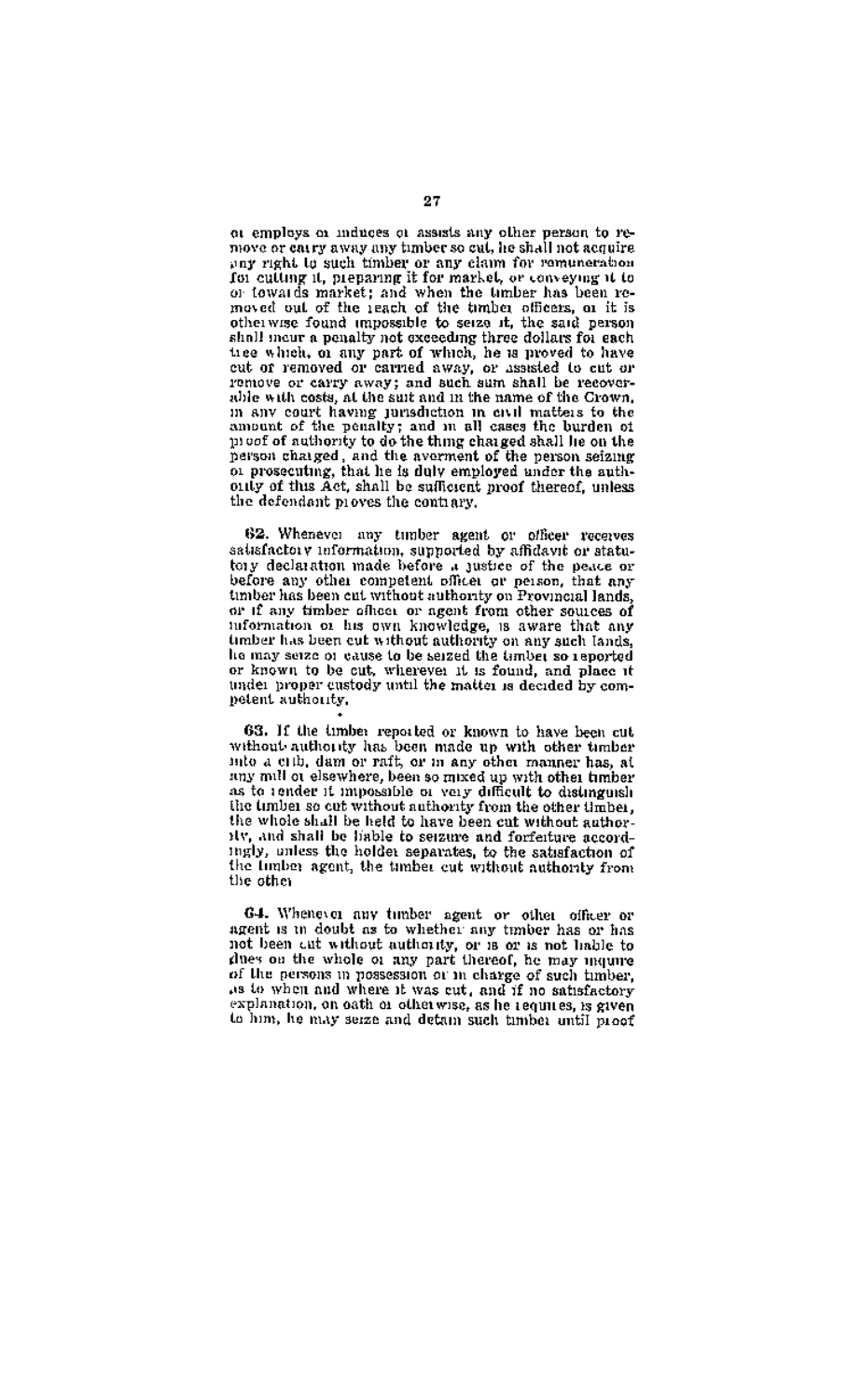is made to the astisfaction of the Minister, or of auch timber agent of officer, that such timber was not cut without authority, and is not itable, either in whole or in part, to dues of any kind: and if such proof is not made within thirty days after the seizure, the timber may be dealt with as timber cut without authority, or on which the dues have not been paid, according to the orcumatances of the case, and the dues thereon may be recovered as herembefore provided.

65.-(1) All timber seized under this Act shall be deemed to be forfeited to the Crown unless the owner thereof, or the nerson from whom it was seized, within thereon, or one person aroun makes an except motion to the seizing officer or to the timber agent or offices under whose authority the serzure was made, that he intends to contest the serzure, and if, within fifteen days thereafter, the claimant has not matituted proceedings before a court of competent jurisdiction to contest the seizure, or of the decision of the court be against him, or if the<br>claimant fails to duly prosecute such proceedings in the<br>opinion of the judge before whom such case is tried, who may for that cause dismas the suit on the expiration of and in every such event the timber shall be deemed to be confiscated and may, after thirty days' notice posted up at the place where it is aduated, be sold by public auction. by order of the Minister

(2) The Minuter may, if he sees cause for so doing, instead of proceeding to the forfeiture of timber cut with out authority on Provincial lands, impose a penalty which, in addition to all costs incurred, shall be levied on such timber; and, in default of payment of the whole on de-<br>mand, he may, after a notice of fifteen days, sell the timber by public auction, and may, in his discretion, retain the whole proceeds of the sale, or the amount of the<br>penalty and costs only

(3) In the event of there being no bid for timber put up at public auction under this section the Minister may dispose thereof by private sale

66. Whenever any timber is seized for non-payment of dues, or for any cause of forfeiture, or any prosecution is instituted for any penalty or forfeiture under this Act. and any question arises as to whether the dues have been paid on the timber, or as to whether the timber was cut paid on the timps), or as to whether the timper was cut<br>on other than Provincial lands, the burden of proving<br>payment, or of proving on what land the timber was cut. shall he on the owner of claimant of the timber.

G7. Any office: or person setting tunter in the discharge of his duty under this Act may, in the name of the Crown, call in any assistance necessary for securing and protecting the timber so serzed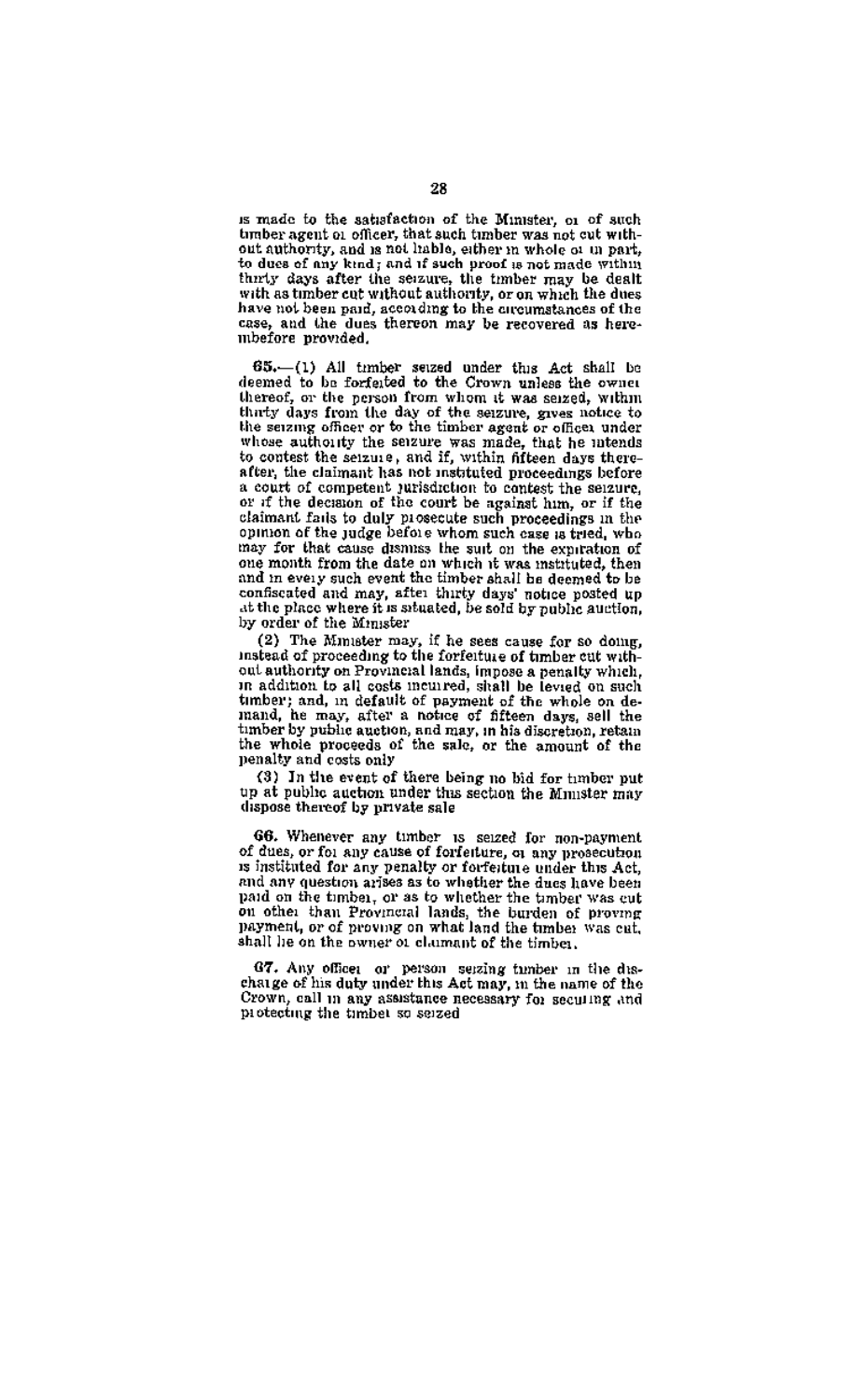#### SLIDES AND STREAMS AND LAKE PRONTS

68. No sale, grant or lease of or entry for any Provinetal land shall give or coavey any right or title to any shide or other similar work previously constructed for the purpose of facilitating the descent of imber or sawlow purpose or incritiously set forth in the instrument<br>logs, unless it is expressive set forth in the instrument<br>extabilishing the sale, grant, lease or entry that the shide<br>or other work is meluded in the sale, grant, le

69. The unumpeded use of shdes, and other works to facilitate the descent of lumber and saw-logs, and the right of access thereto for the purpose of gang them and keeping them m rapant, shall not, in any way, be interruptcol or obstructed by or in virtue of any sale, grant or feuse of or entry for Provincial lands made subsequently to the construction of the said works

 $70$ .  $-$  (1) The use for the floating of saw-logs or other tunber, of all streams and lakes necessary for the descent thereof from Provincial lands shall be anbiect to the movisions of The Water Resources Act.

(2) The right of access to such streams and lakes, and of passing and repassing on or beside the land on either pide and wherever notestary for such use thereof, and over all existing of necessary portage roads past any tapids or falls, or connecting such atreams or lakes, and<br>over such roads as, owing to natural obstacles, are necesany to taking out umber from Provincial lands, and the iight of constructing slides where necessary, shall contime unmterrepted and shall not be affected or obstructed by or in vitue of any sale, grant or lease of or entry for the said lands.

FOWERS OF THE LIEUTENANT COVERNOR IN COUNCIL

71.-(1) The Leegtonant Governor in Council may-

- (n) exchange any Provincial lands for other lands in the Province, with any person of corporation.
	- set forth in the Order,
- (b) set aside out of the uncceupied Provincial lands transferred to the Province under the Agreement of Transfer, sinh areas as the Superintendent General of Indian Affans in agreement with the Minister may select as necessary to enable Canada to fulfil its obligations under the treates with the Indians of the Province,
- (c) set aside Provincial lands for use as Provincial parks, forest reserves, game reserves, bird sanctuarres, public shooting grounds, or public resorts,
- (d) set aside Provincial lands for the sites of whatves or prors, my ports, market places, gaols, court houses,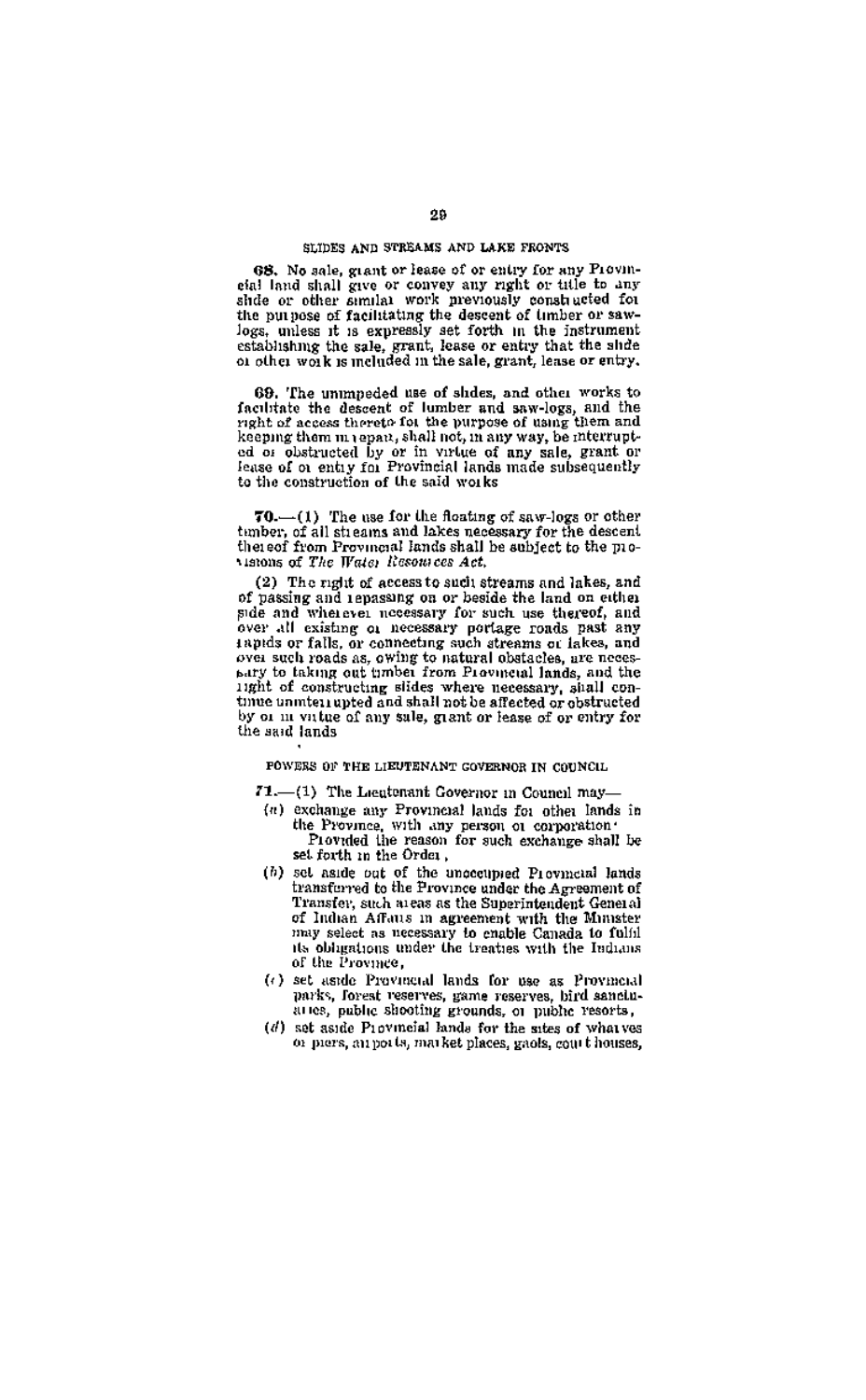public parks or gardens, historic aites, town halls, hospitals, places of worship, burying grounds, or schools, and for purposes of against all exhibitions. and for other similar pablic purposes, at for model<br>and industrial farms, upon such terms and condilons as may be prescribed, and at any time bafore the same.

- (e) authorize the acquisition by any railway, nower of sucharize the sequestion by any raneway, power of<br>transvay company upon and subject to any terms<br>and conditions that may be deemed proper, of a<br>right-of-way or roadbed through Provincial lands, right-or-way or romange turnugh rrovincial issues, be necessary for stations, station grounds, worktenances of the company, as he may consider advisable
- (f) transfer for such consideration as its may fix to possons engaged in any project of draining and re-<br>claiming awamp lands, the lands so reclaimed or a portion thereof:
- $(a)$  set ande Provincial lands suitable or required for the purposes of a haibot, landing, bridge atte, any-<br>port, railway terminus, or station or townsite, any port, railway terminus, or sociolo or townsite, any terms and subject to such conditions as are in each case fixed by the Lieutenant Governor in Council,
- (k) withdraw from diamond under this Act nov Provincial lands for reasons which shall be set forth incide between the case of the writer shall be set forther<br>writed by lands and writer with a simple with the set of the writer and subject to such conditions as the Lieutenant Governor in Council may in each case presenter

Provided that at any time on being satisfied that there is no longer reason for continuing the withdrawal of any Provincial Jands from disposition under this Act, and after reasonable notice given he may cancel the withdrawal and declare the land open for disposition under this Act;

- (i) provide that any statement or return required by this Act or by any regulations made under it shall be verified on eath:
- (c) in connection with any question in remsed to Provincial lands, whether such question arises before<br>or after the issue of a Certificate of Title therefor. appoint any person or persons to conture into such question and any person or persons as appointed<br>shall have all the powers which are or may be con-<br>ferred upon a commusioner pursuant to The Public Enquires Act,
- (b) divide the Province into districts and prescribe the time when and the conditions upon which Provincial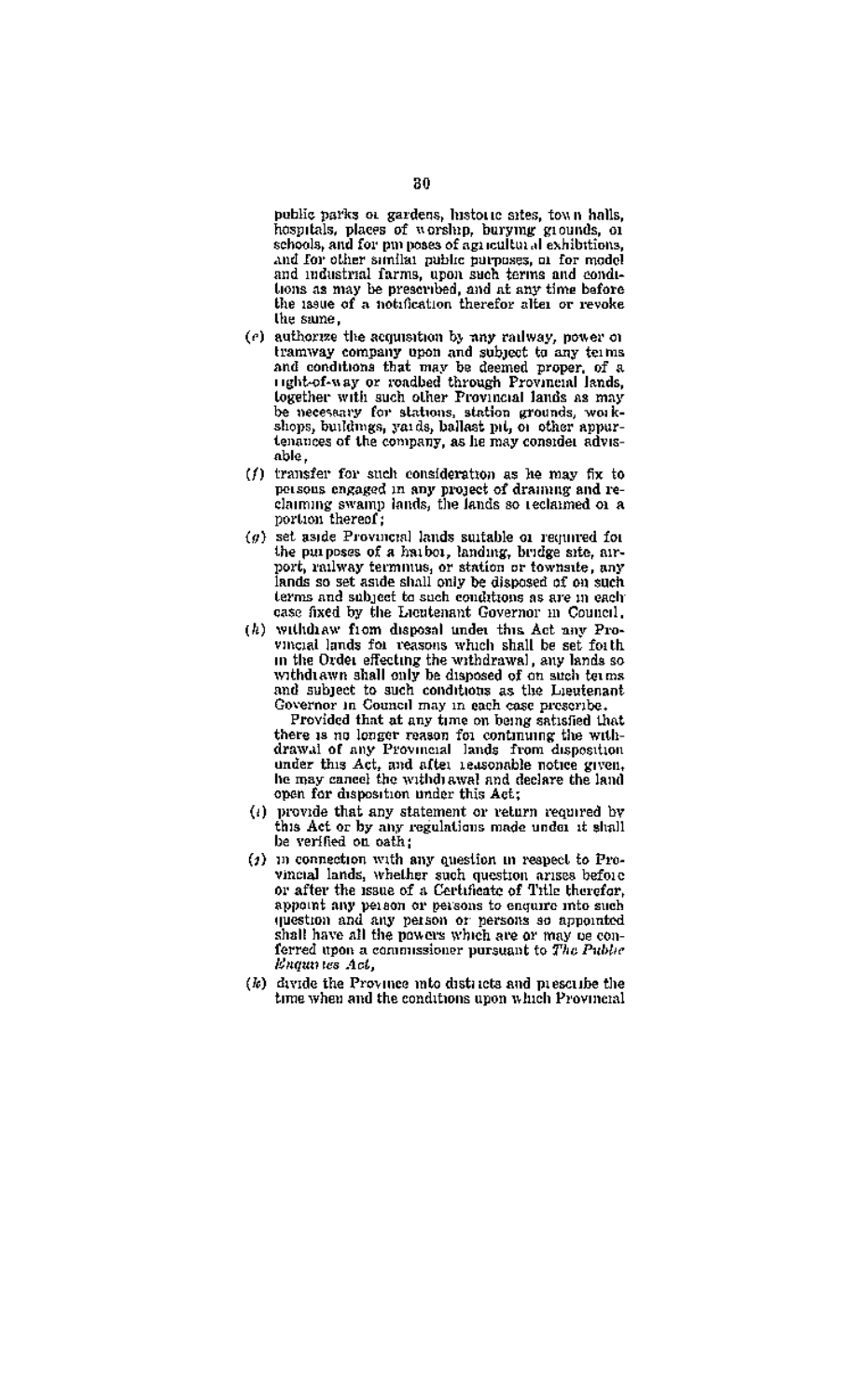lands in any district or any part thereof shall be thrown open for disposition or settlement;

- (i) from time to time make such regulations and orders, not momentant with this Act, as are necessary to carry out the provisions of this Act according to their true intent, or to early out the Agreement of Transfer, or to meet eases which may arise and for which no provision is made by this Act;
- (w) establish a tariff of fees for all copies of maps, plans, field notes, documents, papers of other records of the Department of Lands and Mines, and for the regastration of assignments therein

(2) For the purpose of implementing any obligation affecting any lands vested in His Majesty in the right of the Province by virtuo of the Ameement of Transfor, which, by the terms of the said agreement, the Province is bound to to do or cause to be done all or any acts and things, and to make any disposition of the said lands for the purpose aforesaid, and, to the extent only that it may be necessary for effecting such pinpose, to depart from or vary any other movision of this Act.

72 .-- (1) Regulations made by the Lieutenaut Governor In Council pursuant to this Act shall be published in The Alberta Gazette and thereupon shall have the same force and oftert as if the same had been enacted by this Act

(2) All such regulations shall be laid before the Legis-Live Assembly within fifteen days after the opening of the<br>session thereof next after the due publication thereof in The Alberta Gazette

(3) A return shall be laid before the Legislative Assem-(3) a return shall be sen overe an important control of the session thereof as to all Orders in Council authorizing the sale of any disposition of land in the preceding fused year, setting out the number and date of the Order in Council, a short description of the land, the name of the grantes, and the consideration for the disposition

73 The Mauster may set aside and reserve from entry for homestead or from sale as agricultural lands, any lands which he considers to be unsuited for cultivation without the aid of migration, or to be required in connection with any system of 11 ngatodi, or any market in collineation with any system of 11 ngatodi, or any market lands, or any at allvaluable on account of the hay or timber, quarriable stone, salt, petroleum, natural gas, coat, gold, salvet, coppet, iron, or other nimes als thereon or therein, or for the protection of ponds, lakes, or other water supplies, or for the perpose of a water nower, harbour, landing or fownsite<br>Provided that the Minister may, at any time, on being

satisfied that there is no longer reason for continuing the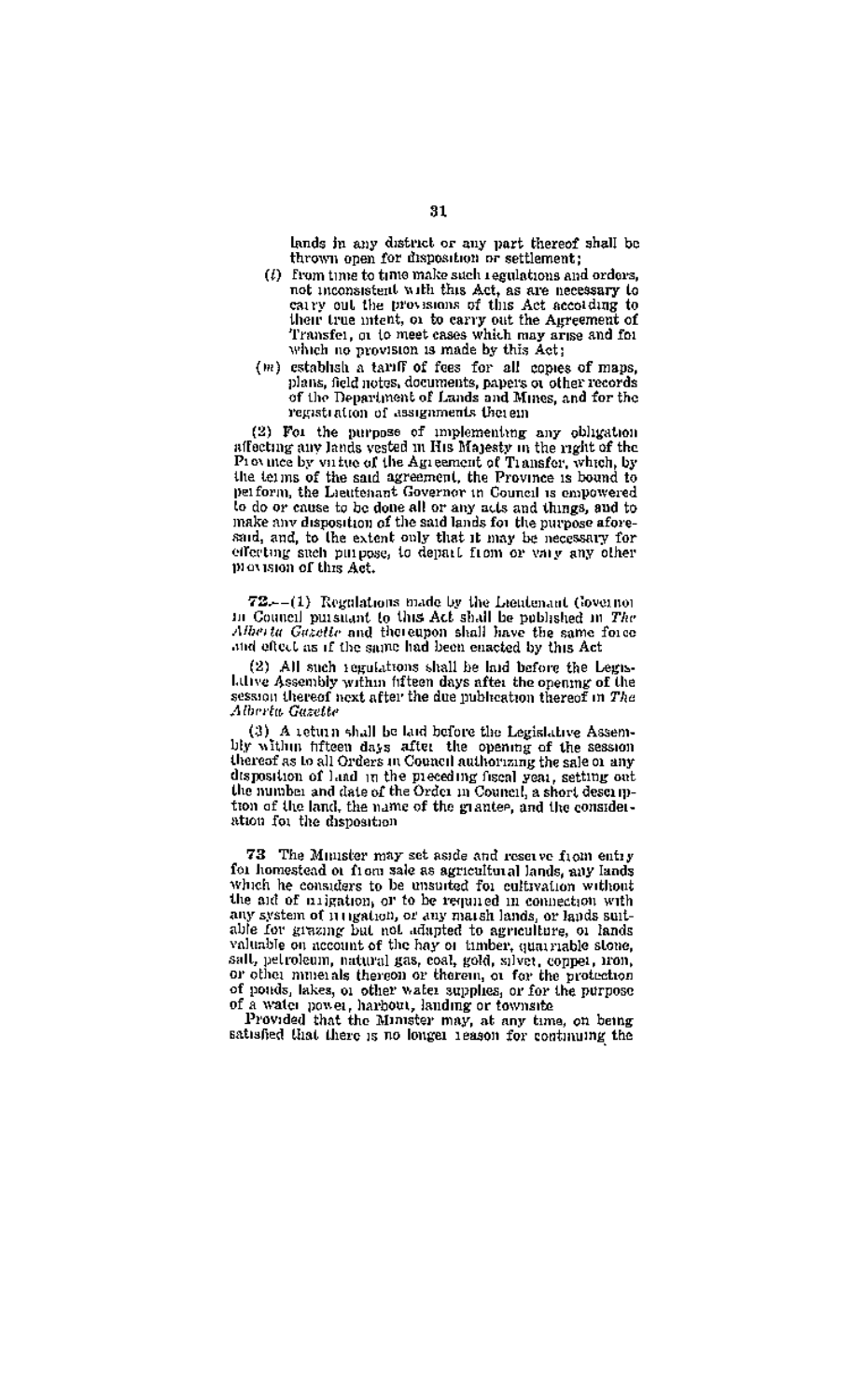reservation of any lands so reserved, after due notice given, remove the reservation and declare the land open to entry for homestead or for sale as agricultural lands.

74. The Minuter may execute on behalf of the Cyoun all leads and locations and or agreements made pursuant

75. The Minister may, whenever he deems it necessary so to do, vary any of the forms in the schedule to this Act, or to any Act amending it, or he may, from time to time, he considers applicable to any special case or class of cases.<br>In considers applicable to any special case or class of cases for which a form is not aet for the in the schedule<br>Provided that every form shall be in accordan

provisions of this Act.

76.—(1) No employee of the Government of the Province who is meluded in the first or implie division of the Public Service, as provided in The Public Service Act, shall directly or indirectly in his own name or in the name of any other person be a budder at any anoton sale of Provincial lands or acquire any interest in any Provincial lands, and no such employee shall be interested as a shareholder or director of any corporation or company which has any interest in Provincial lands, unless the shares of such company are regularly oncied and dealt in an the Mentreal Stock Exchange, or any other stock exchange which may from time<br>to time be declared by the Lieutenant Governor in Council to be an approved stock exchange for the nurpose of this section, save and execut only and so far as such person may be www, save and except only and so far as such person may be specifically authorized so to do by the Lientenant Governor in Council,

(2) Every such employee who at the time of the commuinto force of this Act has any interest in any Provincial lands, or is interested as a shareholder or director of any corporation or company which has any interest in Provinvial lands, whose shares are not regularly quoted and dealt<br>in on the Montreal Stock Exchange, shall on or before the<br>fast day of August, 1931, make a return to the Provincial Secretary in such form and containing such information as he may require as to any such interest as aforesaid

(3) Every such employee who wrifully contravenes any of the provisions of this section shall be guilty of an offence and that he hable on summary convection to a five of not one and that he hable on summary convection to a five or payment, to a term of impursonment for not more than three mantha

 $(4)$  Any interest in Provincial lands acquired after the coming into force of this Act in contravention of this section shall be utterly null and void for all purposes.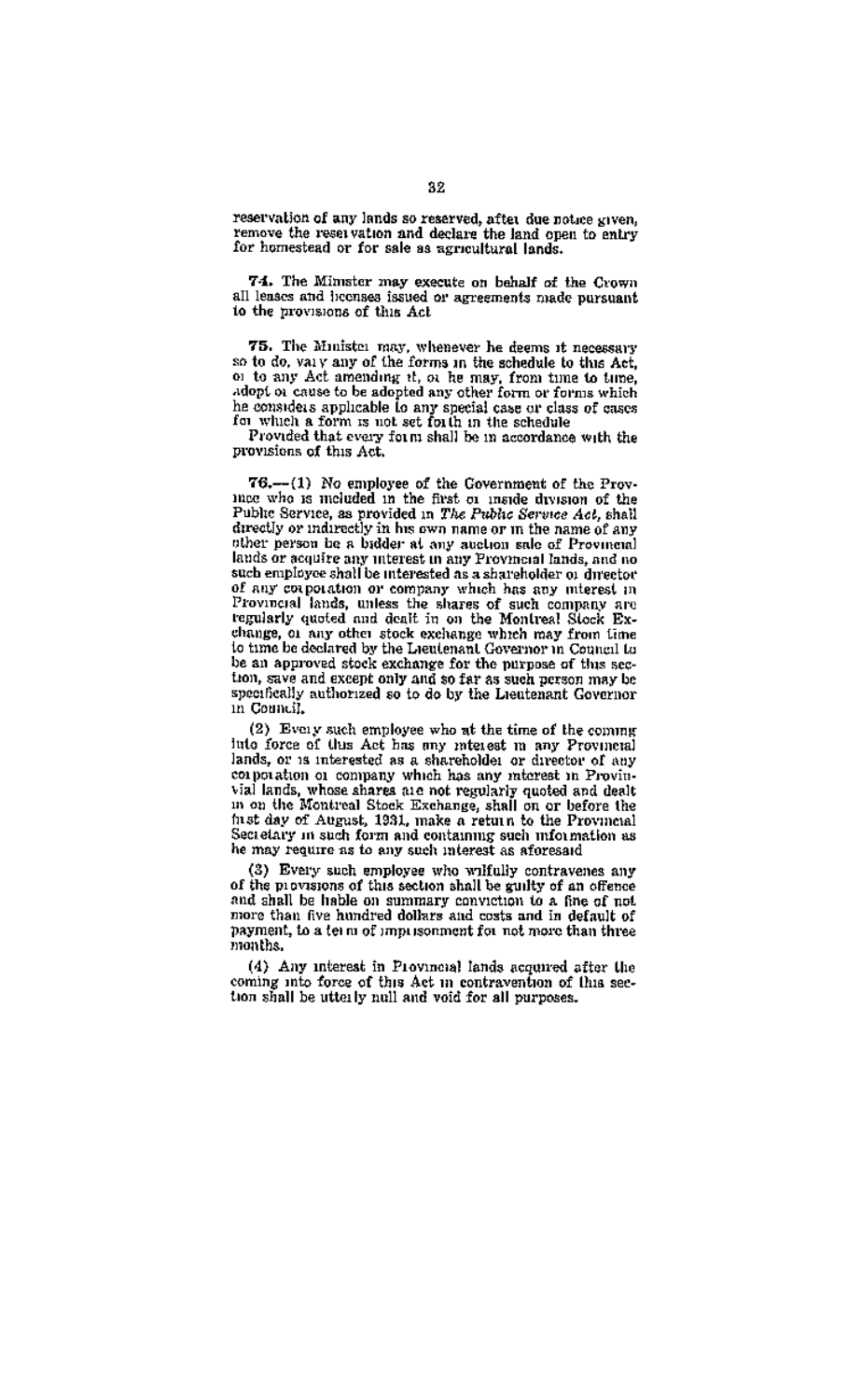(5) For the purposes of this section, the expression "interest" means any mearest as a purchaser, under an agreement of sale, as the leapee under any lease, the heenaee under any home, or the permittee under any permit, or as the entiant for a homestead

77. No employee of or under the Department of Lands<br>and Mines and no person having access to the records of the<br>Department shall disclose to any person, except with the authority of the Minister, any discovery made by him or by any other employee of the said Department, or disclose any information of which he is possessed in relation to Provinntrounation of women are as possessed in 1655,000 to a security call Lands, and any evolutions that be estimated by highle to summary dismissed on the order of the Minister; but his dismissal shall not affect the right whi pay have to bring against him any civil or criminal action

## REGISTRATION OF ASSIGNMENTS

78 -(1) The Minister shall cause to be kept in the Depattment of Lands and Mines books for registering, at the option of persons interested, assignments of any right of interest acquired under the provisions of this Act or subessing at the time of the passing of this Act, which the essign, by any provision of this Act, or by the terms of the lease, herence, permit, conveyance or other instrument by<br>which he has acquired that right or insterest, and every<br>assignment so registered shall be valid against any other assignment unregistered or subsequently registered; but no unless its execution has been proved to the satisfaction of the Minister

Provided that in no case shall the registration of any assignment relating to undescribed Provincial lands be held to make it incumbent on the Minister to provide for the fature granting of any land or right under that assignment

(2) When an assignment is of land required for right-(2) When an assignment is of land vapured for label-<br> $0^{L-2}$  When a means of land vapured for label allows<br>the limiting to be unit the politic nutries the non-section conditional<br>conditions of all prevent the regard rati volume for such conditional assignment or for an assignment of an undefined not tion of a quarter-section held under entry

Provided, however, that where an assignment of an un defined portion of a quarter-section has been registered with the Department a notification for the whole quarter-section may issue without reservation to the entrant who would otherwise be entitled thereto, after one month's notice to the interested person or componition, unless a plan and description of the lands required to be uses ved has in the mean-time been filed with the Department.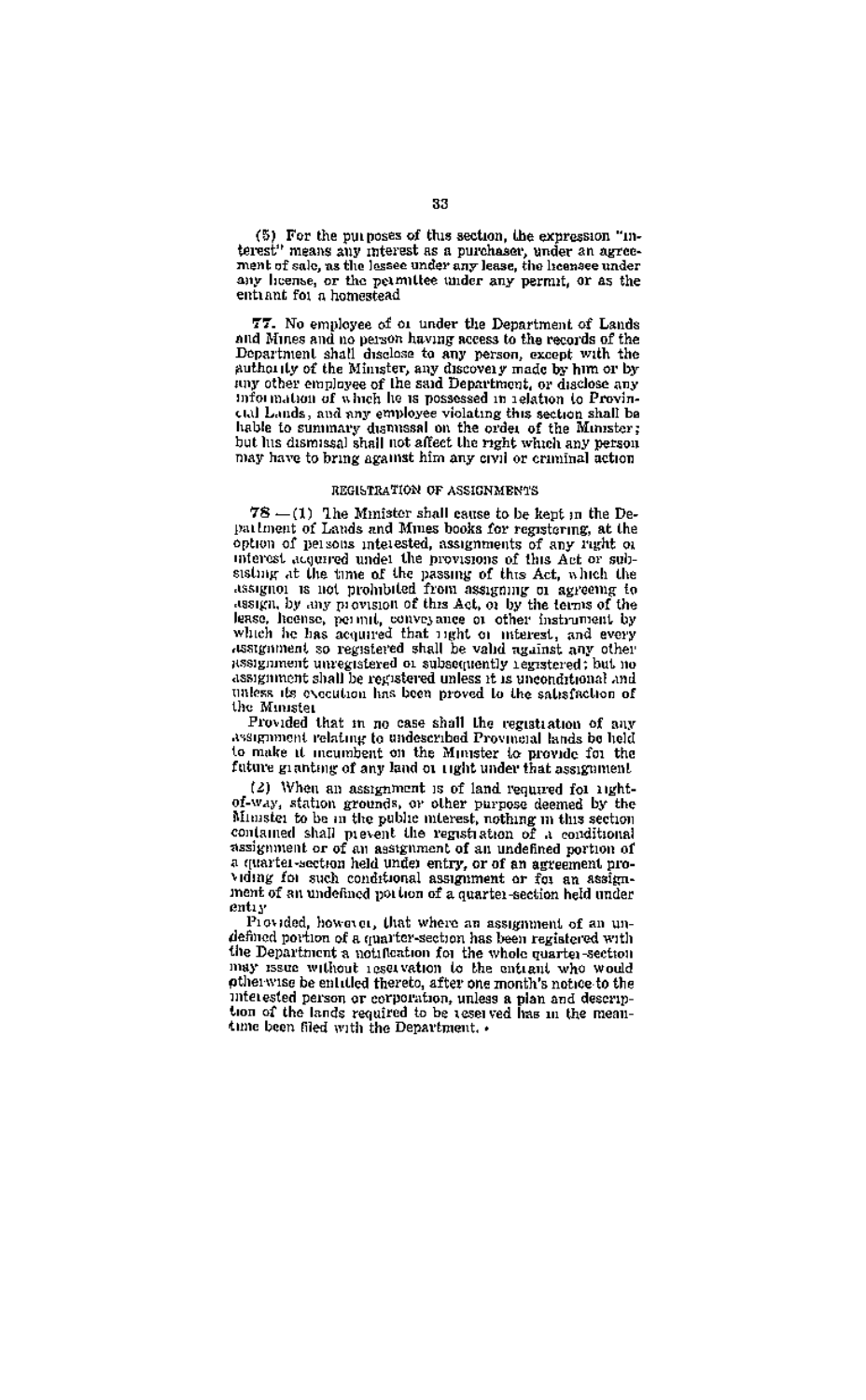79.-(1) If upon any disposition of Provincial lands  $78$ -(1) Il upon any merosisme. A recent consideration the payment of any money payable as the consideration therefor is deferred to a date subsequent to the making of such disposition, then, subject to any express agreement to the contaary, the same shall bear interest at the rate of six per cont net annum.

(2) All sums of money whatsoever payable in respect of any disposition of Provincial lands shall bear interest at the rate of seven per centum per annum as and from the day upon which any such sum is due and payable.

80.-(1) The interest of any person other than the<br>Crown in any Provincial lands shall be hable to assess-Leven in any rrovincial isamo small of union to masses ment and taxation in any city, town, village, hamlet, musicipal district, improvement district, school district, irregation district and district and district and in t the recovery of taxes

(2) If upon the termination of any such interest, there is in the hands of the Minister any money over and above the amount of money owing in respect of such interest. the Minister may apply the same in payment of any taxes due and owing in respect of the terminated interest.

**S1.** Upon any person becoming entitled to recove a little in fee ample to any lands to which this Act applies, a notification in Form E shall be issued and shall be segued by the Minister and shall be constentined by the Director<br>and shall be forwarded to the Registral of Land Titles for the district in which such land is situate.

82. In the event of a notification issuing to or in the name of a person who is dead, the notification shall not<br>be therefore you, but the trile to the land thereby granted or intended to be granted shall yest in the heurs, assigns, devices or other legal representatives of the deceased person according to the laws in force in Alberta, as if a notification had issued to or in the name of the deceased person during his lifetime.

83. If a notification has issued to, or in the name of, a wrong person, or contain any clerical error, nissnomer, of the land theory or defective description of the land thereby of the conditions of the grant or certificate, the Minister may, there being no adverse claim, direct the defective notification to be cancelled and a correct notification to be assued instead thereof, which correct notification shall relate back to the date of the notification so cancelled and have the same force and effect as if issued at the date of such cancelled notification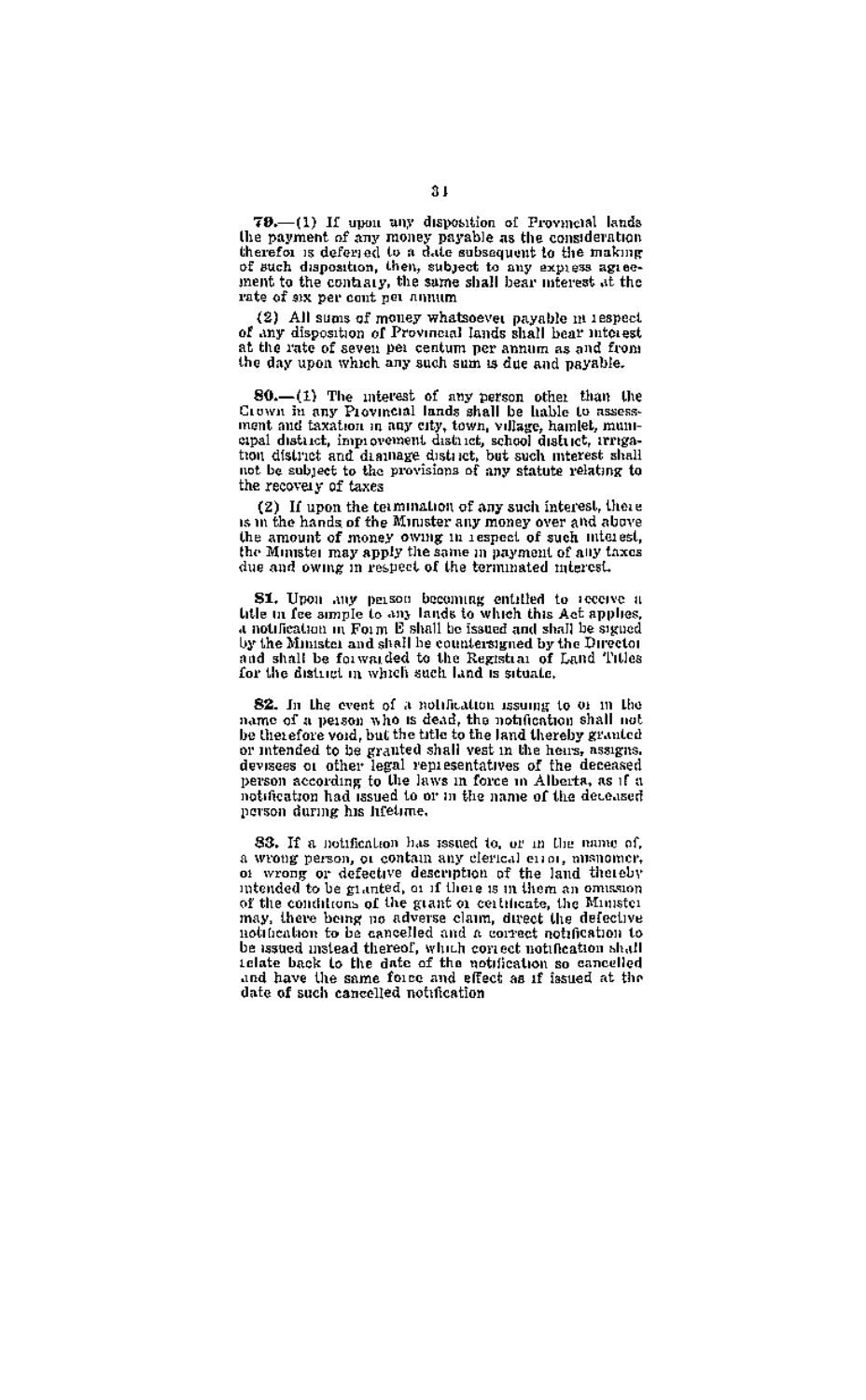S.I. In all cases in which, through error, grants or<br>notifications have usued for the same huid, inconsistent numerous anve assess to the same mud, inconsistent<br>with each other, and in all cases of sales or approprations<br>of the same land, montastent with each other, the Min-<br>ister may order a new grant to the person, thereby deprived, of land to a value equal to that of the original expant at the time of the grant, or he may, in case of<br>sale, lasse or heemse cause a refund to be made of any<br>money paid on account of the sale, lease or iccense, with money unad on account of the sale, lease or iccuse, with the understanding in the land has passed from the original holder, or has been improved before the data parameter of the error, or when the original gradi was a free oble under the circumstances; but no claim under the section shall be entertained unless it is preferred within one year after the discovery of the error.

86. Whenever any notification, lease or other matro-ment respecting land has been issued through fraud, or manovidence, or in error, any court of competent jurisdiction may, in any appropriate proceeding in such court. deeree, order or adjudge such notification, lease or other neered, order or adjudge such notification, rease or others<br>instrument to be void, and upon the filing of the decree,<br>over or adjudication in the Department of Lands and<br>Mines at Edmonton, the notification, lease or other strument shall be void, and if the notification, lease, or other instrument have been registered in the Land Titles Office for the district in which the land described in the notification, lease, or other instrument is situate, and if such notification, lease, or other matriment have been auca notuscation, mase, or other matriment nave seem a copy of the decree, order or adjudication, certified to be a copy of the decree, order or adjudication, certified to be recorded forthwith in the proper Land Titles Office

SG. Whenever, through error in survey or in the books of plans of a land office, any grant of land is found deto pusse on a man omen, any price a free grant, equal in value at the time the land was granted or sold, to the assertance deficiency, or he may order the pusture of the assertance of the assertance of the procedure of the and the of five per cont per annum, from the time of purchase<br>thereof, to be paid back to the purchase: : but no claim respecting any such defletency shall be entertained unless it is made within five years from the date of the letters patent, or notification, and unless the deficiency is equal to one-tenth of the whole quantity described therein as being contained in the lot or parcel of land granted.

#### **INTERNATE**

S7. Copies of any records, decuments, plans, books or papers belonging to or deposited in the Department of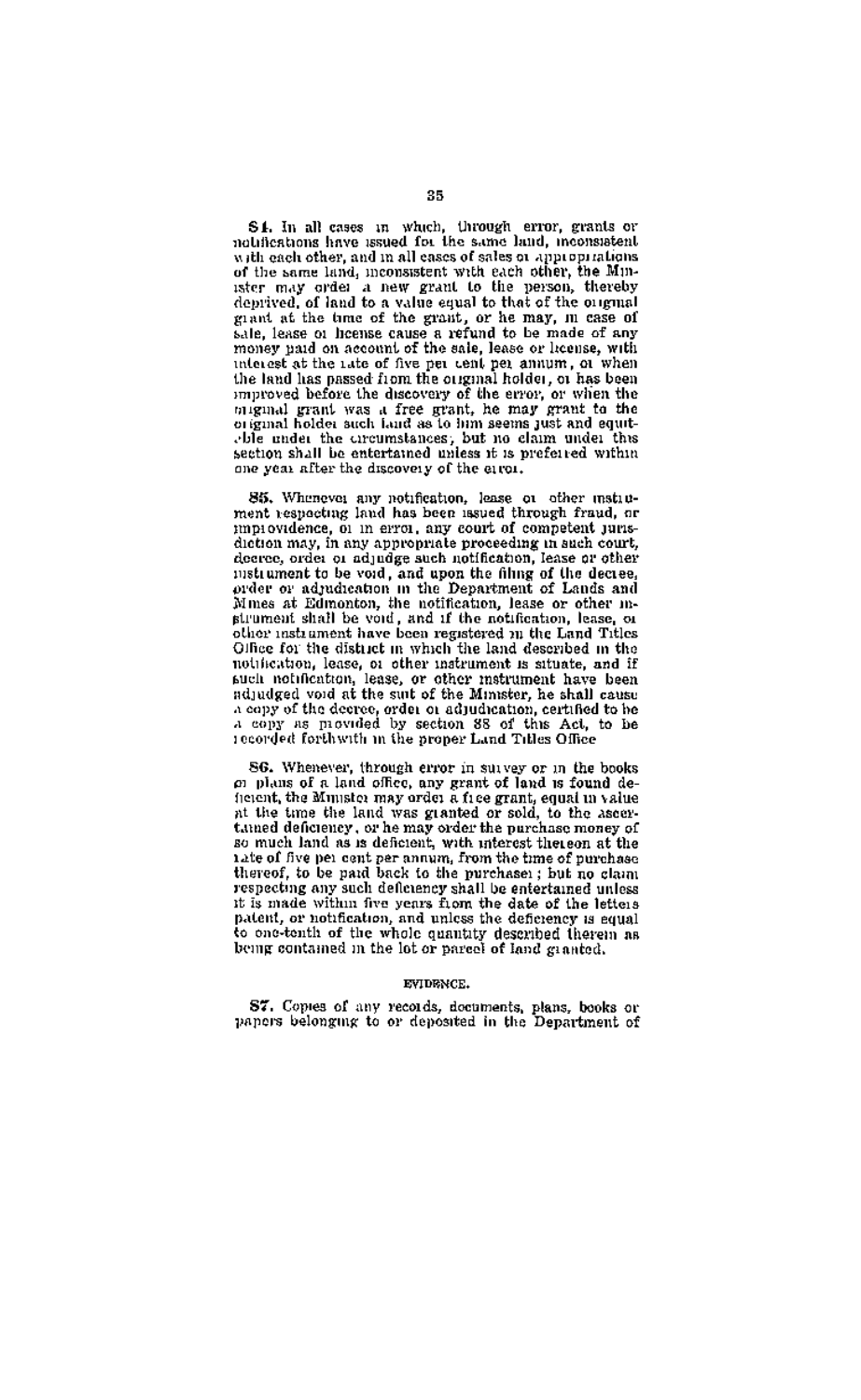Lands and Mines, attested under the signature of the Minnaises and primes, accessor maker our signature of the still-<br>ister, Duestor of Lands, or any chief clerk or office: there ments in any Lands Office in Albarta, attested as aforesaid or under the signature of the officer in charge of the office, shall be competent evidence in all cases in which the original documents, books, plans, or papers would be evidence.

88. Lathographed or other gapes of mans or plans our same papers or our college or naps or plans<br>of Labis and Mines, the Department of Public Works, or<br>Government of Canada, shall be received in all courts and proceedings, as prime factor evidence of the priminals, and of the contents thereof

SD. All affidavits, caths, statutory declarations or solemn affirmations required to be taken or made under this Act, except as herein otherwise provided, may be court, or any justice of the peace, or any country or countervincial Lands Agent, or Assistant Agent, or any cub-sceni. or lands inspector, or any person specially authorized by this Act or by the Lieutenant Governor in Council or by the Minister, to take or receive the same

#### SUMMARY PROCEEDINGS RESPECTING FORFEITURE AND TRESPARS

90.-(1) When any settler, purchases, lessee, heensee, permittee, or other person refuses or fails to coase using, possessing, or occupying any land which in the opinion of using, possessing or occupying, or refuses or fails to deliver occupy it has been declared forfeited under the provisions becupy it may been users a contained must the provisions of this Act, the Dimitster, or any offices or agent of the De-<br>partment of Lands and Mines authorized by the Minister<br>for that purpose, may apply to the Judge of the District in which the land is artuate for a summons directed to the person who in the opinion of the Minister is wrong-<br>fully or without lawful authority using or in possession or occupancy of such land, or who refuses or fails to deliver on possession after his unit to use, possession after his unit to use or compart has calling upon the said person forthwith to vacate or abundon. calling upon the said peaks for<br>thwist to secarce or abundant, and cease unit and cease using, posses<br>and cease the case of the same may be, or variance through the cluster<br>in procession thereof, as the case may be, or va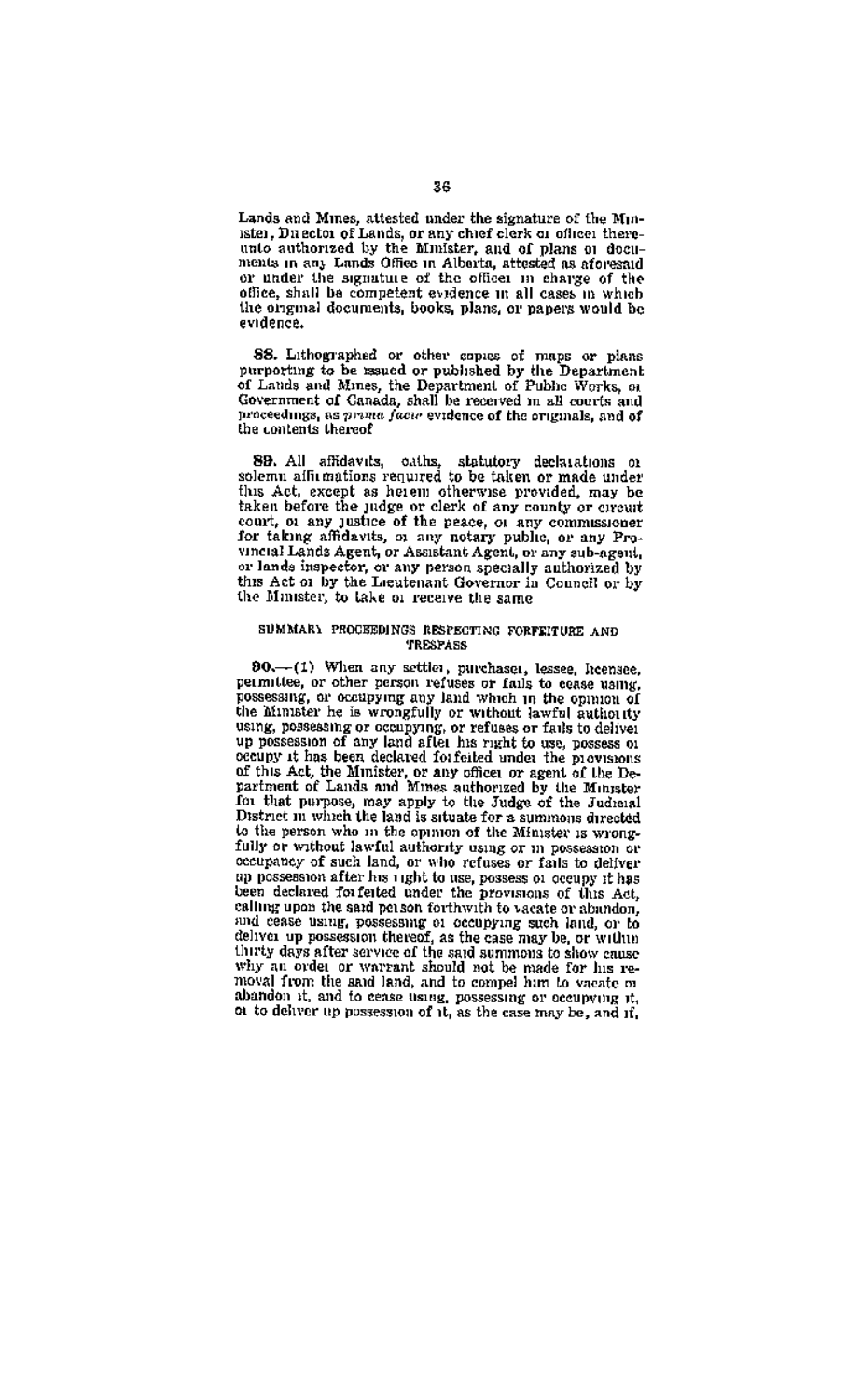unon the return of the summons, it appears that he has not upon the return of the summons, it appears that he has not<br>renoved from, vacated or shandomed the said land, or ecased<br>using, possessing or occupying ri, or delivered up possession<br>of it, as the case may be, or if he does or is, as use vete may be, or it no uses not show good cause.<br>to the contrary within the poriod bunited by the Einmons.<br>the judge shall, upon request made to him by the Minister. make an order or warrant for the said person's summary and abandon it and cease using, possessing or occupying it, and to deliver up possession of it in a case where his right to use, possess or occupy it has been declared forfeited under to use, peasess or occupy it may been useful corrected model<br>shall be executed by the abstriff, butiff, constable or other<br>shall be executed by the abstriff, butiff, constable or other<br>peases to whom it as delayered for th

(2) The offices or person to whom the order or warrant is addressed shall forthwith remove the person named therein from the said land and also all persons, who as members of his family, or as las employees, servants or labelizers, or<br>as his tenants or their families, employees, servants or<br>labelizers, or otherwise under his authority, or direction or permission, are using or occupying the said cet or person to whom it is addressed shall have all the powers, rights, immenties and privileges enjoyed by a his duty.

(3) It shall be sufficient service of the summons if a copy thereof is left with a grown-up person found on the said land, and another opty is put up in some complete the said if a copy is put up in each of two conspecious places thereon.

(4) In a case of forferture, where the order or warrant directs any person who is not in possession or company of<br>directs any person who is not in possession thereof, the order or warrant shall be sufficiently executed if a copy of it is left with any grown-up person on the said land and another copy is The set of two conspicuous place the set of our where no<br>grown-up passes also the set of the set of two conspicuous places that a copy is put up<br>in each of two conspicuous places thereon, and the service of the order or warrant in the manner prescribed in the<br>next preceding subsection shall confirm the forferture and move presence parameters and commutation of the intervention of the contrary, within the period limited in the summons for that contrary, within the period limited in the summons for that the purpose, the justice to meete the Minister

91. Any person remaining upon Provincial lands of re-<br>turning thereto, or assuming any right of possession or<br>eccapancy or use thereof, after having been removed therefrom under an order or warrant, shall, upon summary convection before a judge, strpendinty of police magnitute, or two or more sustrees of the neace. be liable to a fine not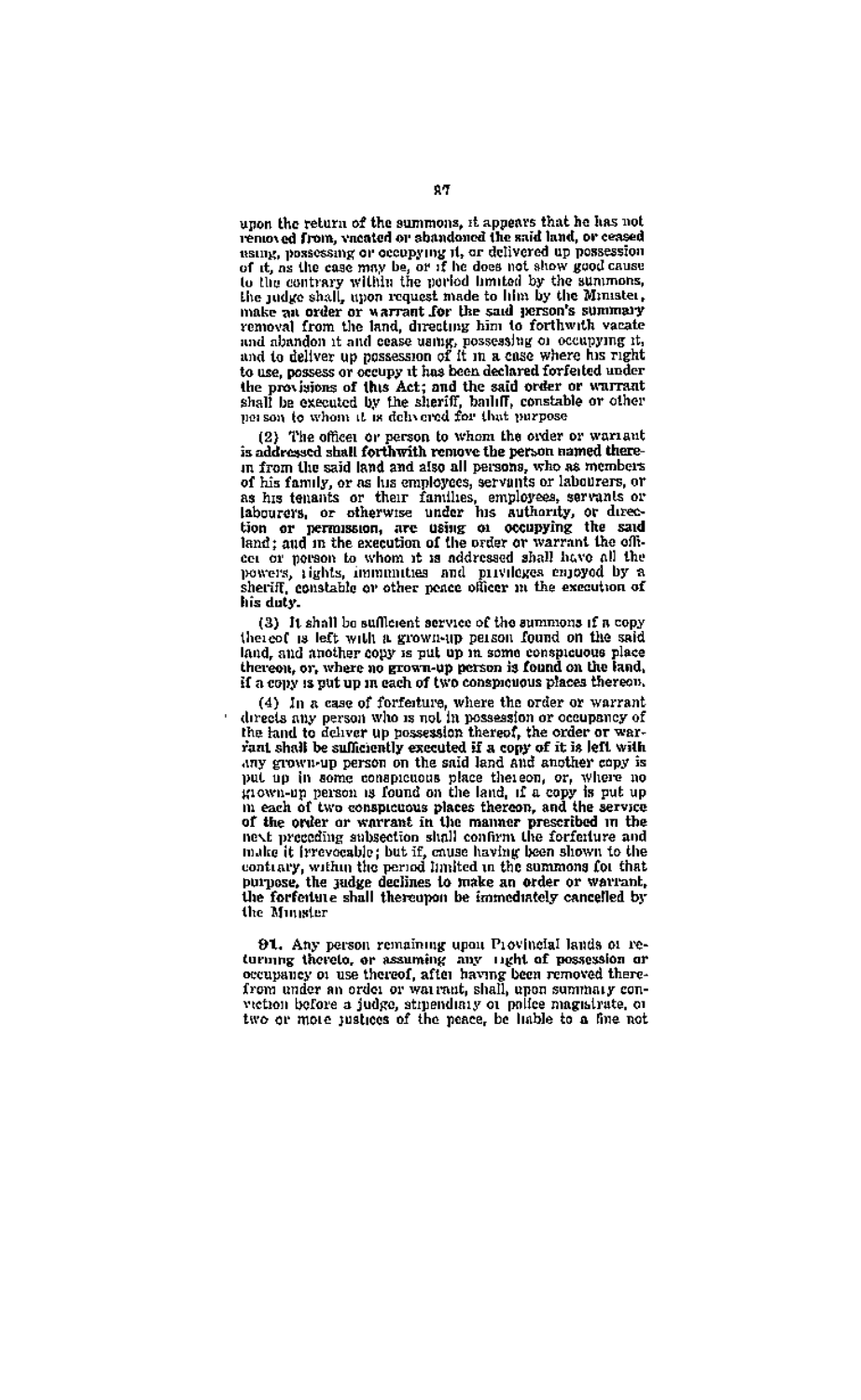exceeding three hundred dollars or to immusonment for a cacesaing unser numerou consers or to improbament for a<br>term not exceeding six months, or to both penalty and mi-

92. Any holder of an entry for a homestead or any purchases of land from the Grown who previous to the issue of the notification, sells any of the timber from such land to owners of saw mile or to any others than settlers for their owners or saw minis or to any others than settlers for their<br>mission so to do from the Mutuay proviously obtained permission so to do rrom me minimer, is guing or a magnee one move to profeculture untrinsity contrast a justified to a penalty chief, upon summary control and the light to a penalty control and it is not in the timber shall be subject to seraure and confiscation in the manner lietembefore provided

93. All timber berths disposed of previous to the twentieth day of July, one thousand unter hundred and eight, shall be deemed to be and shall remain subject to the same chinestions, terms and conditions as were in force relating thereto previous to the said date, and nothing herein contained shall previous to the search and motion and motion and methods of such that increase of the sead data, to the holders of such beaths, which inglust shall, nevertheless, be subject, at the date of such beaths, which inglus shall, nie made from time to time

94. No entrant, lessee, homsee, or purchaser of land shall, without the consent of the Department in writing, do any act or thing calculated or likely to be to the detriment of the surface of such land unless expression at horizont so

#### MISCONDUCT AT SALES.

95. If, before or at the time of a public sale of provincial lands, any person by intimidation, combination or unfair<br>management, hinders or prevents, or attempts to hinder or prevent, any person from bidding upon or purchasing any lands so offered for sale, such offender and his or their aiders and abettois shall, for every such offence, be guilty of a violation of this Act, and shall be liable, on summary conviolation, to a penalty not exceeding four hundred dollars, and, in default of payment, to imprisonment for a term not exceeding two years

96. The Dominion Lawls Act which had force in the Province parameter The Administration of Natural Resources (Temporary) Act, shall cease to be in force in the Province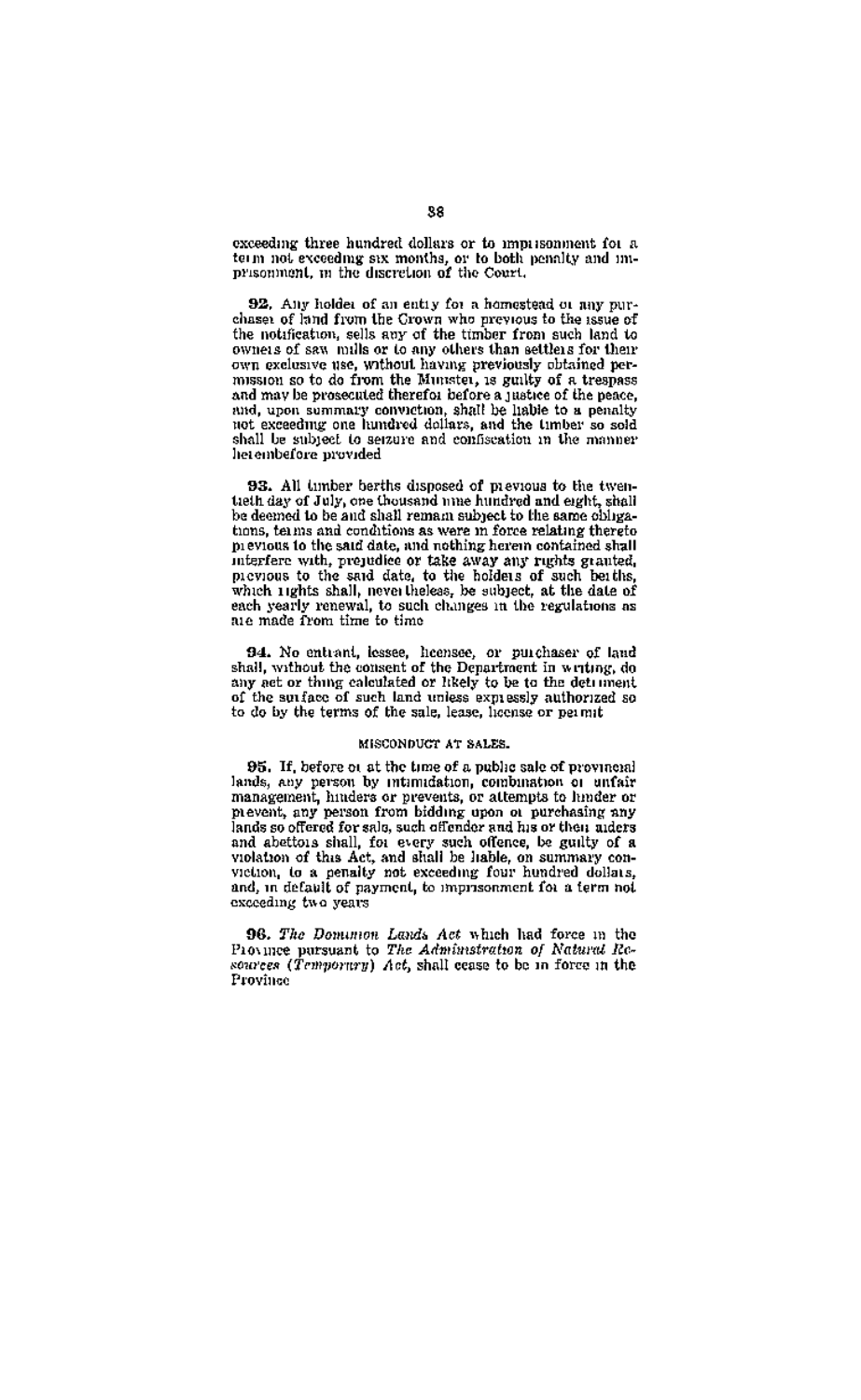## **SCHEDULE**  $rac{1}{2}$

#### **Royal A**

### APPLICATION FOR ENTRY.

 $\begin{minipage}{0.9\textwidth} \begin{minipage}{0.9\textwidth} \begin{minipage}{0.9\textwidth} \begin{minipage}{0.9\textwidth} \begin{minipage}{0.9\textwidth} \begin{minipage}{0.9\textwidth} \begin{minipage}{0.9\textwidth} \begin{minipage}{0.9\textwidth} \begin{minipage}{0.9\textwidth} \begin{minipage}{0.9\textwidth} \begin{minipage}{0.9\textwidth} \begin{minipage}{0.9\textwidth} \begin{minipage}{0.9\textwidth} \begin{minipage}{0.9\textwidth} \begin{minipage}{0.9\textwidth} \begin{minipage}{0.9$ 

(2) I am a British subject.

 $(3)$  I am a citizen for subject, as the case may be) of but I declare that it is my mit-

 $\dots \dots \dots$  (Signature)  $1.1.1.1.1$ (Place and date) . . . . . . . . . .

## $\sim$ **FORM B.**

#### AUPIDANT IN SUPPORT OF AN APPLICATION FOR ENTRY.

(1)  $\mu_{11}$ , we can consider the action of  $\alpha$  in the case may be solven as an one are sensition as the case may be a small that an one of the sensition and the sensition of the sensitive sensitive sensitive sensitive s

 $\cdot$   $\cdot$  $\cdots$  $\cdots$ 

(2) That I am a resident of Alberta within the meaning of section 15 of The Provincial Lands Act.<br>
(3) That I have not heretofore obtained an entry for a

homestond on Provincial Lands, or for a homestead under<br>the provisions of The Dominion Lands Act.

case may be) the same

(5) That this application is made for my exclusive use<br>and benefit, with the intention of my residing upon and

## $\alpha$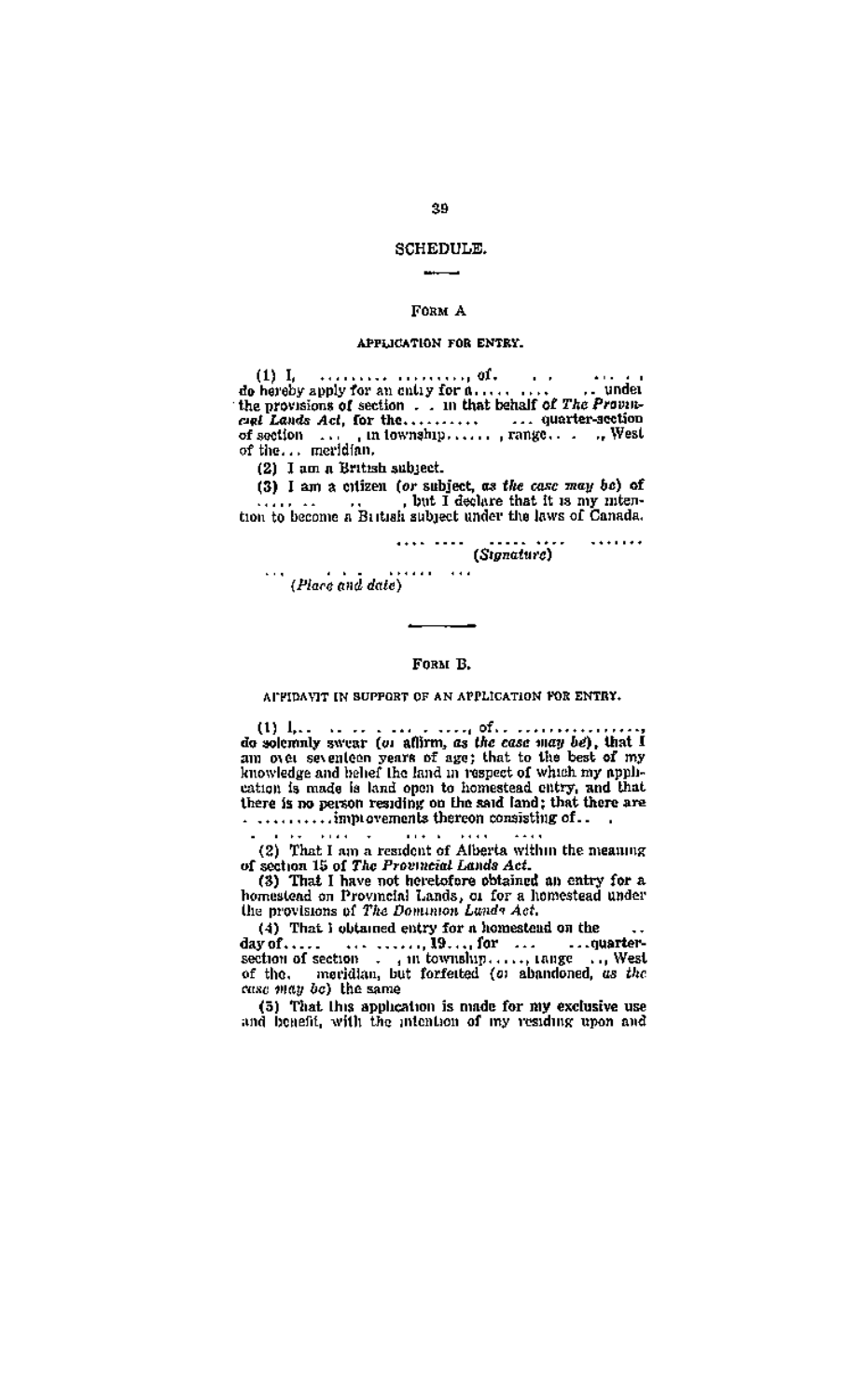cultivating the said land, and neither directly nor indirectly<br>for the use or benefit of any other person or persons whomconver-

Subscribed and swern to this) subsection this seven we have the contract of the contract of the contract of the contract of the contract of the contract of the contract of the contract of the contract of the contract of the contract of the contract of

Agent (or Sub-Agent, as the case may be)

## **Говы С.**

#### ACRNY'S CERTIFICATE OF ENTRY AND RECEIPT FOR FEE.

I hereby certrify that,  $\ldots$ ,  $\ldots$ ,  $\ldots$ ,  $\ldots$ ,  $\ldots$ ,  $\ldots$ , has, in accordance with the provesions of The Propincial interferent by affident in the form B, as therein provided, for entry for the  $\ldots$  and the Form B

I hereby acknowledge the recept from the said  $\ldots$ .

as preseribed by the regulations.

as presention day the regulations.<br>
And I hereby certify that the said application has been<br>
allowed by me and that entry thus been granted to the said<br>
allowed by the same day of the same day of the same day of the same<br>

... . .............. . Agent.

Provincial Lands Office, District. 

## Fost D

#### SUB-ACENT'S CERTIFICATE OF APPLICATION FOR ENTRY AND ORCHES TO STREET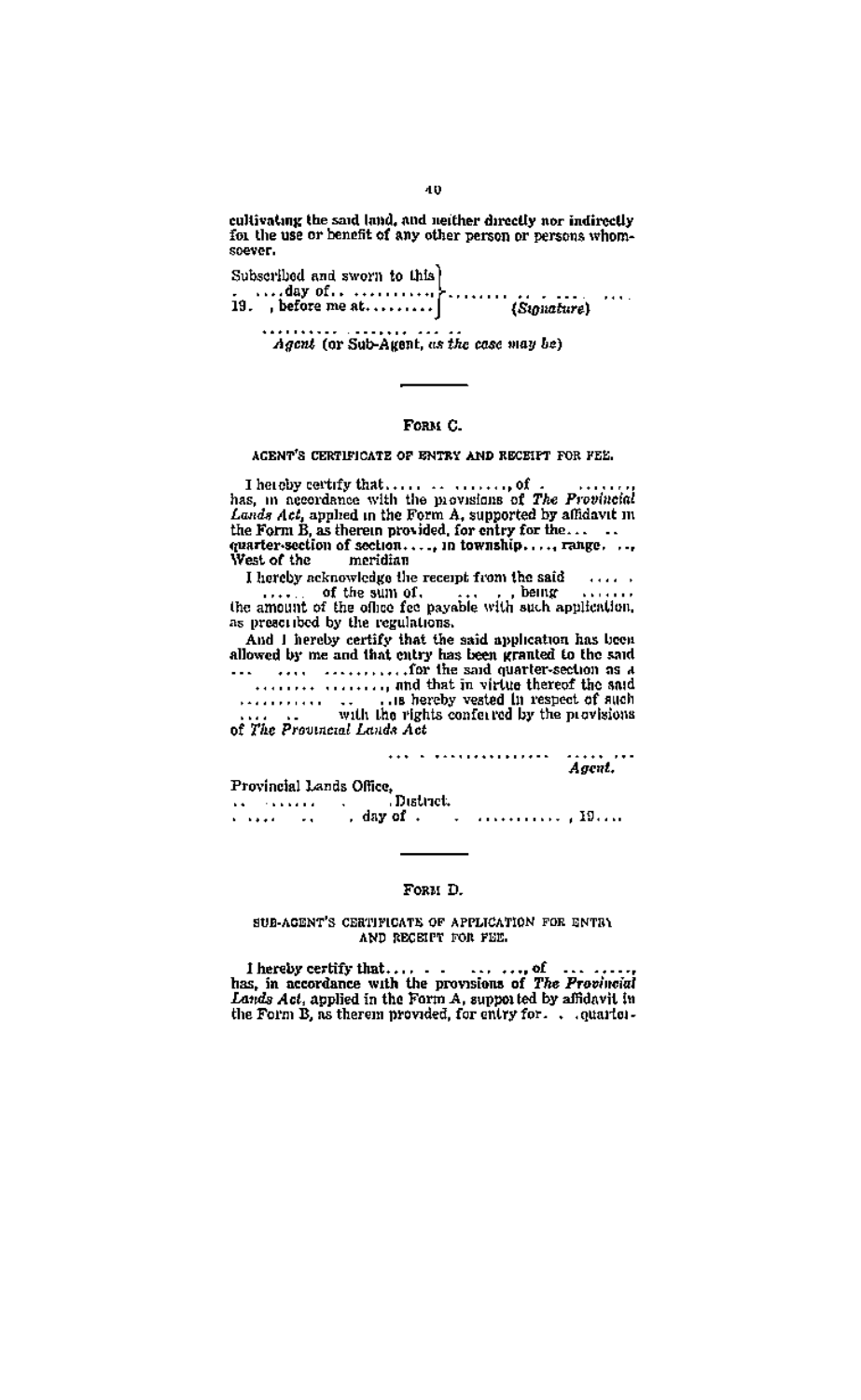section of section  $\ldots$ , in township...., range..., West<br>of the  $\ldots$ , mercian, as a...  $\ldots$ ,  $\ldots$ ,  $\ldots$ ,  $\ldots$ , the set<br> $\ldots$  and  $\ldots$  exhaust excluding the receipt from the set<br> $\ldots$ ,  $\ldots$  of the sum of  $\ldots$ . The ance of the suid amount being subject to the allowing of the ... who, if entry 

...<br>(Place, date and how) . . . . . .

## Form R

NOTIFICATION FOR ISSUE OF CERTIFICATE OF TITLE

The Registrar,<br>Land Titles Office. Alberta

The undernamed is entitled to the issue of Gettificate of Title in  $\ldots$  favour for the following land:

| Description and a contract the contract of the                                         |  |  |  |  |  |  |  |  |  |  |  |           |  |  |  |   |  |  |
|----------------------------------------------------------------------------------------|--|--|--|--|--|--|--|--|--|--|--|-----------|--|--|--|---|--|--|
| Name                                                                                   |  |  |  |  |  |  |  |  |  |  |  |           |  |  |  |   |  |  |
|                                                                                        |  |  |  |  |  |  |  |  |  |  |  |           |  |  |  |   |  |  |
|                                                                                        |  |  |  |  |  |  |  |  |  |  |  |           |  |  |  |   |  |  |
| Form of patent                                                                         |  |  |  |  |  |  |  |  |  |  |  |           |  |  |  |   |  |  |
| Nature of grant                                                                        |  |  |  |  |  |  |  |  |  |  |  |           |  |  |  |   |  |  |
| No   .                                                                                 |  |  |  |  |  |  |  |  |  |  |  |           |  |  |  |   |  |  |
|                                                                                        |  |  |  |  |  |  |  |  |  |  |  |           |  |  |  |   |  |  |
| station is a complete to the complete than more                                        |  |  |  |  |  |  |  |  |  |  |  |           |  |  |  |   |  |  |
| and come and construction intern accounting their                                      |  |  |  |  |  |  |  |  |  |  |  |           |  |  |  |   |  |  |
| Date $\ldots$ $\ldots$ day of $\ldots$ $\ldots$ $\ldots$ $\ldots$ $\ldots$ 19 $\ldots$ |  |  |  |  |  |  |  |  |  |  |  |           |  |  |  |   |  |  |
| Requisition No                                                                         |  |  |  |  |  |  |  |  |  |  |  |           |  |  |  |   |  |  |
| Countersumed by                                                                        |  |  |  |  |  |  |  |  |  |  |  |           |  |  |  |   |  |  |
| <br>Director of Lands.                                                                 |  |  |  |  |  |  |  |  |  |  |  | Missator. |  |  |  | . |  |  |

## **State Street** FORM F.

AFFLICATION BY A MINOR FOR THE RESERVATION OF A HOMESTIAD.

 $1, \ldots$ , of  $\ldots$  of  $\ldots$  of  $\ldots$  of absociation (2) of do hot show that the provisions of subsection (2) of section 16 of The Proponetal Landy Act, for the reservation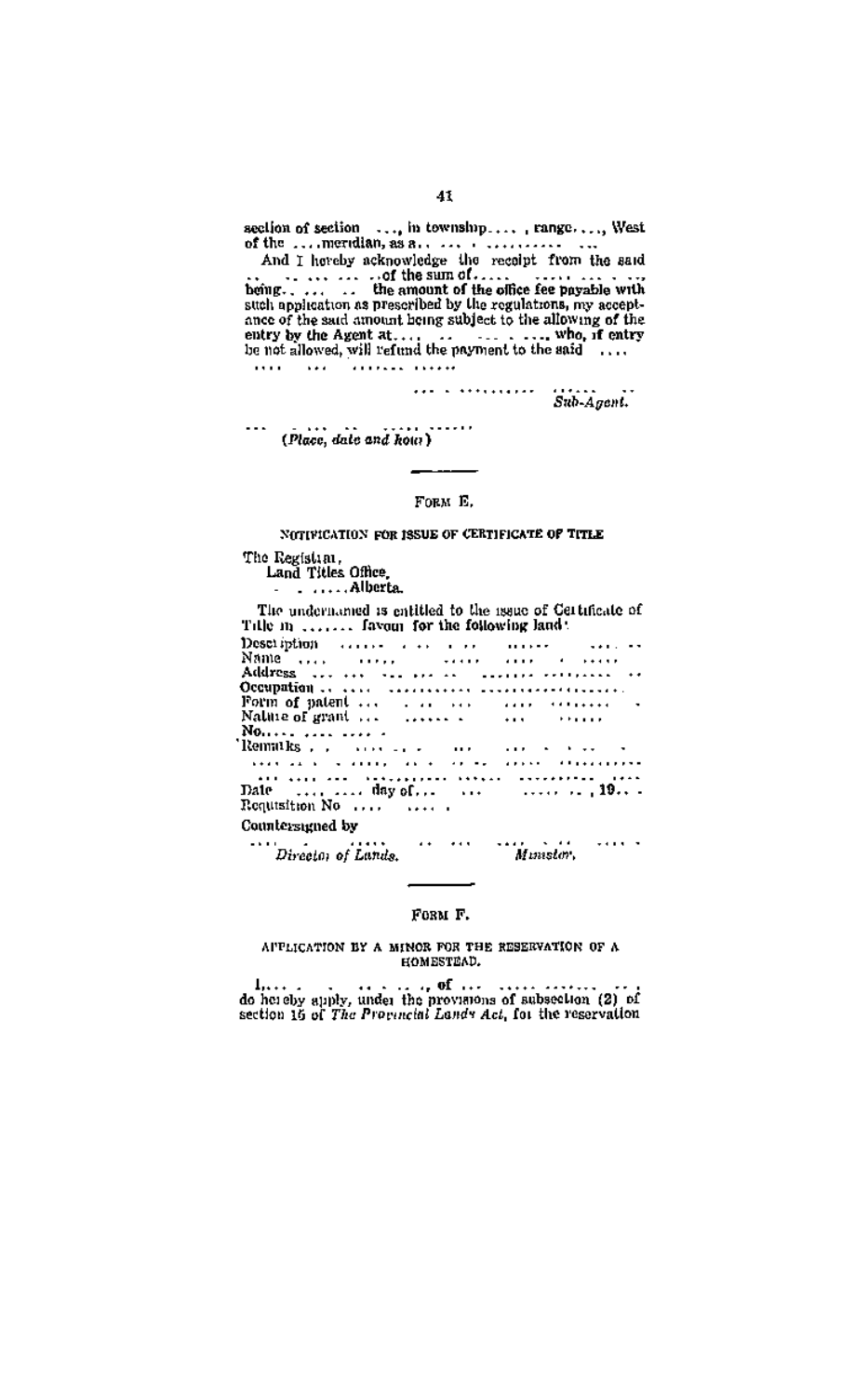the age of seventeen years

I am m permanent residence on the... ..quarter-section I am in permanent residence on the.... ..quarter-section<br>of section ..., in township , reages. West of<br>the meridian, now held under entry (or, as the case<br>way be, owned and accupied) by ... ... ... , my 5. . <sup>1</sup>. . .  $\cdots$ 

I am a resident of the Province of Alberta within the<br>meaning of section 16 of The Provinced Lands Act

 $\cdots$   $\cdots$  (Signature)

 $\therefore$  (Place and date)

## FORM G.

AFFIDAVIT BY RELATIVE IN SUPPORT OF AN APPLICATION FOR RESERVATION OF A HOMESTEAD ON REHALF OF A MINOR.

 $1, \ldots, 0$  delay (or affirm, as the case may be) that the that the said application is made for the sole use and benefit of the said , with a view to his obtaining of the said ind as soon as he attains the age of sev-<br>untry for the said land as soon as he attains the age of seventy for the said land as soon as he statum the sage of several<br>entern vears; that the said  $\sim$  who is my<br>since with me on the  $\sim$  quarket<br>section of section . In township . range<br>where of the construction of the sectio

years on the winnings of the resident of the Province<br>and that the said... day of the Province of Alberta within the meaning of section 15 of The Provincal Lands Ant

Spharabed and aware to this sussex new and over<br>19 before me at

(Sumature)

 $\cdots$ . . . . . . . . . . . (Agent)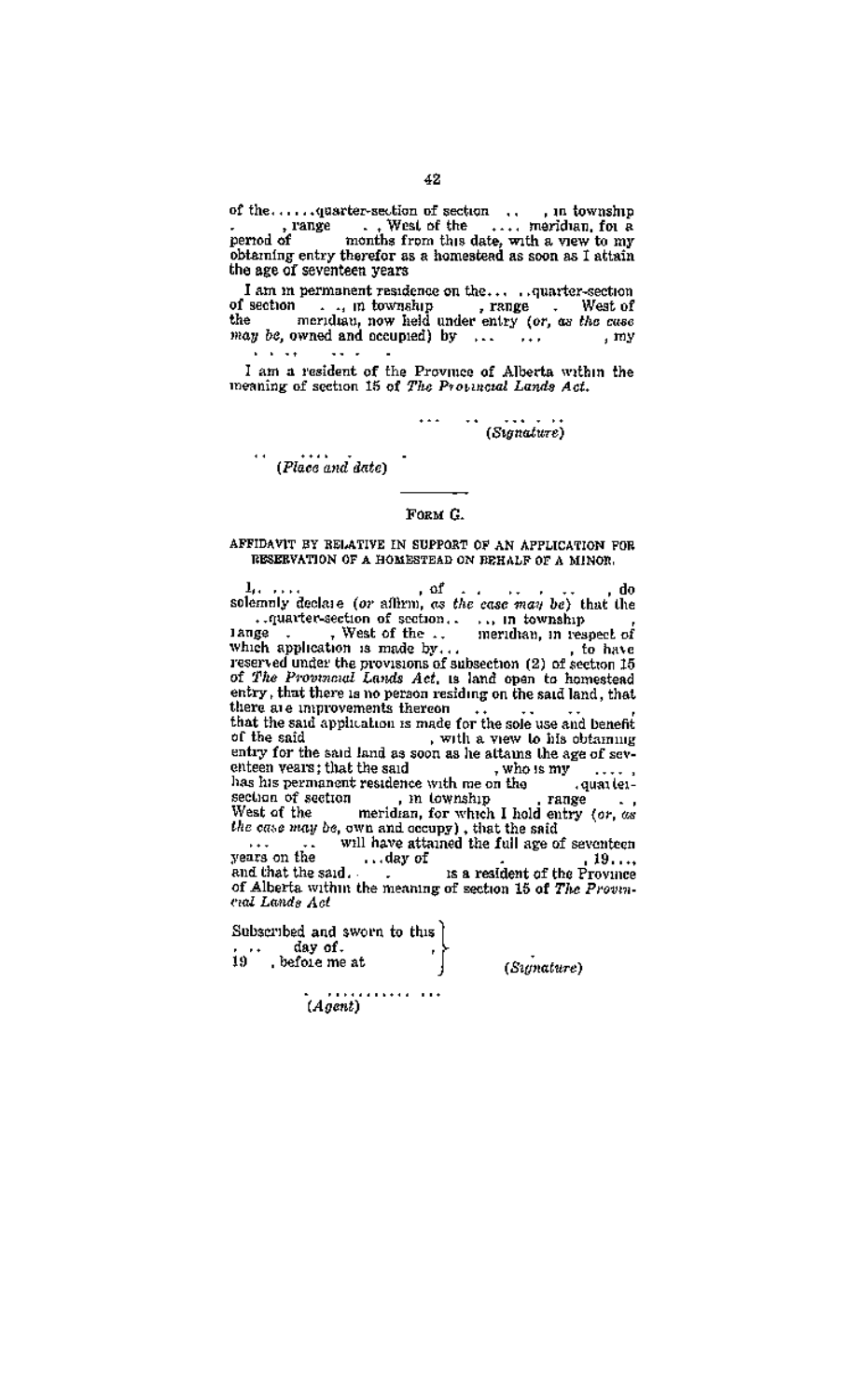## FORM H

#### AGENT'S CERTIFICATE OF RESERVATION OF HOMESTEAD FOR A MINOR

I hereby eating that the proveness of a<br>shocker (2) of  $\mu_{\rm b}$  has an about factor of the state<br> $\Omega$  of  $\mu_{\rm b}$  and the contribution of the<br>state of the state of the state of  $\mu_{\rm b}$  and<br>posted by affident in the Fo

causing tan full age of soverticen years  $\cdots$  is  $\cdots$  in the solve erisfy that the said application has been allowed for a send of months from the acte of the purple softeness of and sub-<br>pack to the same part of the st

| Provincial Lands Glilee at | thus I |         |
|----------------------------|--------|---------|
| day of<br>L9               | ٠      | (Asent) |
|                            |        |         |